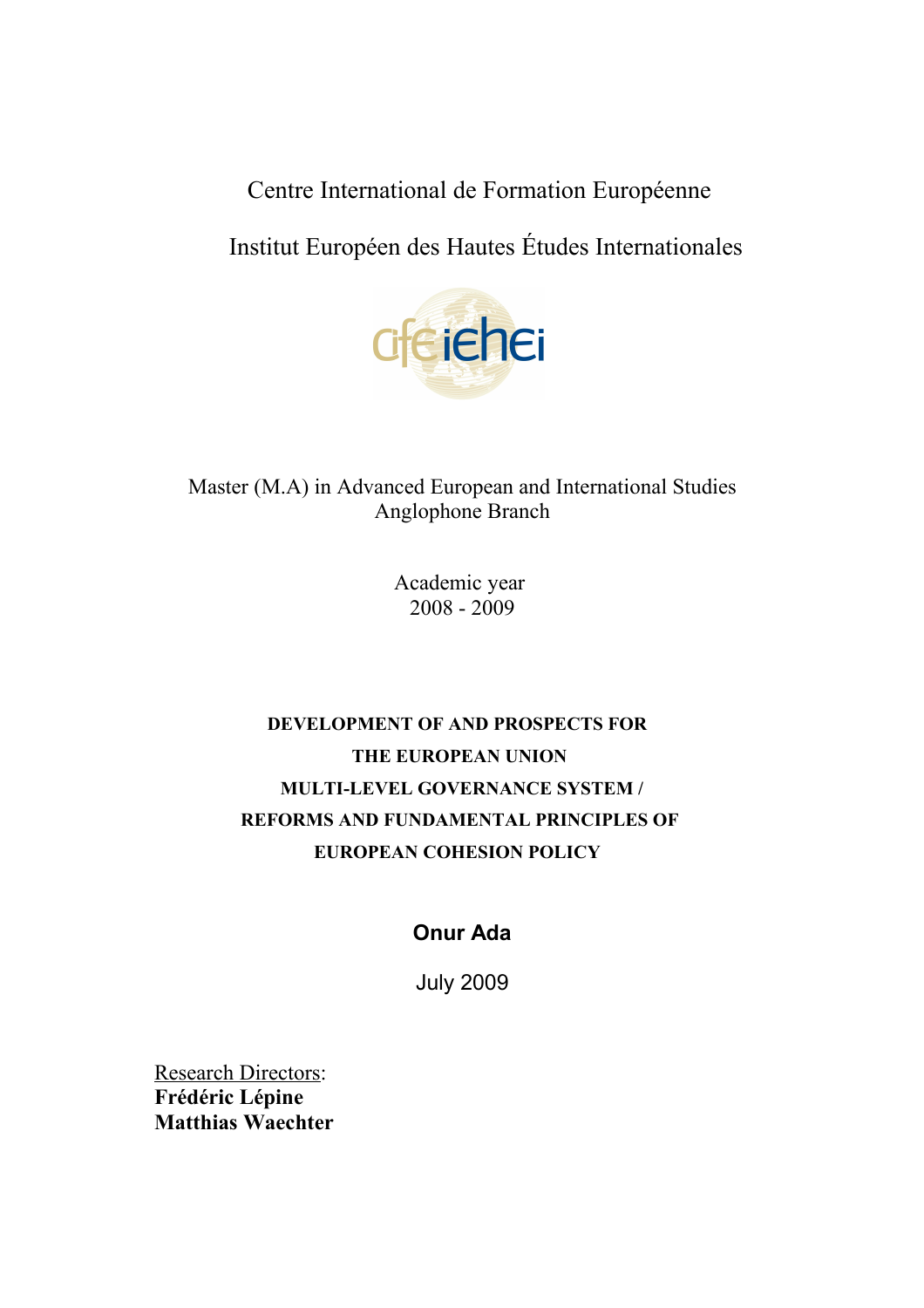# <span id="page-1-0"></span>**Table of Contents**

<span id="page-1-37"></span><span id="page-1-36"></span><span id="page-1-35"></span><span id="page-1-34"></span><span id="page-1-33"></span><span id="page-1-32"></span><span id="page-1-31"></span><span id="page-1-30"></span><span id="page-1-29"></span><span id="page-1-28"></span><span id="page-1-27"></span><span id="page-1-26"></span><span id="page-1-25"></span><span id="page-1-24"></span><span id="page-1-23"></span><span id="page-1-22"></span><span id="page-1-21"></span><span id="page-1-20"></span><span id="page-1-19"></span><span id="page-1-18"></span><span id="page-1-17"></span><span id="page-1-16"></span><span id="page-1-15"></span><span id="page-1-14"></span><span id="page-1-13"></span><span id="page-1-12"></span><span id="page-1-11"></span><span id="page-1-10"></span><span id="page-1-9"></span><span id="page-1-8"></span><span id="page-1-7"></span><span id="page-1-6"></span><span id="page-1-5"></span><span id="page-1-4"></span><span id="page-1-3"></span><span id="page-1-2"></span><span id="page-1-1"></span>

| 2.1.1 The Role of the EC Institutions and the Political Atmosphere in the |
|---------------------------------------------------------------------------|
|                                                                           |
|                                                                           |
| 2.2.1 The 1988 Reform and the Creation of the Fundamental Principles of   |
|                                                                           |
| 14                                                                        |
| 15                                                                        |
|                                                                           |
| 2.5 Principle of Concentration and the Objectives of Cohesion Policy18    |
|                                                                           |
|                                                                           |
|                                                                           |
|                                                                           |
|                                                                           |
|                                                                           |
|                                                                           |
|                                                                           |
|                                                                           |
| 3.1.3 The Essential Assumptions of Multi-Level Governance35               |
| 3.1.4 Multi-Level Governance: Destination of the European Community       |
| 3.2 Issue of Legitimation: Efficiency and Effectiveness vs. Democracy and |
|                                                                           |
| 3.3 Implementation of Partnership: Divergence vs. Convergence<br>.38      |
| 3.4 Alliance of Subnational and Supranational Actors vs. Central          |
|                                                                           |
| 39<br>3.4.1 Supranational Actors vs. National Governments                 |
|                                                                           |
|                                                                           |
|                                                                           |
| 3.4.5 Legal Requirements to Safeguard the Regional Participation46        |
|                                                                           |
| 3.4.7 Multi-Level Governance in the Implementation of Cohesion Policy49   |
|                                                                           |
| 3.4.9 Joint Decision Trap: Deadlock of the Multi-Level Governance System? |
|                                                                           |
|                                                                           |
|                                                                           |
|                                                                           |
|                                                                           |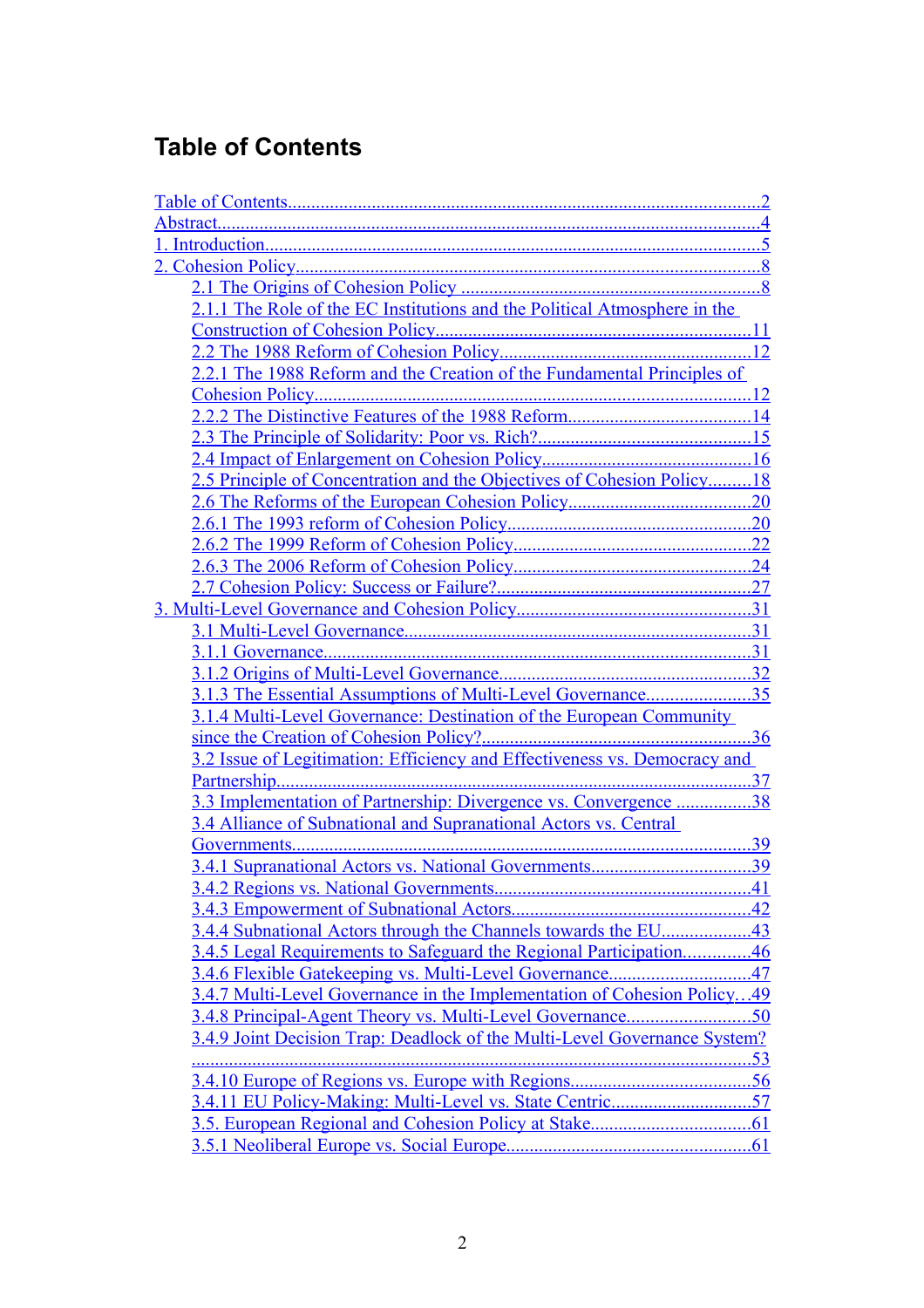<span id="page-2-3"></span><span id="page-2-2"></span><span id="page-2-1"></span><span id="page-2-0"></span>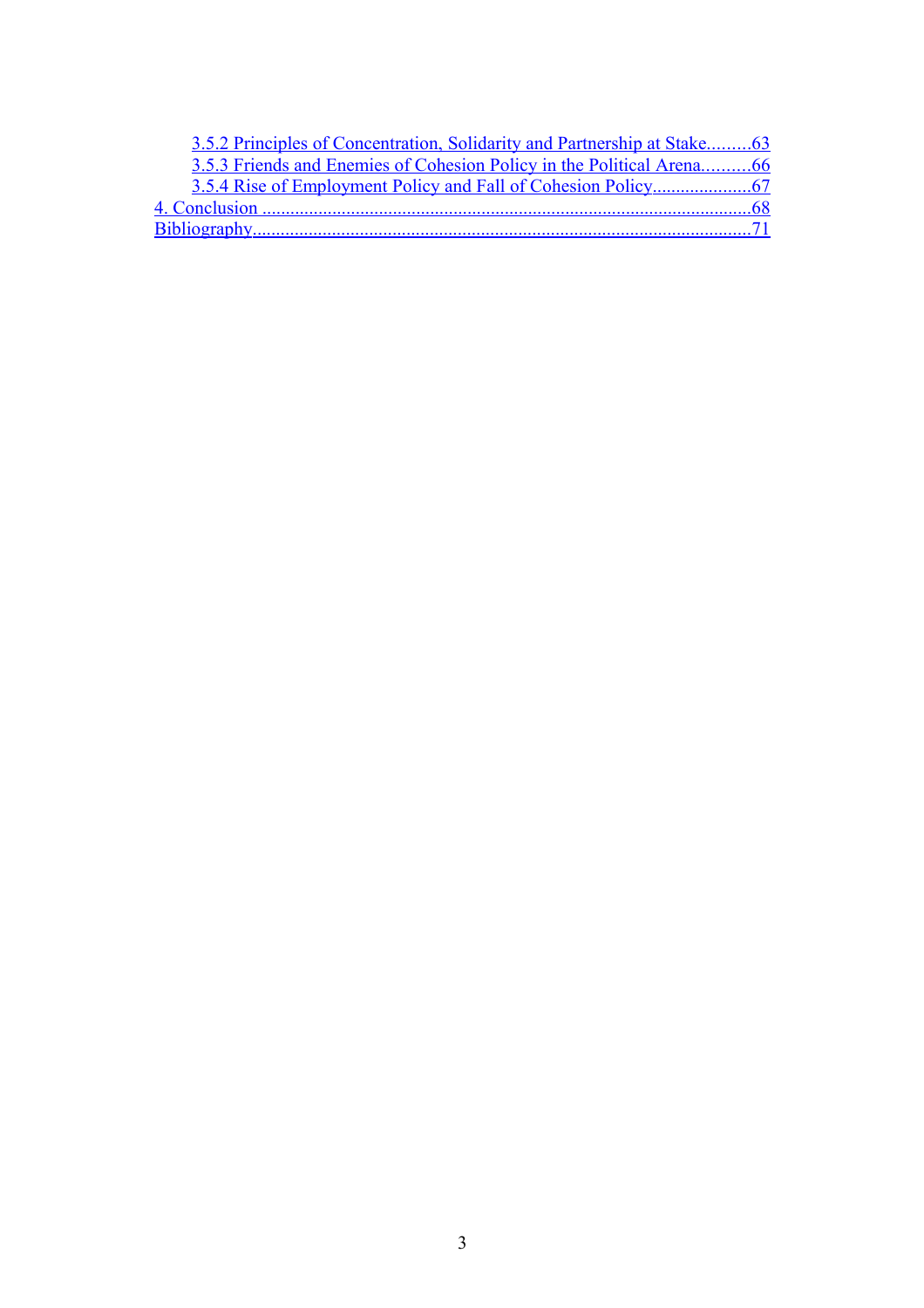# <span id="page-3-0"></span>**Abstract**

The heated debate on the development and course of European Cohesion Policy has always been in the agenda of the EU and national decision-makers since the creation of it. The proponents and opponents of cohesion policy did not agree on the direction that the EU should progress. Because cohesion policy is at the core of the multi-level governance system and the fundamental principles of cohesion policy such as solidarity and partnership might be eradicated, the thesis suggests that the withdrawal and demise of multi-level governance system might follow the decline of cohesion policy as neoliberal Europe prevails over social Europe. The role and influence of the subnational actors might be weakened and the regions can retreat further in favour of the national governments as paralleled to the structural transformation which might be followed by the decrease in the explanatory power of multi-level governance model as alternative versions of intergovernmentalism within the context of the state-centric model are presented and evaluated in the thesis. The focus on the reforms of cohesion policy ensures that the potential impact of the prospective reforms on the development and direction of cohesion policy and multi-level governance beyond 2013 might be estimated to some extent as a variety of possibilities are taken into consideration herein.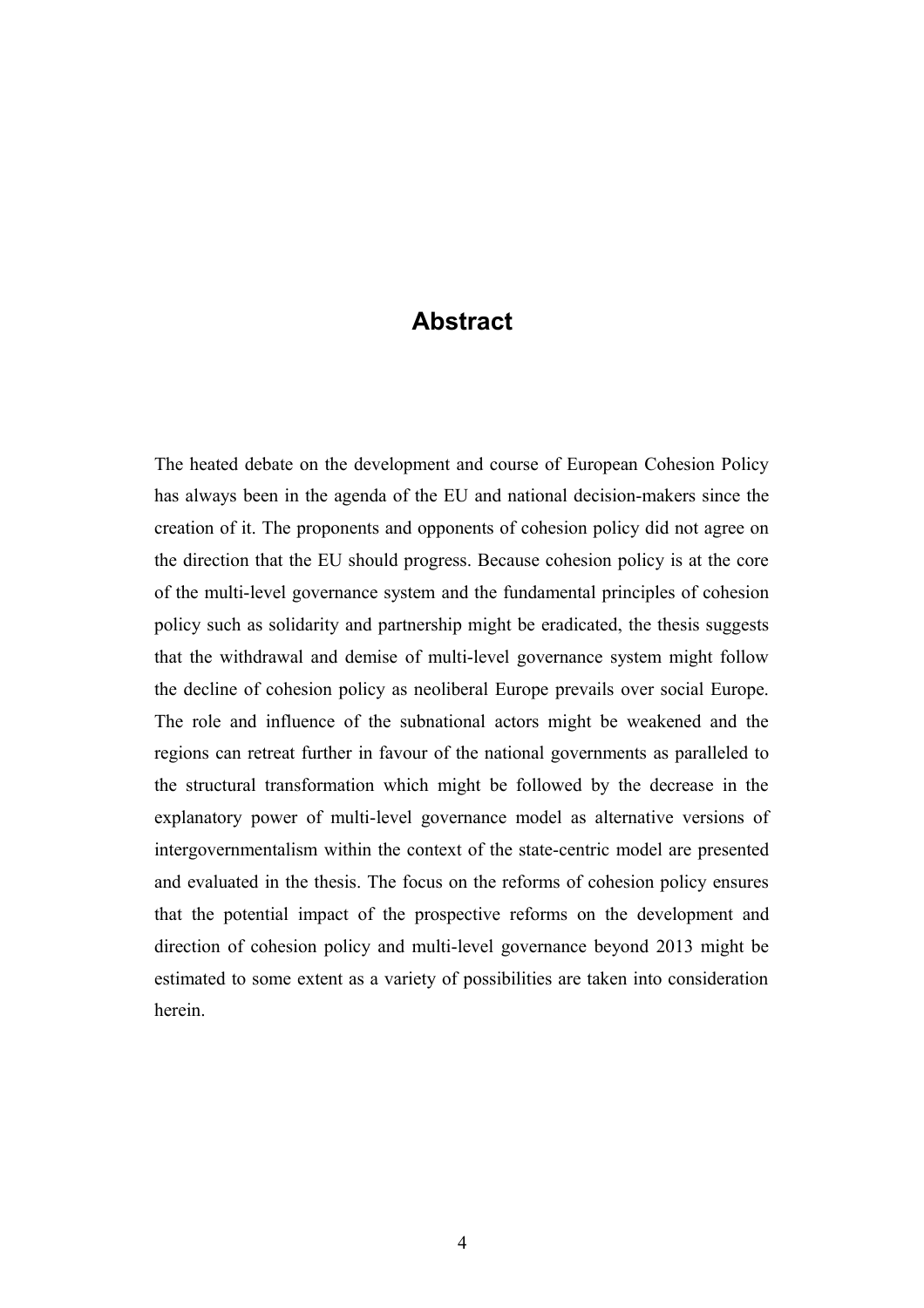## **1. Introduction**

The prospective reforms of European Cohesion Policy, which should be situated in the context of the historical evolution of cohesion policy, will presumably play a major role in the prospects for and development of the multi-level governance system. The reforms might have a considerable impact on the influence of the subnational, national and supranational actors at the different stages of the cohesion policy-making as well as its implementation. On the other hand, these actors concerned are also expected to participate in and influence the bargaining during the reform-making in accordance with their strength. Whether the reforms will preserve and consolidate or undermine the fundamental principles of cohesion policy is under discussion.

 In my thesis, I attempt to uncover the key points, main characteristics and direction of the reforms of cohesion policy regarding the development of the multi-level governance system and hypothesize about the implications of it along with the analysis of the debate on the multi-level governance model. Besides, the impact of the reforms on the role of the supranational EU institutions, national governments and the subnational authorities along with the interaction of them is underlined by scrutinizing the institutional architecture of the EU, evolution of cohesion policy and the explanatory power of the multi-level governance theory. Moreover, I discuss the prospects for the future reforms and elaborate the potential features and path towards which the European Union (EU) will direct the policy in favour of or against the system of multi-level governance.

 It is likely that the prospective reforms of cohesion policy might substantiate a 'major policy shift' or 'paradigm shift', taking the necessary steps towards an allencompassing and overarching revision of the fundamental principles of cohesion policy. Therefore the question "what would the characteristics of this type of revision be?" is supposed to be central to the thesis so that a better assessment of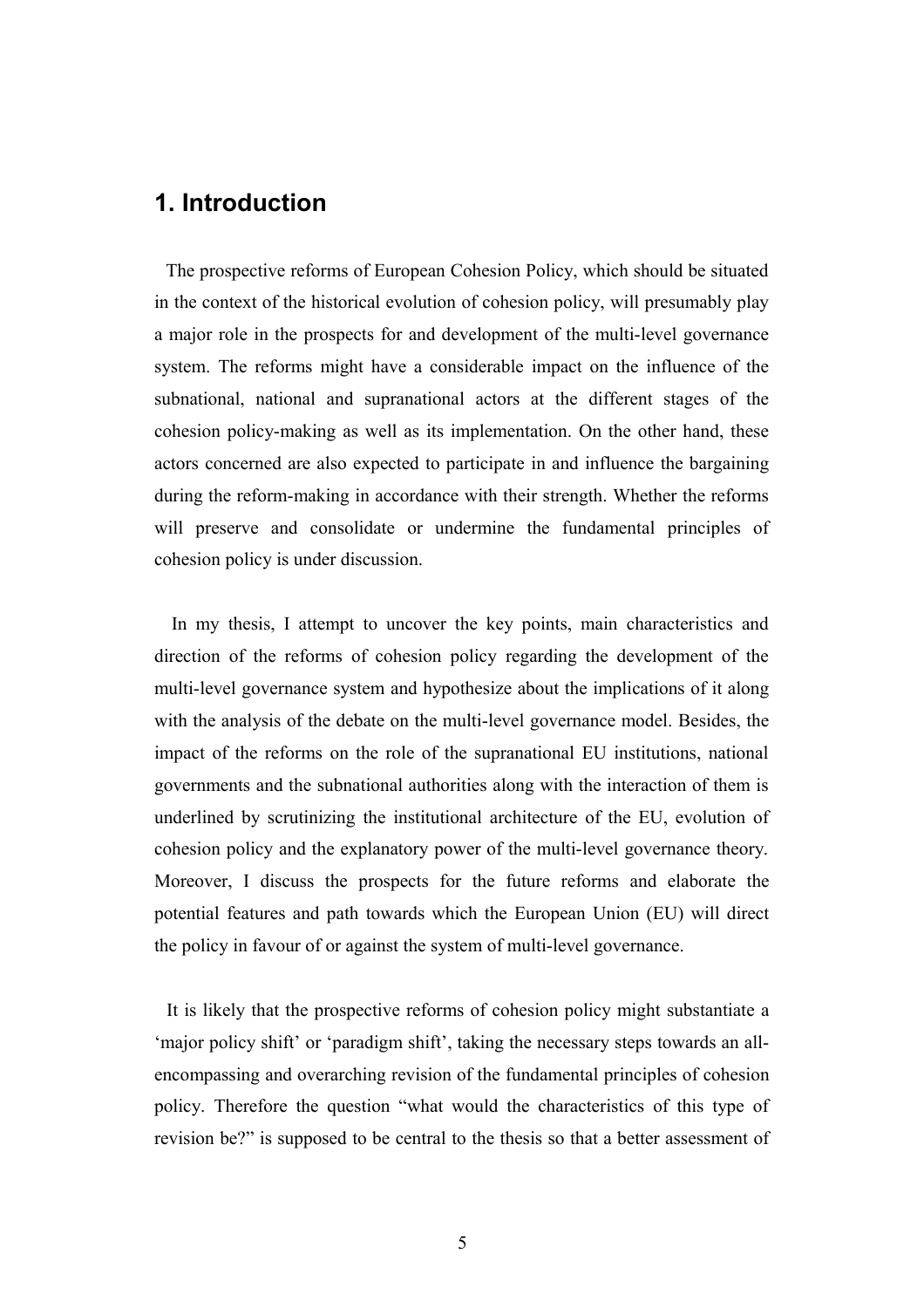the prospective reforms and its impact on the multi-level governance system can be ensured.

 "EU Cohesion Policy as we have known it since 1988 is under threat"[1](#page-5-0) according to Hooghe and Marks for whom cohesion policy is at the core of multi-level governance as they apply the policy to structure their model. I think it is essential to take the 'threat' seriously and identify the indications and elements of it clearly, while the premises of this effort are based on the assumption that this perception of threat is settled, realistic and convenient. Therefore, the analysis of the 'threat' forms the focal point of my thesis of which purpose is to uncover to what extent cohesion policy is threatened by which actors and how much would the prospective reforms influence the fundamental principles of this policy in which direction. Besides, whether the previous reforms led to the renationalization/recentralization at the expense of the subnational and supranational actors is examined in the thesis. Moreover, the question 'whom to blame?" is also vital in order to identify the actors which attack the policy, if there is any. However, the implications of this threat should not be limited to cohesion policy as long as the intertwined structure of the policy and multi-level governance is taken into consideration.

 The historical background and current state of the principles of cohesion policy along with their reciprocal relation with the multi-level governance system in the context of the European integration is evaluated in much detail. Therefore, it might be feasible to shed light on the obstacles to the advancement of multi-level governance by exposing that the principles concerned are affiliated with the multi-level structure of the EU.

 I benefited from the works of the scholars who come up with alternative models of and concepts that account for the European integration as their criticisms on the shortcomings of multi-level governance and cohesion policy in line with the models and concepts such as flexible gatekeeping, joint-decision trap and

<span id="page-5-0"></span><sup>1</sup> Liesbet Hooghe and Gary Marks, *Multi-Level Governance and European Integration* (Lanham: Rowman & Littlefield Publishers, 2001), p. 105.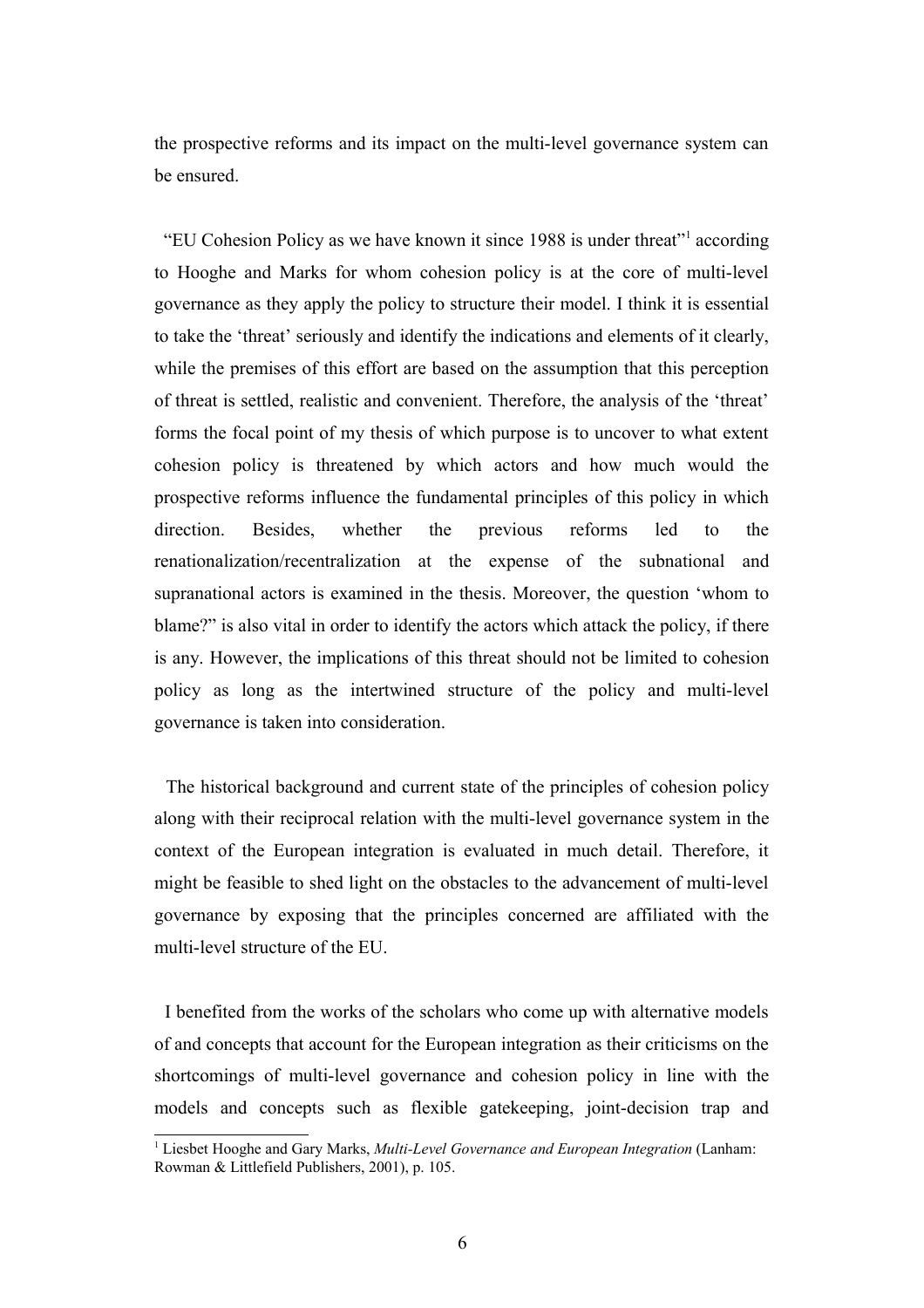principal-agent theory provide a multidimensional grasp of the pros and cons and strong and weak points of multi-level governance, cohesion policy and the fundamental principles of it.

 While the purpose of the thesis is to find out whether the EU multi-level governance system is also in danger, under threat or attack in line with the threat that European Regional and Cohesion Policy is exposed to, the analysis of the struggle between neoliberal and social models of Europe provides me with a coherent basis to achieve this purpose. The very core of cohesion policy is arguably at odds with the neoliberal perspective which confirms neither the solidarity nor partnership, while the achievement of the single market might be associated with the neoliberal perspective and the efforts of its proponents. Therefore, the standpoint of the neoliberals requires a strong opposition to the empowerment of cohesion policy. Finally, the measures which have to be taken in order to preserve and consolidate the essential elements of the policy against the attempts of the neoliberal agenda to undermine it are suggested and assessed in accordance with the model of social Europe.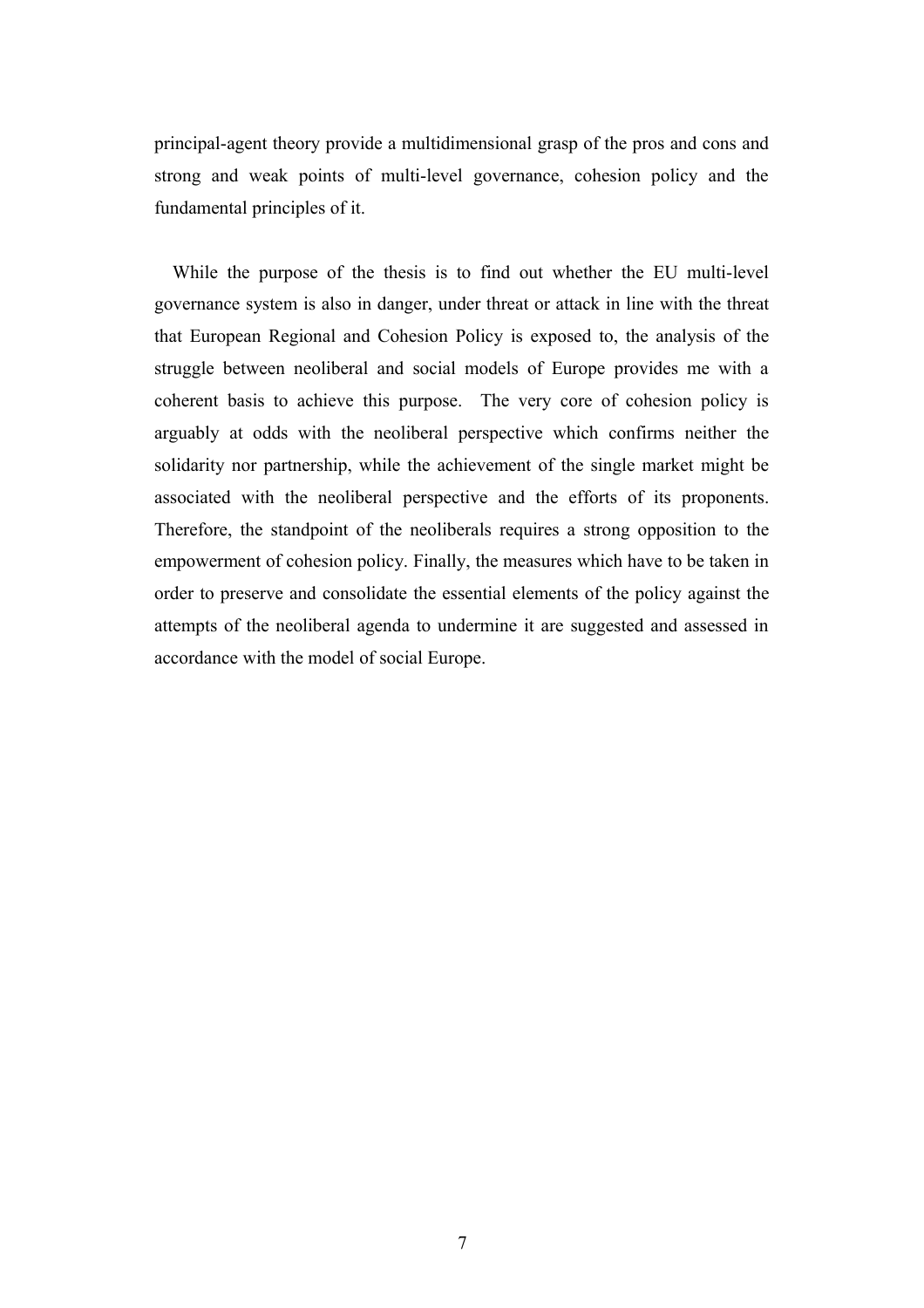# **2. Cohesion Policy**

### **2.1 The Origins of Cohesion Policy**

 The commitment of the countries which signed the Treaty of Rome in 1957 to alleviate the disparities between the regions was strengthened by additional steps later on as the wording and content of the related part in the Treaty of Rome laid the genuine ground for them in order to expand the scope of the targets both qualitatively and quantitatively and to testify the commitment during the implementation process. 'To strengthen the unity of their economies', 'to ensure their harmonious development by reducing the differences existing the various regions and the backwardness of the less-favoured regions'[2](#page-7-0) are still the chief goals of the member states of the European Union in spite of the major steps forward taken at the European, national and subnational levels. Although Ian Bache defends that "At this stage, it was not clear whether these disparities would be addressed through national or Community regional policies, or a combination of both. For almost two decades, the responsibility remained national" as he refers to the Treaty of Rome"<sup>[3](#page-7-1)</sup>, the unity and solidarity are the key points of the chief goals identified by the Community.

 The European Social Fund (ESF) and the European Agricultural Guidance and Guarantee Fund (EAGGF) were noticeable actions to put these chief goals into practise one year after the declaration of them by the Treaty of Rome in 1957. However, the foundation of the major method to achieve this dates back to the advent of the European Regional Development Fund (ERDF) in 1975 as the method was based on the allocation of the budget in favour of the regions lagging behind, although the contribution of the member states that those regions are part of was obviously less than the others and the role played by the European and

<span id="page-7-0"></span><sup>&</sup>lt;sup>2</sup> "Some Key Dates," in *Working for the Regions, European Union Regional Policy* ed. Raphael Goulet (Luxembourg: European Communities, 2004) p. 5.

<span id="page-7-1"></span><sup>3</sup> Ian Bache, *The politics of European Union Regional Policy, Multi-level Governance or Flexible Gatekeeping* (Sheffield: Sheffield Academic Press, 1998), p. 31.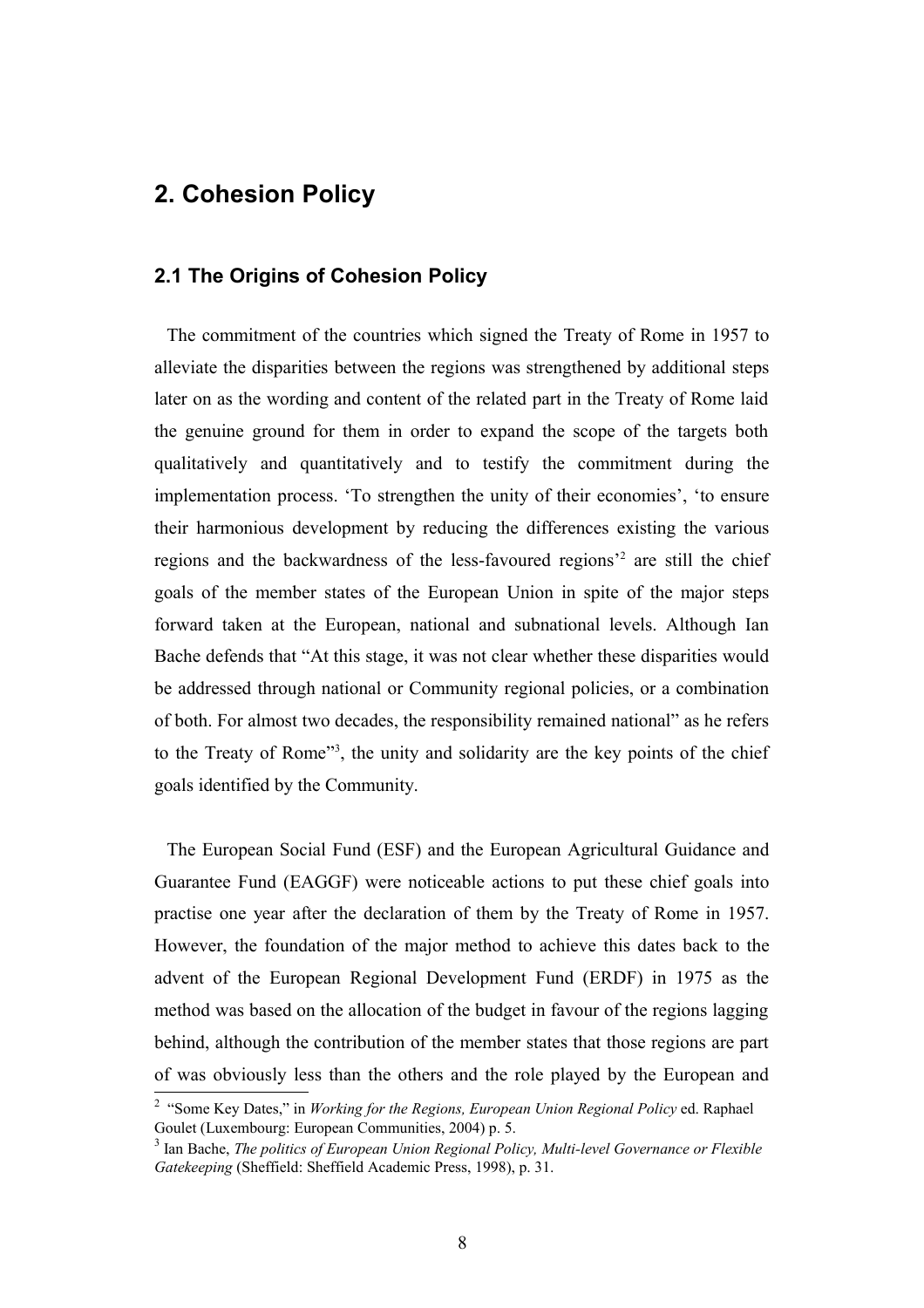subnational actors in comparison to those by the member states was not substantial.<sup>[4](#page-8-0)</sup> The redistribution of the resources survived so far as it remained as the essential instrument of cohesion policy throughout several modifications during the reforms that this policy has been exposed to. The identification of the goals in the Treaty of Rome and the invention of the suitable tools to achieve those goals during the introduction of the ERDF were the landmarks that constituted the backbone of and led to the construction of cohesion policy as such by the Single European Act in 1986.<sup>[5](#page-8-1)</sup>

 'Reducing disparities between the levels of development of the various regions and the backwardness of the least favoured regions, including rural areas' through harmonious development is an essential requirement of the European Union according to the 158 of the Treaty on European Union (TEU) which was signed in 1992 and came into force in 1993.<sup>[6](#page-8-2)</sup>

 'First Report from the Commission on Economic and Social Cohesion' which was published in 1997 illuminates the definition of the concept 'cohesion' and the general features of cohesion policy. While the European Commission's interpretation of the European societal organization is based on its confirmation that it is a social market economy which aims at the combination of the market forces, freedom of opportunity, enterprise, solidarity and mutual support, cohesion policy's 'sole aim is to achieve greater equality in economic and social opportunities' as the policy is composed of solidarity and mutual support.[7](#page-8-3)

 Graham Meadows, who was Director-General from 2003 to 2006 in DG REGIO in the European Commission suggests that "The policy is in place to balance growth" which continuously generates disparities while cohesion policy is one of the three elements by which the EU ensures the growth along with the single

<span id="page-8-0"></span><sup>4</sup> "From Projects to Programmes," *Inforegio Panorama, EU Cohesion Policy 1988-2008: Investing in Europe's Future* ed. Raphael Goulet 26 (June 2008): 8.

<span id="page-8-1"></span><sup>&</sup>lt;sup>5</sup> "Some Key Dates," p. 5.

<span id="page-8-2"></span><sup>6</sup> Liesbet Hooghe and Gary Marks, *Multi-Level Governance and European Integration*, p. 117.

<span id="page-8-3"></span><sup>7</sup> Liesbet Hooghe and Gary Marks, *Multi-Level Governance and European Integration,* p. 117.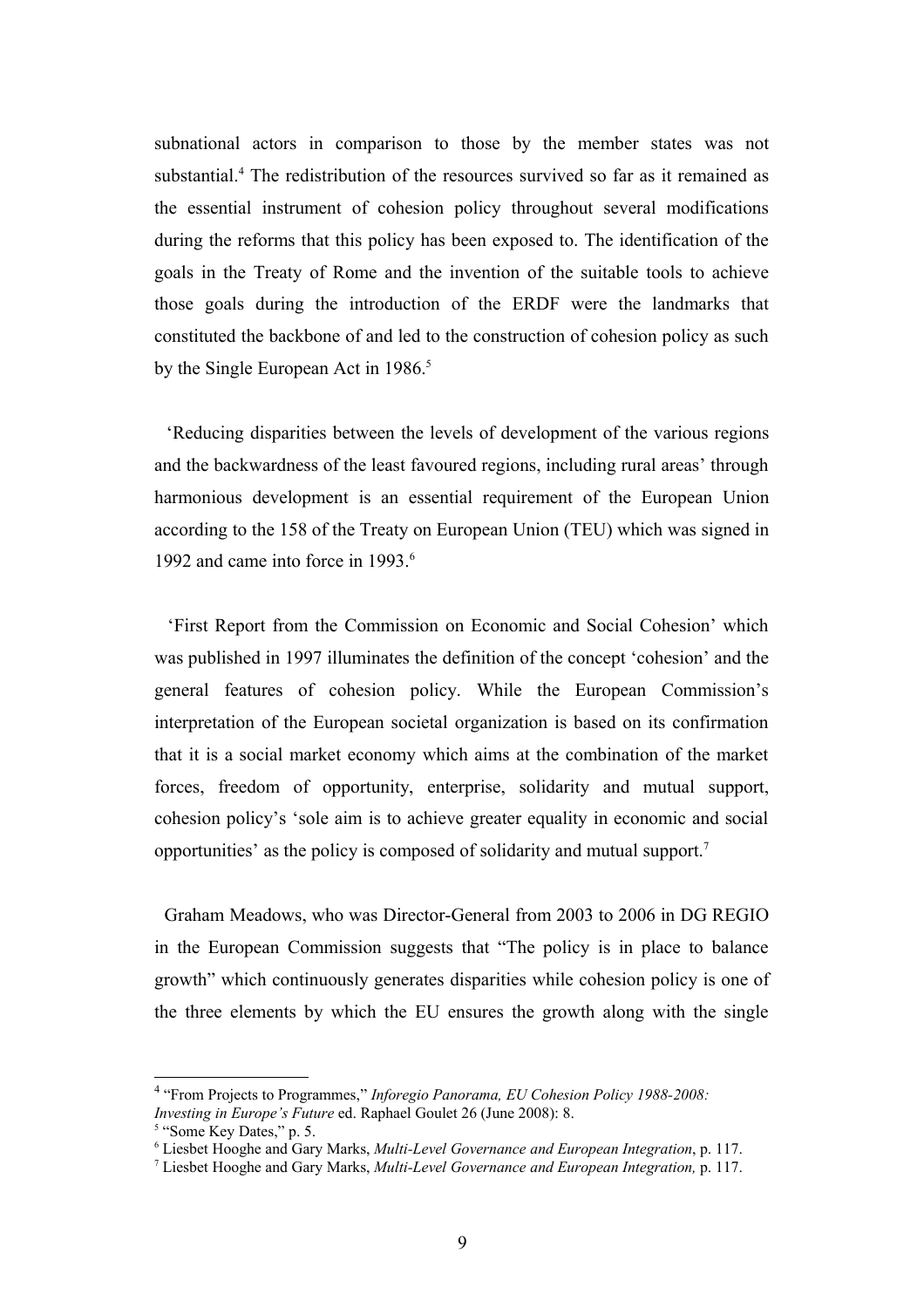market and single currency<sup>[8](#page-9-0)</sup> while Jérôme Vignon, who was Member of the Cabinet of President Jacques Delors in 1985, reminds that "Jacques Delors was really keen to avoid that Cohesion Policy and the use of the Structural Funds would turn into pure redistribution. 'The deal' was to counteract the effects of the single market and the single currency on the poorest"<sup>[9](#page-9-1)</sup> as he also sheds light on the relation between the three elements of the growth explained by Meadows.

 The ultimate aim of the policy is to ensure the development of poorer regions up to the point that they no longer need the support of the Community as they will be sufficiently competitive and dynamic 'on their feet' by themselves as Jérôme Vignon defends that "Nobody should be dependent on assistance" However "The underlying logic was, of course, that those receiving more should be committed to some achievements" alongside the elimination of their dependency.<sup>[10](#page-9-2)</sup>

 The economies of the poorer regions which are rather intensified in the southern countries would be the losers of the single market unless cohesion policy was not created. Therefore, it is noteworthy when it comes to the debate on the reform of it that the *raison d'être* of cohesion policy is to compensate the costs of the single market so that the beneficiaries of the single market are supposed to support the losers of it while the beneficiaries of cohesion policy are expected to come up with the precise projects in order to catch up with the other regions although the policy is not consisted of the side-payments within a broader context of the European integration. The legitimacy of the solidarity principle of cohesion policy is based on this essential rationale behind the formation of the European Regional Policy which benefited from the resources such as the Structural Funds and Cohesion Fund.

<span id="page-9-0"></span><sup>8</sup> "A Debate Between Officials of the European Commission, Looking Back to 1988," in *Inforegio Panorama, EU Cohesion Policy 1988-2008: Investing in Europe's Future* ed. Raphael Goulet 26 (June 2008): 30.

<span id="page-9-1"></span><sup>&</sup>lt;sup>9</sup> "A Debate Between Officials of the European Commission, Looking Back to 1988," p. 30.

<span id="page-9-2"></span><sup>&</sup>lt;sup>10</sup> "A Debate Between Officials of the European Commission, Looking Back to 1988," p. 31.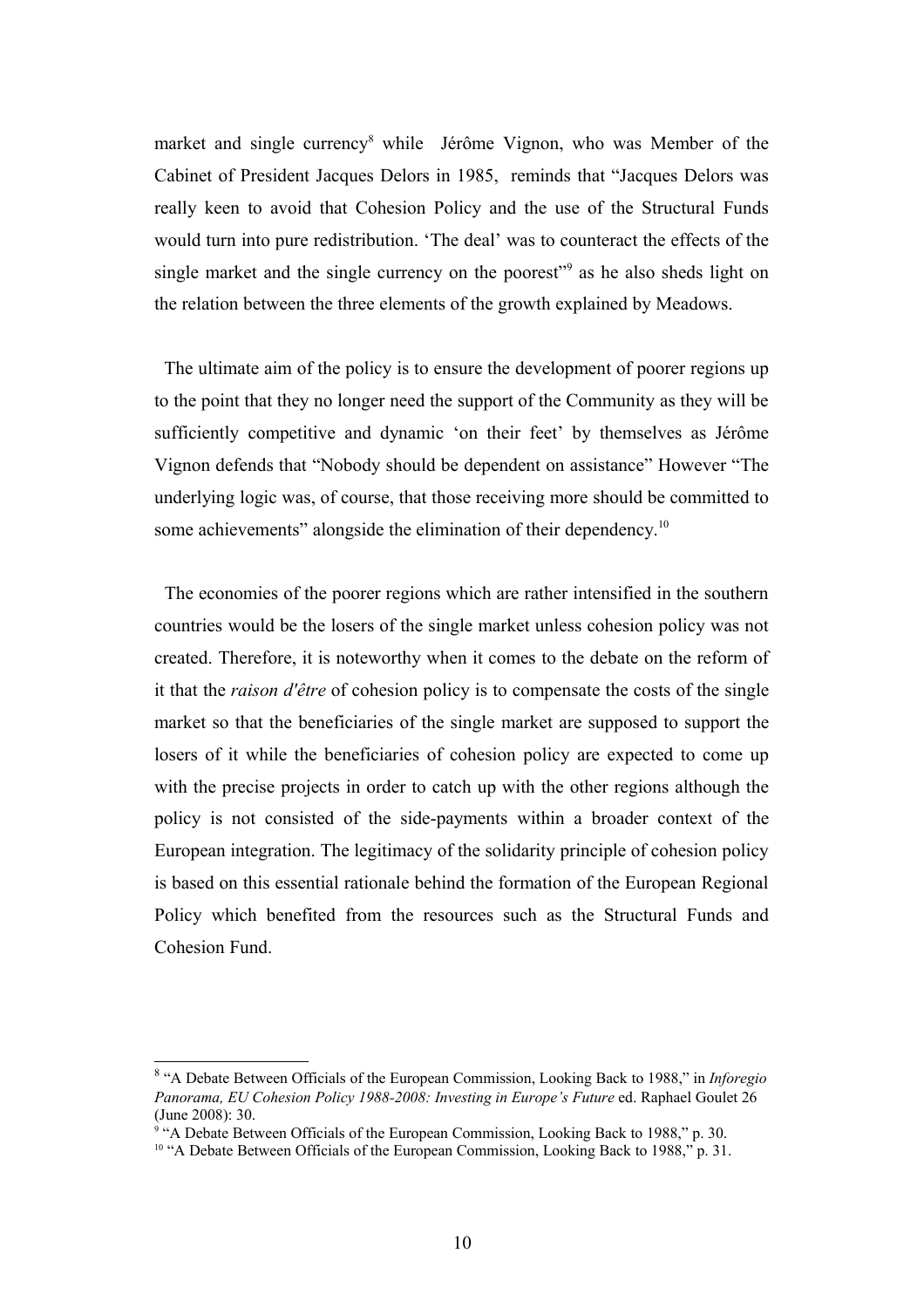## **2.1.1 The Role of the EC Institutions and the Political Atmosphere in the Construction of Cohesion Policy**

 The institutional architecture of the European Community and the political atmosphere at that stage should be examined in order to comprehend why and under which circumstances the essential features of the 1988 reform emerged. It might also be beneficial in the planning and construction of the prospective reforms of cohesion policy.<sup>[11](#page-10-0)</sup>

 The European Council convened to resolve the stalemate concerning the budget crisis and developed the instrument to achieve this goal as agreed by many European leaders including François Mitterrand, Helmut Kohl and Felipe Gonzalés in Fontainebleau in 1984 and the following period is also marked by the emergence of the ideal conditions to create 'the exceptional institutional moment' for cohesion policy.[12](#page-10-1) The key point of the 'exceptional institutional moment' was the ultimate reliance of the national governments on the principle of subsidiarity and the Commission which, they believed, was capable of conducting cohesion policy according to Jean-Charles Leygues, who was Deputy Head of the Cabinet of Commission President Jacques Delors.<sup>[13](#page-10-2)</sup>

 Philip Lowe, who is Director-General of DG Competition and was Head of Cabinet of Bruce Millan, indicates that "the ultimate question was whether we were talking about 'a net deal' to compensate the poorest Member States or about a wider sense of a European structural policy. No agreement was possible at that stage"[14](#page-10-3) as he refers to the debates in the Copenhagen European Council in 1987. Although the European Cohesion Policy as such enjoyed the general recognition and survived throughout the continuous contention and always heated debate on the existence of it, it may be argued that the debate on the fundamental principles of cohesion policy shows that the disagreement on cohesion policy between the

<span id="page-10-0"></span><sup>&</sup>lt;sup>11</sup> "A Debate Between Officials of the European Commission, Looking Back to 1988," p. 34.

<span id="page-10-1"></span><sup>&</sup>lt;sup>12</sup> "A Debate Between Officials of the European Commission, Looking Back to 1988," p. 30.

<span id="page-10-2"></span><sup>&</sup>lt;sup>13</sup> "A Debate Between Officials of the European Commission, Looking Back to 1988," p. 34.

<span id="page-10-3"></span><sup>14</sup> "A Debate Between Officials of the European Commission, Looking Back to 1988," p. 32.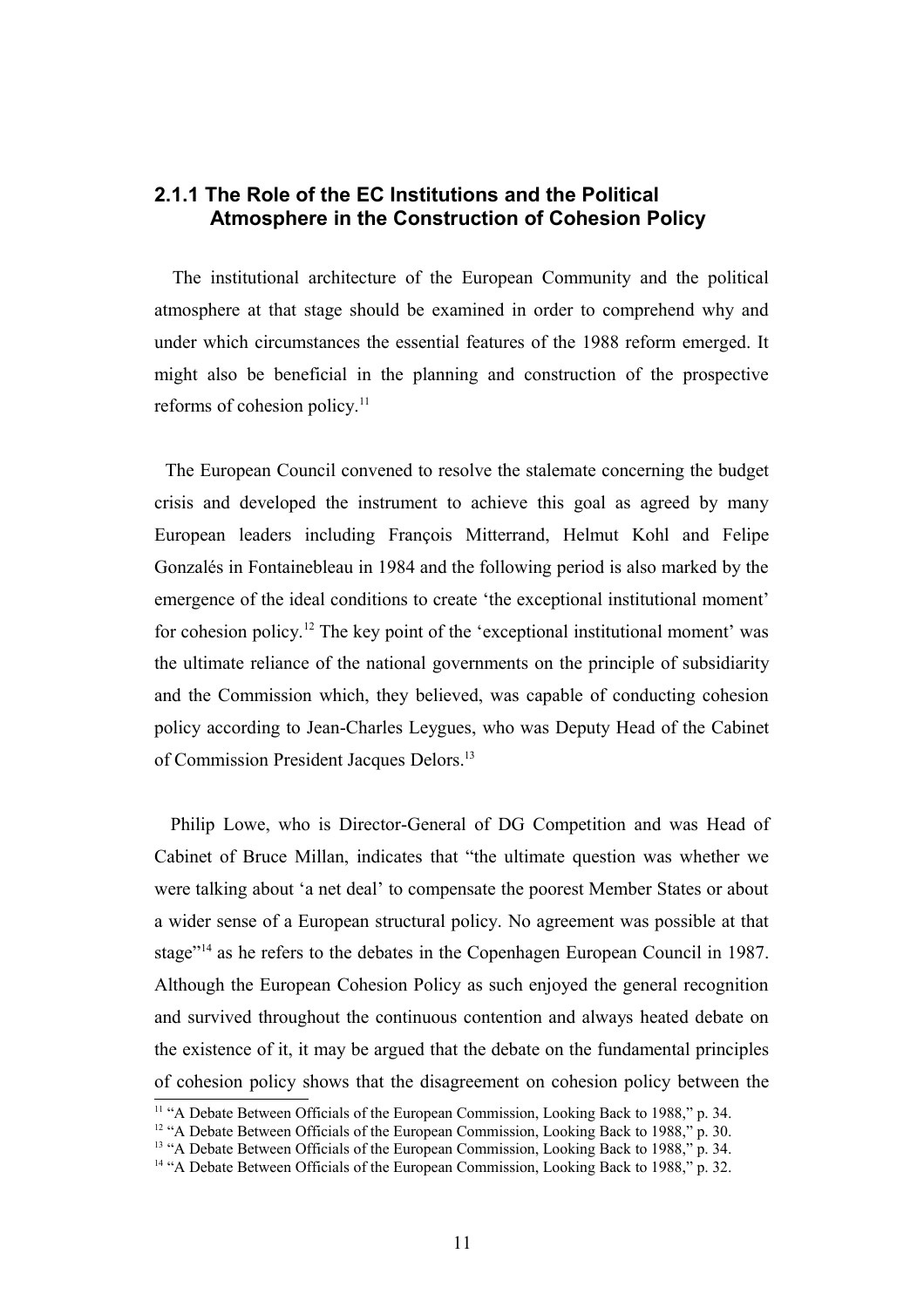supranational, national, regional and local actors is still in the agenda of the European policy-makers to some extent. If the options at hand were just to deal with the daily and temporary issues rather than the creation of a long-standing essential European policy, it would mean that the conditions for the construction of a fully-fledged policy did not exist. However, the European decision-makers at all levels have been able to come up with a policy which still has the ground it was erected on. So, the debate on the prospective reform that include the modification of the principle of solidarity and the privileged status of the poorer member states apart from the regions lagging behind should be based on recognition of the policy as a whole rather than attacking the components such as the solidarity and partnership as if cohesion policy would be able to exist without those components.

### **2.2 The 1988 Reform of Cohesion Policy**

## **2.2.1 The 1988 Reform and the Creation of the Fundamental Principles of Cohesion Policy**

 The meeting of the European Council in Brussels in 1988 is considered to be the turning point in the history of cohesion policy as it agreed on the creation of the then Solidarity Funds which is now the well-known Structural Funds, allocating ECU 68 billion for these funds.<sup>[15](#page-11-0)</sup> The European Social Fund established in 1958 was also shaped by the 1988 reform which is considered to be the peak of cohesion policy in a very general sense as solidarity has been developed further and approached to the status of principle while the partnership was already adopted as a principle. Solidarity, which basically requires supporting the poorer regions, is the idea at the core of cohesion policy while the principle of partnership requires the participation of the European, national and sub-national actors of the Community at the different phases of the decision-making, programming, implementation and monitoring processes.

<span id="page-11-0"></span><sup>&</sup>lt;sup>15</sup> "Some Key Dates," p. 5.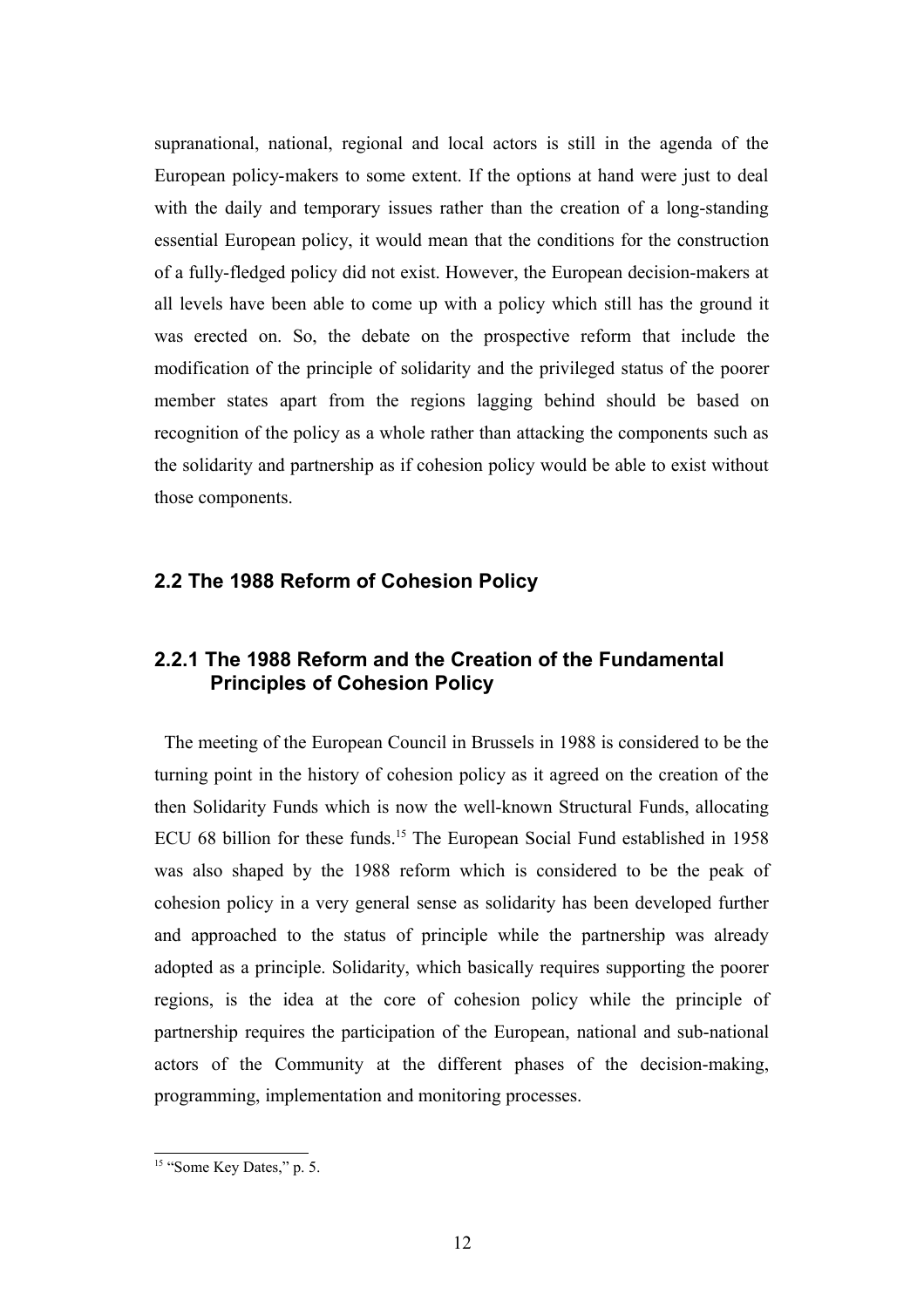The definition of the partnership suggested by Andrew Evans is sufficiently comprehensive and based on the legal documents so that it could enclose the evolving form of it that was broadened by the subsequent reforms of cohesion policy: "The partnership is defined in the legislation as close consultation… between the Commission and the Member State, together with the authorities and bodies designated by the Member State within the framework of its national rules and current practices, namely: the regional and local authorities and other competent public authorities, the economic and social partners, and any other competent bodies within this framework."[16](#page-12-0)

 In order to reach well-defined goals in the long run, the programmes which were created by taking into consideration the requirements of a longer period were necessary. Otherwise the perspective and vision would be very limited and blunt without programming. These multi-annual programmes were also launched by the 1988 reform.[17](#page-12-1) The role of the Commission along with the role played by the Member States and the subnational authorities has also been an issue which is widely debated throughout the developmental process of the regional and cohesion policy. The Commission would no longer manage a large number of projects without the participation of the other actors such as the regional authorities and the Member States which are also supposed to take responsibility in accordance with the newly established principle of partnership. Therefore the Member States and the regions also commenced to take part in the management and programming phases of the ESF.<sup>[18](#page-12-2)</sup> However, 1988 reform also empowered the Commission which would take responsibility in the creation and financing of the regional projects without so much interference of the other actors as it would have the opportunity to gain experience and reach better results gradually. This role played by the Commission eventually obtained greater importance so that it was considered to be the implementation method of cohesion policy later on.<sup>[19](#page-12-3)</sup>

<span id="page-12-0"></span><sup>16</sup> Andrew Evans, "Regionalism in the EU: Legal Organisation of a challenging social phenomenon," *European Integration* 24: 3 (November 2001): 226.

<span id="page-12-1"></span><sup>17</sup> Vladimir Spidla, "Investing in People" *Inforegio Panorama, EU Cohesion Policy 1988-2008: Investing in Europe's Future* ed. Raphael Goulet 26 (June 2008): 6.

<span id="page-12-2"></span><sup>&</sup>lt;sup>18</sup> Vladimir Spidla, "Investing in People" p. 6.

<span id="page-12-3"></span> $19$  "From Projects to Programmes," p. 10.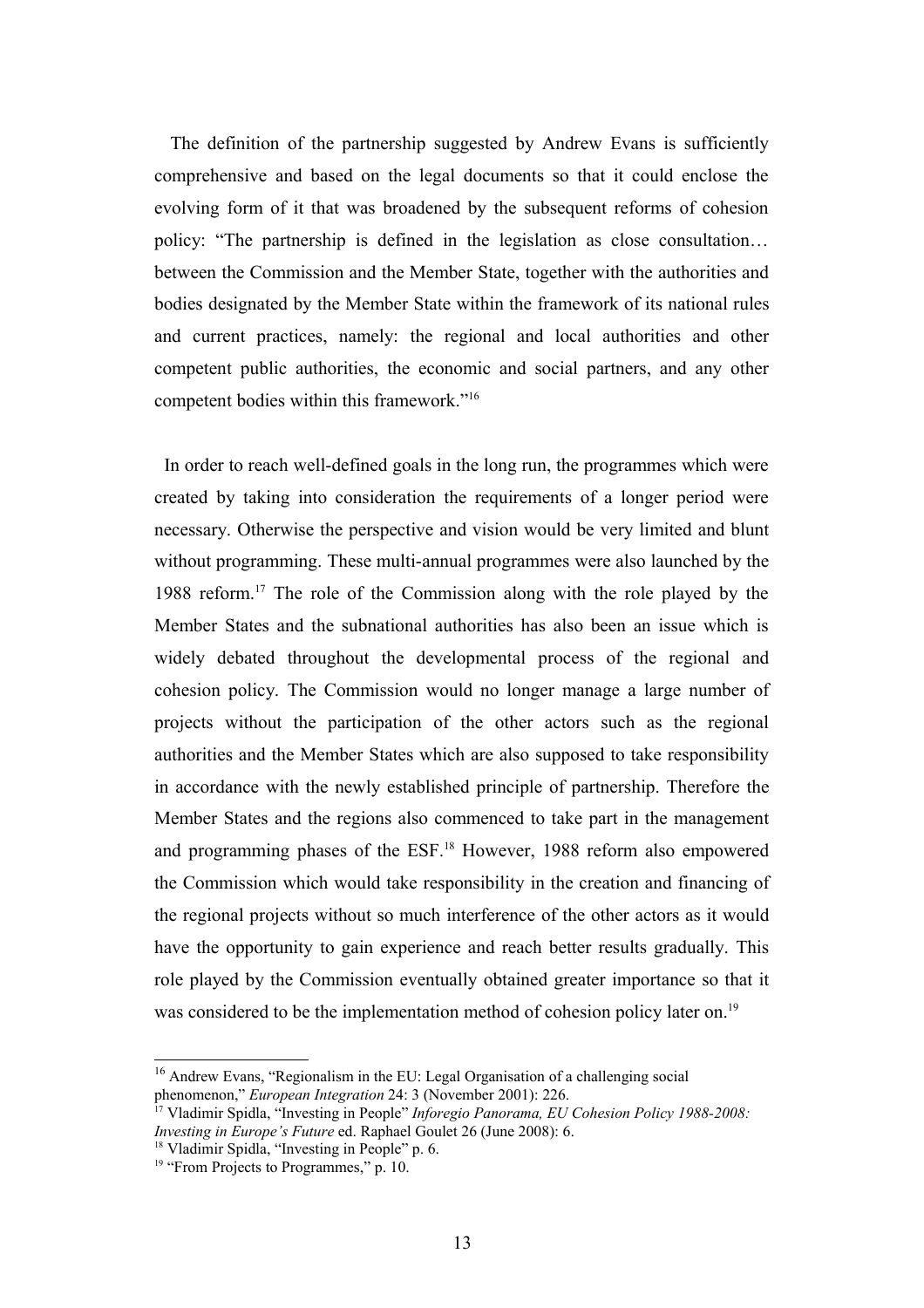Although the national governments are exposed to the pressure of bargaining with the other players at the supranational and subnational levels, the power of decision-making on the expenditure of regional policy belongs to them. The negotiation between the member states rather than the struggle of the supranational, national, regional and local authorities is dominant in terms of the financial redistribution of the resources, suppressing the European institutions in a sense.[20](#page-13-0) Besides, "Bruce Millan, Commissioner with Responsibility for Regional Policy, 1989-95, stated: 'The point about the reform started in 1989 was that previously European Community aid went to the areas that the member states themselves declared eligible and were giving their own aid to. That link was broken.'"[21](#page-13-1) However that broken link was restored later on as the member states managed to retake the power to make decisions on the eligibility of the area.

### **2.2.2 The Distinctive Features of the 1988 Reform**

 The development of the integrated approach after 1980 led to the creation of the Integrated Development Operations (IDOs) and Integrated Mediterranean Programmes (IMPs), triggering a 'paradigm shift' towards 'integrated, bottom-up approaches' rather than top-down prescriptive attitude of the institutions and national governments without the involvement of the subnational actors in the process.[22](#page-13-2) Therefore it has been more feasible to modify the project in response to the feedback sent by the regional actors during implementation.

 The origins of the principles initiated by the 1988 reform might be found out in the preceding reforms and treaties as mentioned above. However, the 1988 reform is the fundamental driving force combining a number of elements which come out earlier, under the flagship of the firm principles such as additionality and partnership. In addition to the principles explained above, multi-annual programming is also considered to be a particular principle which includes the

<span id="page-13-0"></span><sup>20</sup> Liesbet Hooghe and Gary Marks, *Multi-Level Governance and European Integration*, p. 95.

<span id="page-13-1"></span> $21$  John B. Sutcliffe, "The 1999 Reform of the Structural Fund Regulations: Multi-Level

<span id="page-13-2"></span>Governance or Renationalization?," *Journal of European Public Policy* 7: 2 (June 2000): 291. <sup>22</sup> "From Projects to Programmes," p. 10.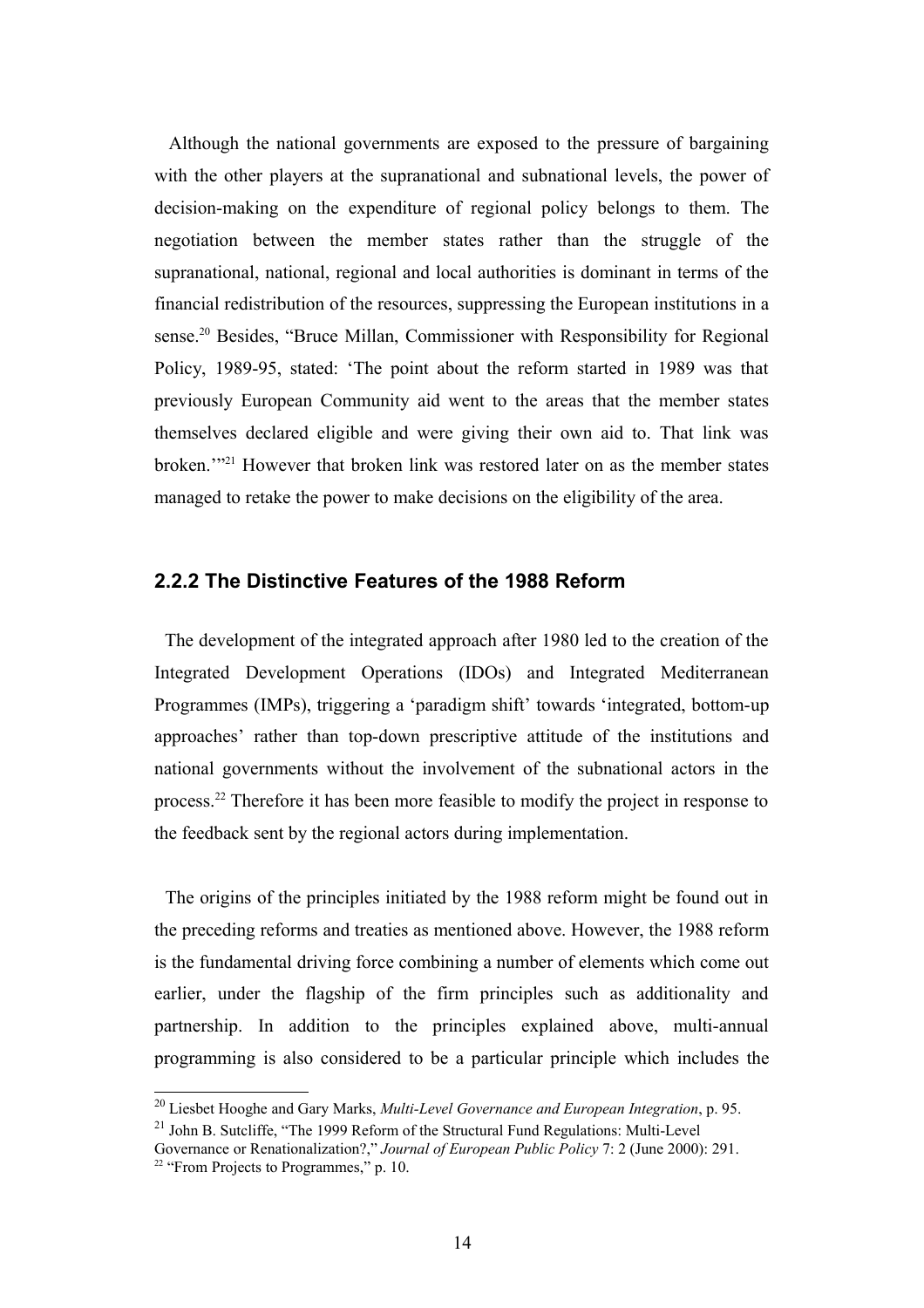analysis, strategic planning and evaluation steps, while the principle of additionality obliges the Member States to utilise the amount they get from the EU budget for the required spending. The number of the objectives of the policy had to be restricted as to the clearly identified goals and a convenient classification of them, paying the utmost attention at the regions which need to speed up in terms of the developmental performance according to the principle of concentration.

 The requisite of supporting the regions lagging behind were anticipated earlier than the establishment of Economic and Monetary Union (EMU) and single market which, along with cohesion, are the main objectives of the Union according to the Maastricht Treaty that were signed in 1992 and entered into force in 1993. Therefore the necessary measures against the side-effects of the single market and EMU which were the long-standing objectives of the Community was taken preceding the establishment of them. The aim of endorsing the development of the transport and environment fields in the poorer Member States constituted the basis for the establishment of the Cohesion Fund.<sup>[23](#page-14-0)</sup>

## **2.3 The Principle of Solidarity: Poor vs. Rich?**

 The assumption that the poorer regions and member states advance at the expense of the other regions and member states is in contrast to the fact that the reason why cohesion policy was created is that a dynamic and competitive union cannot be fully established on the Continent which has extremely deep-rooted economic, social and cultural disparities without this kind of policy. On the other hand, the concept of diversity should not be confused with the concept 'disparity' as 'diversity' points out to the potential that might be exposed and utilised through the discovery of the advantageous points. However, the existence of diversity does not ensure the elimination of disparities and achievement of economic and social development taken for granted and it can lead even to

<span id="page-14-0"></span> $\frac{23}{23}$  "Some Key Dates," p. 5.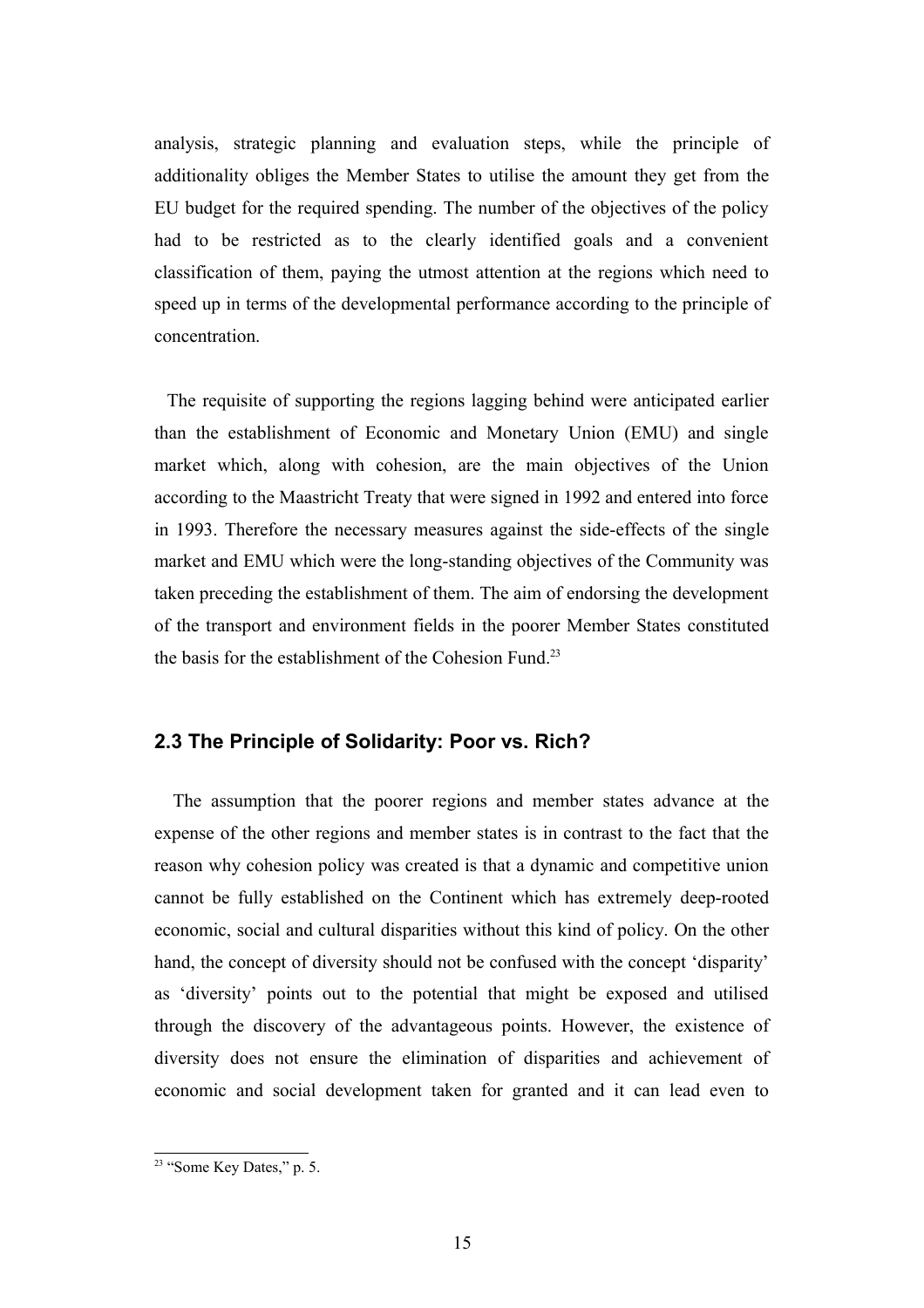deepening of the disparities unless a systematic effort to accomplish such a progress is exerted cooperatively by the participation of all actors concerned.

 According to the European Union Regional Policy document which was published in 2004 "Regional Policy can only be effective when it concentrates its action on a limited number of sufficiently large territories." Then, it is necessary to "clarify the criteria for the selection of the regions with the greatest need of public support for development."[24](#page-15-0) However, the role of the European Regional Policy should not be restricted to the redistribution of the available resources from the more prosperous to the less prosperous Member States or regions. In fact, it requires the creation of an 'added value' through the effective and efficient use of the funds so that the advancement of the regions in order to catch up with the well-developed regions can be observed gradually.<sup>[25](#page-15-1)</sup>

## **2.4 Impact of Enlargement on Cohesion Policy**

 The impact of the enlargement on cohesion policy has always been substantial throughout the history of the Community as it increased the disparities as well as the number and size of the obstructions continuously. It is indicated that because first Greece, and then Portugal and Spain joined the Community subsequently, considerable rise of the regional disparities became unavoidable as it led to the budget crisis along with the other factors such as the long-standing objective of establishing single market and increasing cohesion, paralleled to the former objective.[26](#page-15-2) Therefore, the 1988 reform of cohesion policy is also driven by the need to compensate for the side-effects of the enlargement.

 The European Council convened in Berlin in 1999 came up with the 'Agenda 2000' and the new EU budget which covered the period from 2000 to 2006. Having focused on the reform of many policy fields of the EU to identify and

<span id="page-15-0"></span><sup>&</sup>lt;sup>24</sup> "For Whom?," in *Working for the Regions, European Union Regional Policy* ed. Raphael Goulet (Luxembourg: European Communities, 2004) p. 8.

<span id="page-15-1"></span><sup>&</sup>lt;sup>25</sup> "Why," in *Working for the Regions, European Union Regional Policy* ed. Raphael Goulet (Luxembourg: European Communities, 2004) p. 7.

<span id="page-15-2"></span> $26$  "From Projects to Programmes," p. 8.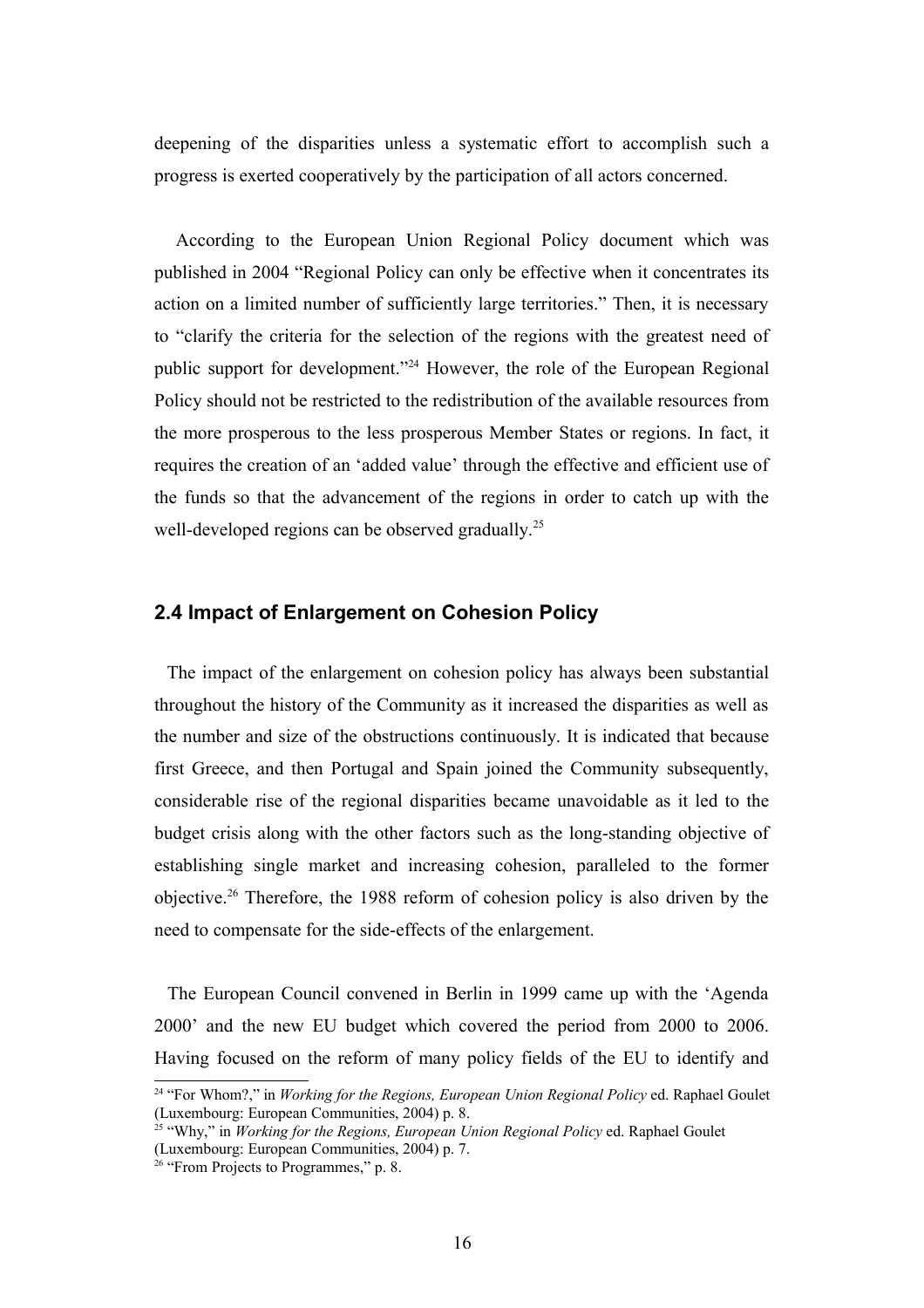clarify the new goals and to ensure a steady development, the 'Agenda 2000' was suitably constructed in order to simplify the structure and implementation of cohesion policy as well as dealing with the negative consequences of the previous enlargement.<sup>[27](#page-16-0)</sup>

 The ambitious goal to elevate the European Union up to the point of 'the most competitive and dynamic knowledge-based economy in the world by the year 2010' within the scope of the Lisbon Strategy which is composed of three pillars as economic and social renewal and the environmental dimension was determined by the Lisbon European Council in 2000. After the Gothenburg Council convened in 2001, sustainable development along with employment emerged as the major policy field laying the ground for the Lisbon Strategy as the three pillars concerned were stabled.[28](#page-16-1) The Lisbon Strategy is arguably one step forward to take up the challenges that were expected to emerge after the following enlargement which would be the new and greatest enlargement ever in the history of the Community.

 The 2004 enlargement would be incomparable to the previous examples in terms of its size and impact on the economic and social structures and objectives of the Union. Although the Nice Treaty in 2001 has not been sufficiently able to respond to the expectations of the European policy-makers and essential demands of the institutions, ten new members which had dissimilar features in comparison to the Western European countries as they have the influent legacy of the Warsaw Pact behind the Iron Curtain and are still in the transition process states joined the EU in 2004, following the agreement of the Copenhagen European Council in 2002 on the requirements of the participation of the candidate states to the EU. The proposals of the European Commission formed the backbone of the reform of cohesion policy from 2007 to 2013 just before the challenges of the new enlargement came out. The enlargement of 2004 and the second wave in 2007 imposed a great deal of difficulty on Europe as to the integration and absorption

<span id="page-16-0"></span><sup>27</sup> "Making Enlargement a Success" in *Inforegio Panorama, EU Cohesion Policy 1988-2008: Investing in Europe's Future* ed. Raphael Goulet 26 (June 2008): 8.

<span id="page-16-1"></span> $28$  "Some Key Dates," p. 5.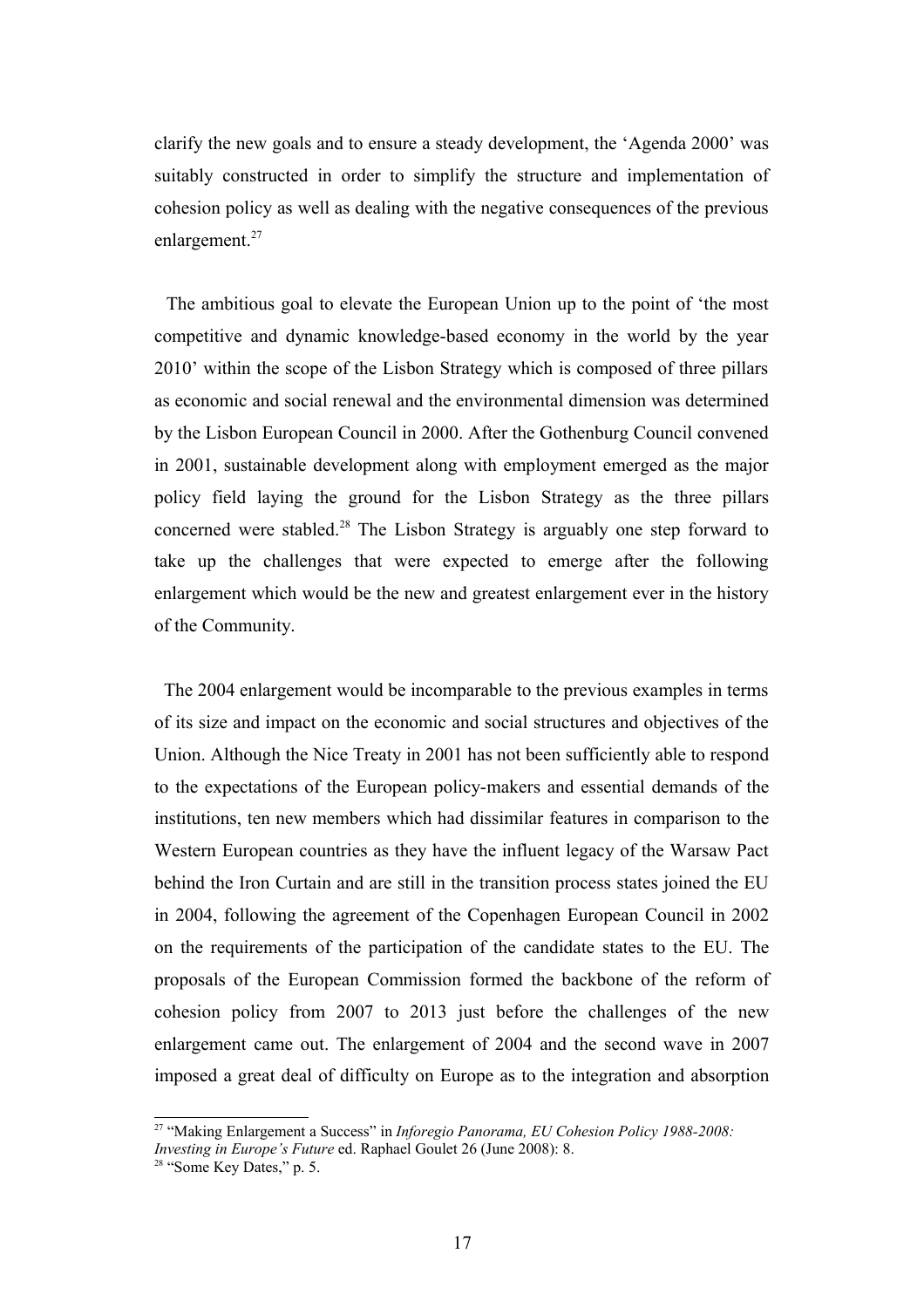of these new members with noticeably different historical legacy and the political and economic organism, representing the counter-pole of bipolar world in a sense.

## **2.5 Principle of Concentration and the Objectives of Cohesion Policy**

 In accordance with the principle of concentration introduced in the 1988 reform, five objectives with particular purposes are determined. Although the reforms following the 1988 reform did not modify the principles and regulations regarding them substantially, the number and content of the objectives were changed in accordance with the requirements of the transformation and the changing allocation of the powers attributed to the several actors which played role in the process. Therefore, an overview of the objectives as a whole in the context of the reforms concerned will be ensured as long as it is related to the topic of the thesis instead of providing too detailed information on them.

 The footprints of the solidarity principle can be traced back through all the objectives identified in the 1988 reform, but the first objective might be considered to have the priority in terms of the amount that it gets from the related funding as its focus is on the promotion of 'the development and structural adjustment of regions whose development is lagging behind.' The 1993 reform did not make any considerable changes in the structure of the objectives and the objective 1 remained completely intact. Although the 1999 reform required a reduction in the number of the objectives and amalgamation of some principles, the wording of the objective 1 was not affected by these modifications. However the 2006 reform preserving the purpose of further concentration that was determined by the 1999 reform which reduced the number of the objectives specified the content of the related objective, renaming it as 'convergence'. Therefore, convergence criteria required the 'speeding up the convergence of the least-developed Member States and regions defined by GDP per capital of less than 75  $\%$  of the EU average<sup>2[29](#page-17-0)</sup>

<span id="page-17-0"></span><sup>29</sup> "Focus on Growth and Jobs," *Inforegio Panorama, EU Cohesion Policy 1988-2008: Investing in Europe's Future* ed. Raphael Goulet 26 (June 2008): 23.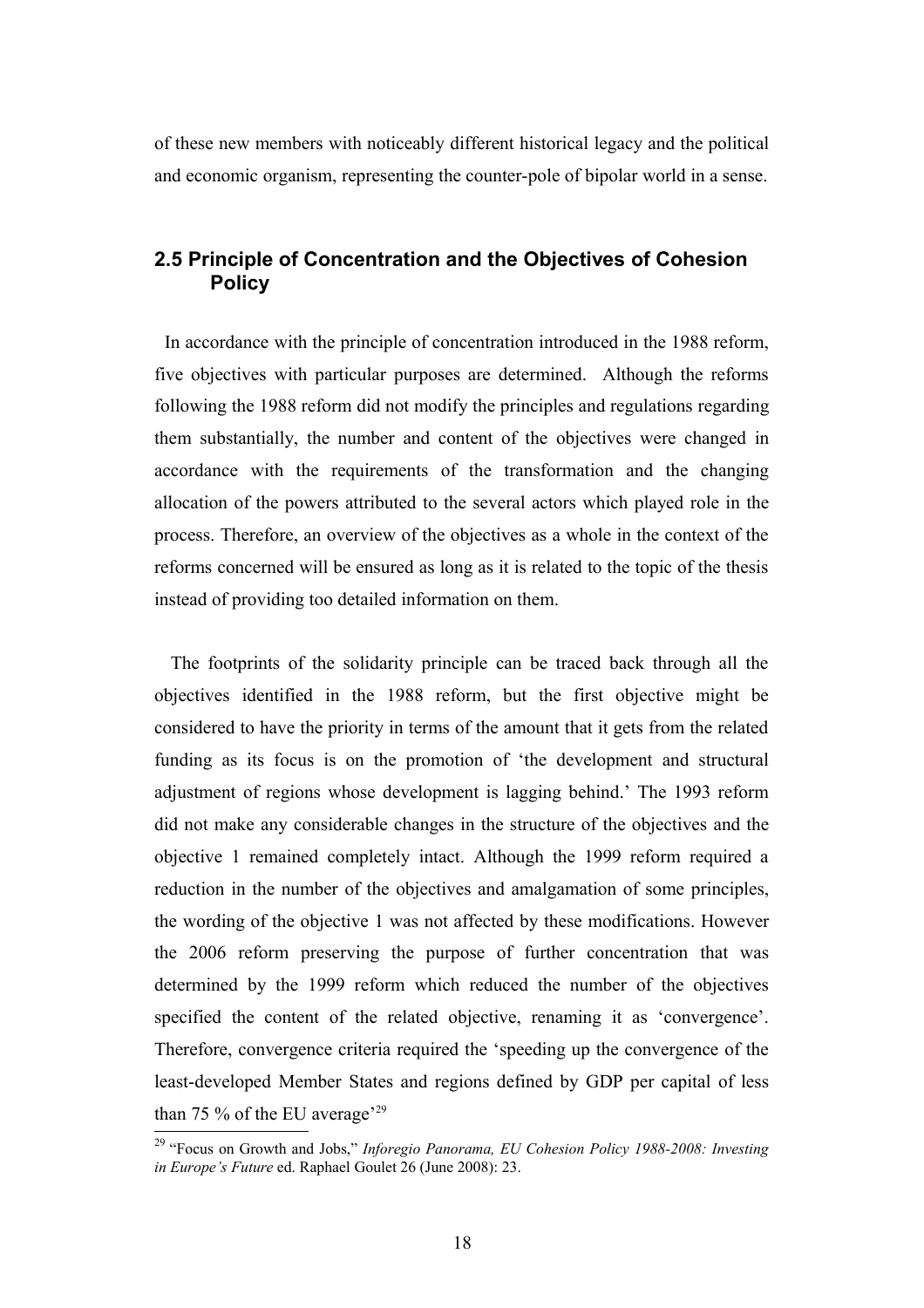The target of the Objective 2 was the regions which were exposed to a considerable industrial decline, according to the 1988 reform and this objective survived until the 1999 reform as the concentration of the objectives reduced the number of them, while Objective 3 of the 1988 reform which aimed at combating 'long-term unemployment' was combined with the objective 4 of the 1988 reform which aimed at facilitating the occupational integration of the young people under the objective 3 of the 1993 reform by containing the 'promotion of equal employment opportunities for men and women' and the individuals who were excluded from the job market.<sup>[30](#page-18-0)</sup>

 The 1993 reform specified the content of the objectives comprehensively. Objective 5 of the 1988 reform which was focused on '(a) speeding up the adjustment of agricultural structures and (b) promoting the development of rural areas'[31](#page-18-1) has been modified by the 1993 reform as the rural development was central to the wording of the objective concerned and the Objective 5(a) pointed out to the way how the objective would be achieved within the context of the reformed Common Agricultural Policy (CAP), including the promotion of the modernisation and structural adjustment of the fisheries sector, according to the 1993 reform. Besides, the 1993 reform came up with the Objective 6 which was formulated to ensure the 'development and structural adjustment of regions with an extremely low population density'.<sup>[32](#page-18-2)</sup> Because the 1993 reform added one more objective to the existing objectives and, seemingly, it was not aiming at the concentration as the direction of the 1999 reform followed by the 2006 reform was obviously towards the concentration.

 The 1999 reform that reduced the number of the objectives from six to three was focused on the concentration as the new objective 2 was formulated in order to support the 'economic and social conversion of areas facing structural

<span id="page-18-0"></span><sup>30</sup> "Consolidation and Doubling the Effort," *Inforegio Panorama, EU Cohesion Policy 1988-2008: Investing in Europe's Future* ed. Raphael Goulet 26 (June 2008): 15.

<span id="page-18-1"></span> $31$  "From Projects to Programmes," p. 10.

<span id="page-18-2"></span><sup>32</sup> "Consolidation and Doubling the Effort," *Inforegio Panorama, EU Cohesion Policy 1988-2008: Investing in Europe's Future* ed. Raphael Goulet 26 (June 2008): 15.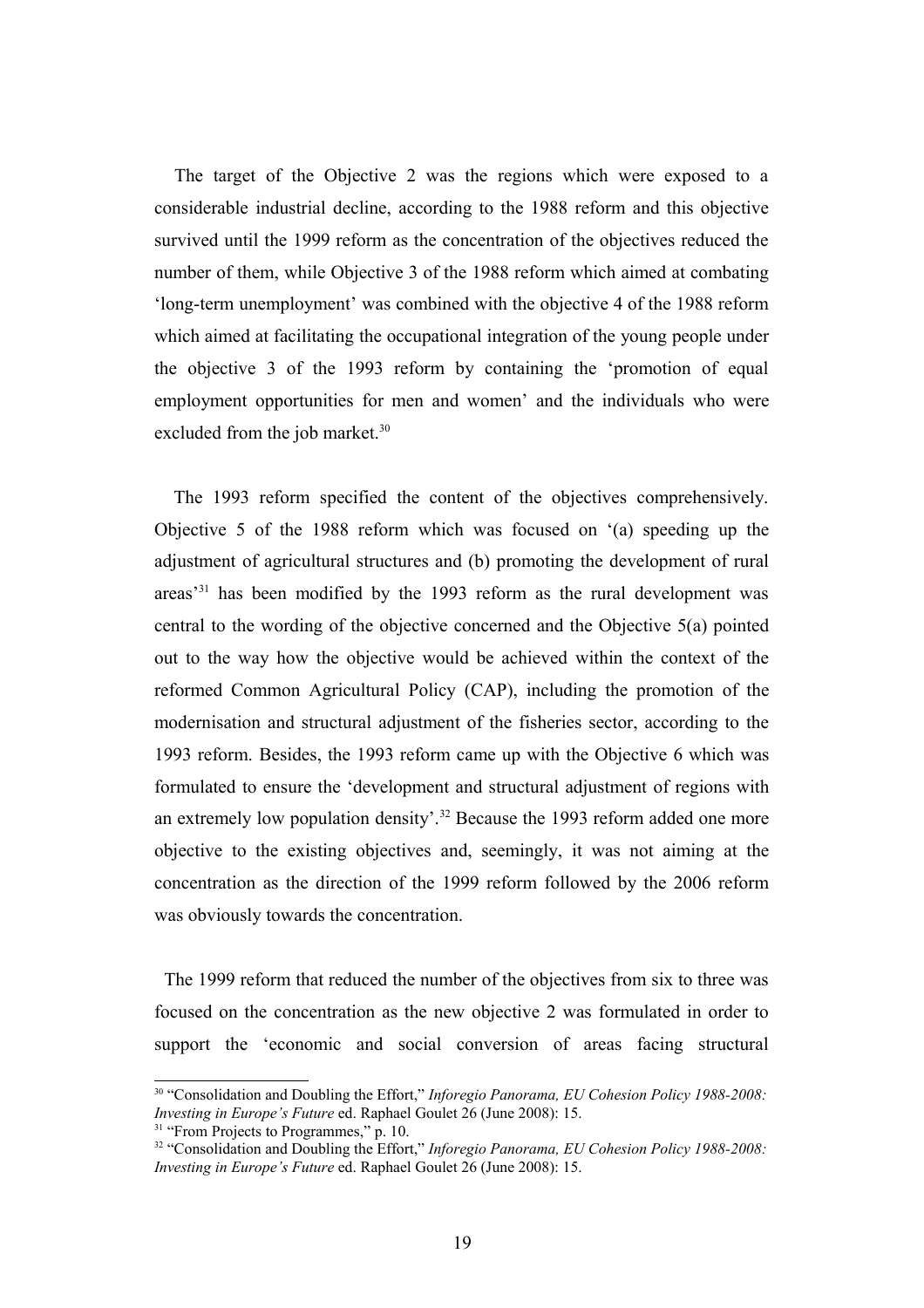difficulties<sup>[33](#page-19-0)</sup> and objective 3 was in order to support 'the adaptation and modernisation of policies and systems of education, training and employment'[34](#page-19-1) while the objective 1 was not exposed to a substantial transformation.

#### **2.6 The Reforms of the European Cohesion Policy**

#### **2.6.1 The 1993 reform of Cohesion Policy**

 Whether the regulations made by 1993 reform were in favour of the supranational, national or subnational level is also interpreted by the state-centric and multi-level perspectives differently, that is to say, the construction and implications of the reform is also contentious. For example, Ian Bache assumes that "As with 1988, prior intergovernmental bargains set the context for 1993 reform"[35](#page-19-2) Therefore, an overview of the opposite opinions is necessary to assess the effects of the reform properly.

 Pollack defended that the 1993 reform paved the way for the national governments to retake what they had to give to the supranational institutions and the subnational actors as the reform enabled them to dominate the implementation stage of cohesion policy<sup>[36](#page-19-3)</sup> in which multi-level governance is prominent as assumed by Marks and Hooghe. $37$  For instance, the national governments increased their influence and decision-making power in the identification of the eligible regions for the Objective 2 and 5b and over the Community initiatives.<sup>[38](#page-19-5)</sup> Besides, the national governments have been able to exploit the principle of additionality, taking advantage of the wording of the related article which favoured them. Therefore the tight control of the added value which should be

<span id="page-19-0"></span><sup>&</sup>lt;sup>33</sup> "Making Enlargement a Success," p. 19.

<span id="page-19-1"></span><sup>&</sup>lt;sup>34</sup> "Making Enlargement a Success," p. 20.

<span id="page-19-2"></span><sup>35</sup> Bache, *The politics of European Union Regional Policy, Multi-level Governance or Flexible Gatekeeping* p. 138.

<span id="page-19-3"></span><sup>&</sup>lt;sup>36</sup> Sutcliffe, "The 1999 Reform of the Structural Fund Regulations: Multi-Level Governance or Renationalization?," p. 298.

<span id="page-19-4"></span><sup>37</sup> Hooghe and Marks, *Multi-Level Governance and European Integration*, p. 24.

<span id="page-19-5"></span><sup>&</sup>lt;sup>38</sup> Sutcliffe, "The 1999 Reform of the Structural Fund Regulations: Multi-Level Governance or Renationalization?," p. 298.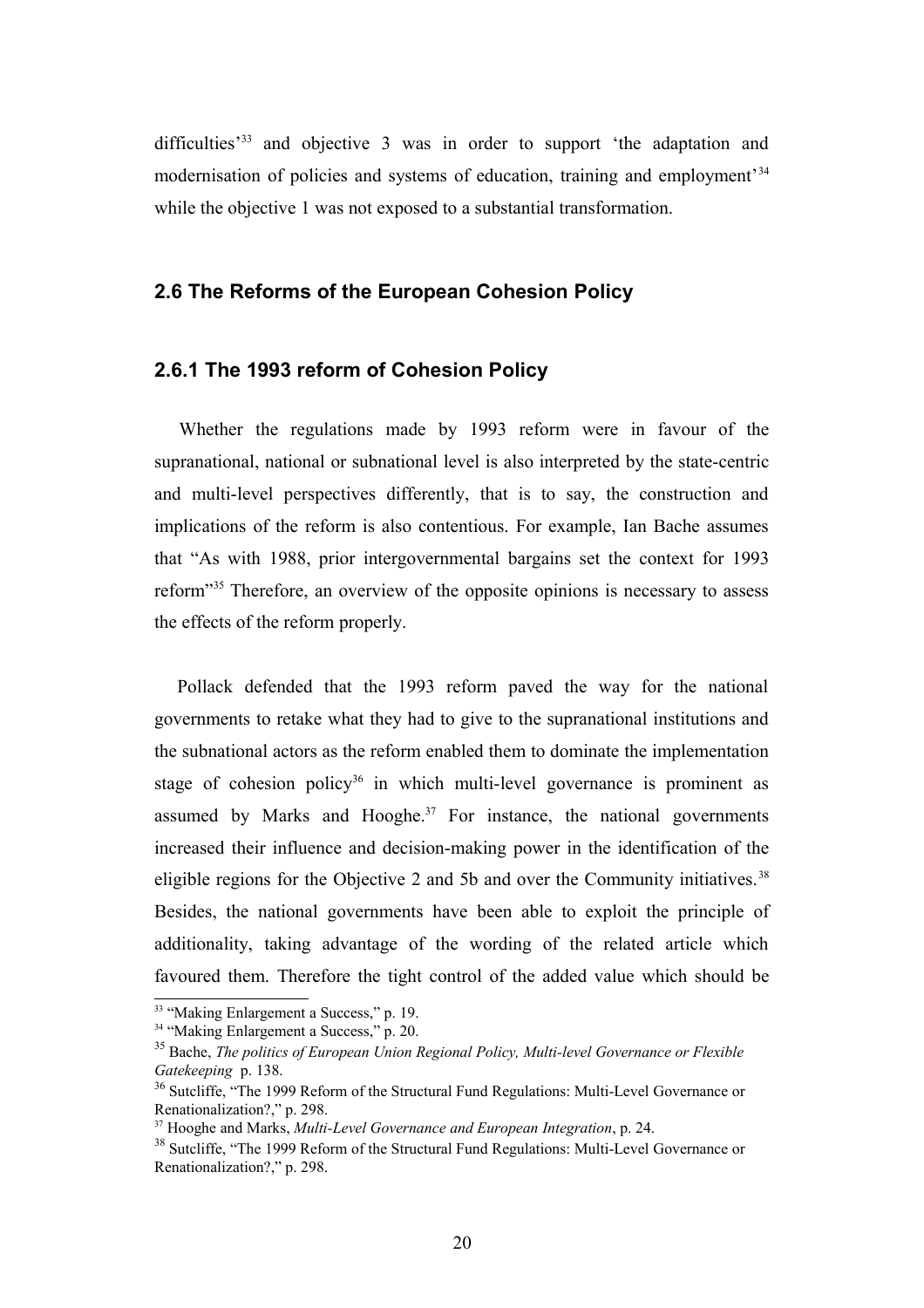imposed on the national governments was rendered impotent as it was established to make sure that the national governments cannot exploit the principle of solidarity.<sup>[39](#page-20-0)</sup>

 The 1993 reform also enabled the national governments to make decisions on the eligibility of the regional and local actors which would benefit from the principle of partnership.[40](#page-20-1) Therefore if the national governments are convinced that the participation of a regional actor might endanger their interests, there is no restriction on them that might force them to allow the actor concerned to acquire the status 'partner'. Then, the agreement of the national governments is compulsory for the participation of the certain actors within the extent of the principle of partnership.

 John B. Sutcliffe defends that "…, the 1993 regulations did not amend the fundamental principles of the regulations and did not, therefore, result in a complete renationalization of the sector. Moreover, the reforms were not as radical as some central governments advocated."[41](#page-20-2) If there is not a *complete* renationalization, the question whether the 1993 reform led to a partial renationalization comes to mind inevitably. However the article of Sutcliffe sheds light neither on this issue nor on the assessment of the 1999 reform in terms of the degree of renationalization.

 Although the 1993 reform of cohesion policy eroded the rather advantaged position of the regional and local actors that were granted by the 1988 reform, it made contribution to the principle of partnership alongside the 1999 reform, increasing the number of the participants that eventually included many organizations ranged from the public and private organizations such as the companies and universities to the social partners like the trade unions.<sup>[42](#page-20-3)</sup>

<span id="page-20-0"></span><sup>&</sup>lt;sup>39</sup> Sutcliffe, "The 1999 Reform of the Structural Fund Regulations: Multi-Level Governance or Renationalization?," p. 299.

<span id="page-20-1"></span><sup>&</sup>lt;sup>40</sup> Sutcliffe, "The 1999 Reform of the Structural Fund Regulations: Multi-Level Governance or Renationalization?," p. 299.

<span id="page-20-2"></span><sup>&</sup>lt;sup>41</sup> Sutcliffe, "The 1999 Reform of the Structural Fund Regulations: Multi-Level Governance or Renationalization?," p. 299.

<span id="page-20-3"></span><sup>42</sup> Hooghe and Marks, *Multi-Level Governance and European Integration*, p. 84.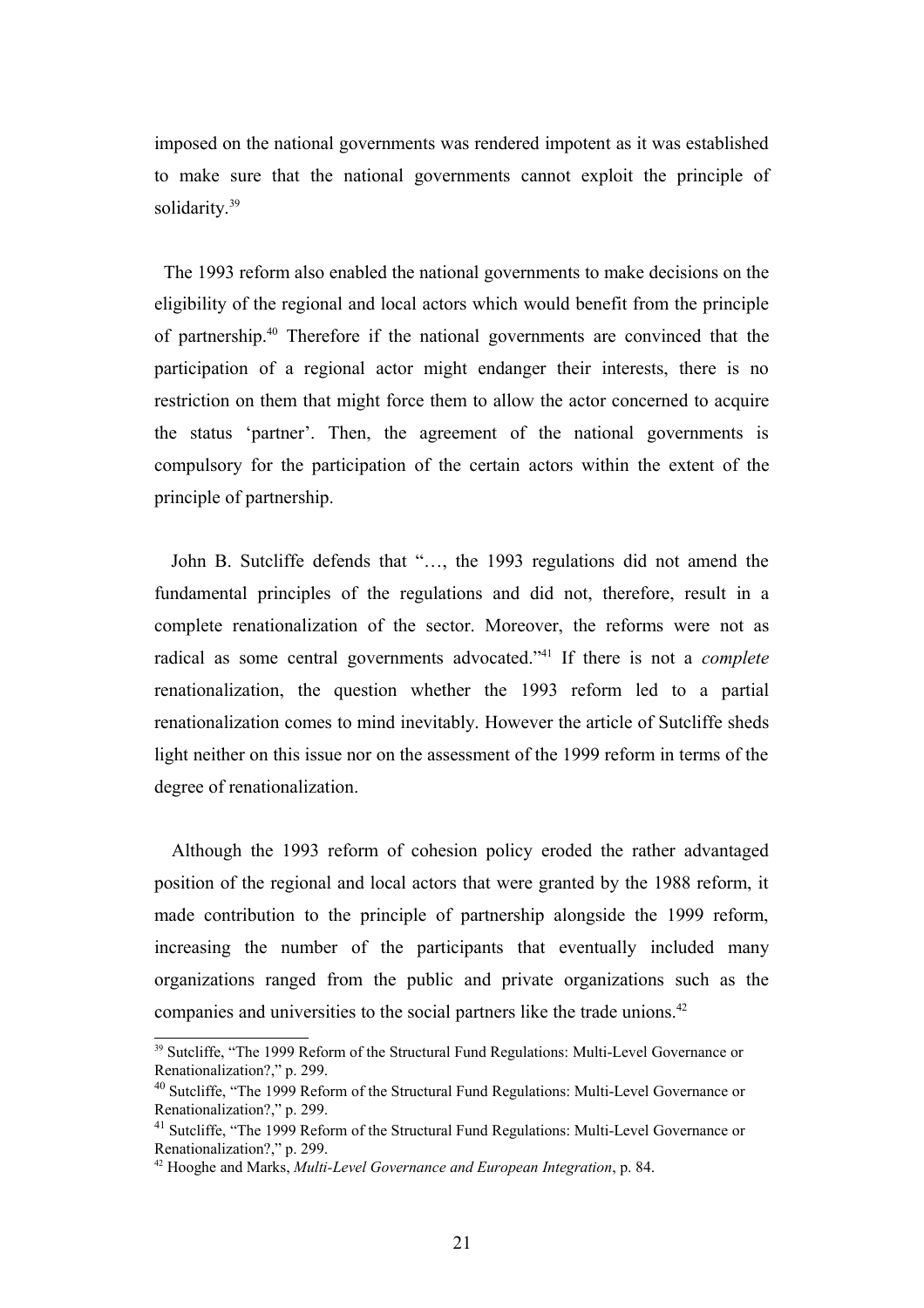#### **2.6.2 The 1999 Reform of Cohesion Policy**

 The difference between the 1999 reform of cohesion policy and the previous reforms is that the 1999 reform was conducted taking into consideration the next enlargement wave which was greatest with the six candidate countries during that period.[43](#page-21-0) The 1999 reform preserved and consolidated the principles of solidarity, partnership, additionality and programming alongside the principle of concentration which gained more importance by reducing the number of the objectives from six to three and the number of the community initiatives from thirteen to four initiatives that were consisted of INTERREG, URBAN, LEADER, EQUAL. Therefore simplification of cohesion policy's different stages is a distinctive feature of the 1999 reform. [44](#page-21-1)

 The proposals presented by the Commission arguably reflect the significance of the role played by the national governments during the 1999 reform. Although the principle of partnership remained as an essential element of cohesion policy, Sutcliffe says that "As in 1988 and 1993, however, the new regulations clearly state that the subnational partners are to be selected by the central governments.<sup>2[45](#page-21-2)</sup>

 It also rearranged the distribution of the responsibilities among the European Commission and the national and regional authorities as John B. Sutcliffe states that "…the Commission shall have a larger role in the setting of the overall priorities for the structural fund assistance, whereas the central governments and subnational partners should take a larger role in the implementation and monitoring of the funds."[46](#page-21-3) Therefore the previously stronger role of the

<span id="page-21-0"></span><sup>&</sup>lt;sup>43</sup> Sutcliffe, "The 1999 Reform of the Structural Fund Regulations: Multi-Level Governance or Renationalization?," p. 301.

<span id="page-21-1"></span><sup>&</sup>lt;sup>44</sup> Sutcliffe, "The 1999 Reform of the Structural Fund Regulations: Multi-Level Governance or Renationalization?," p. 302.

<span id="page-21-2"></span><sup>&</sup>lt;sup>45</sup> Sutcliffe, "The 1999 Reform of the Structural Fund Regulations: Multi-Level Governance or Renationalization?," p. 303.

<span id="page-21-3"></span><sup>46</sup> Sutcliffe, "The 1999 Reform of the Structural Fund Regulations: Multi-Level Governance or Renationalization?," p. 302.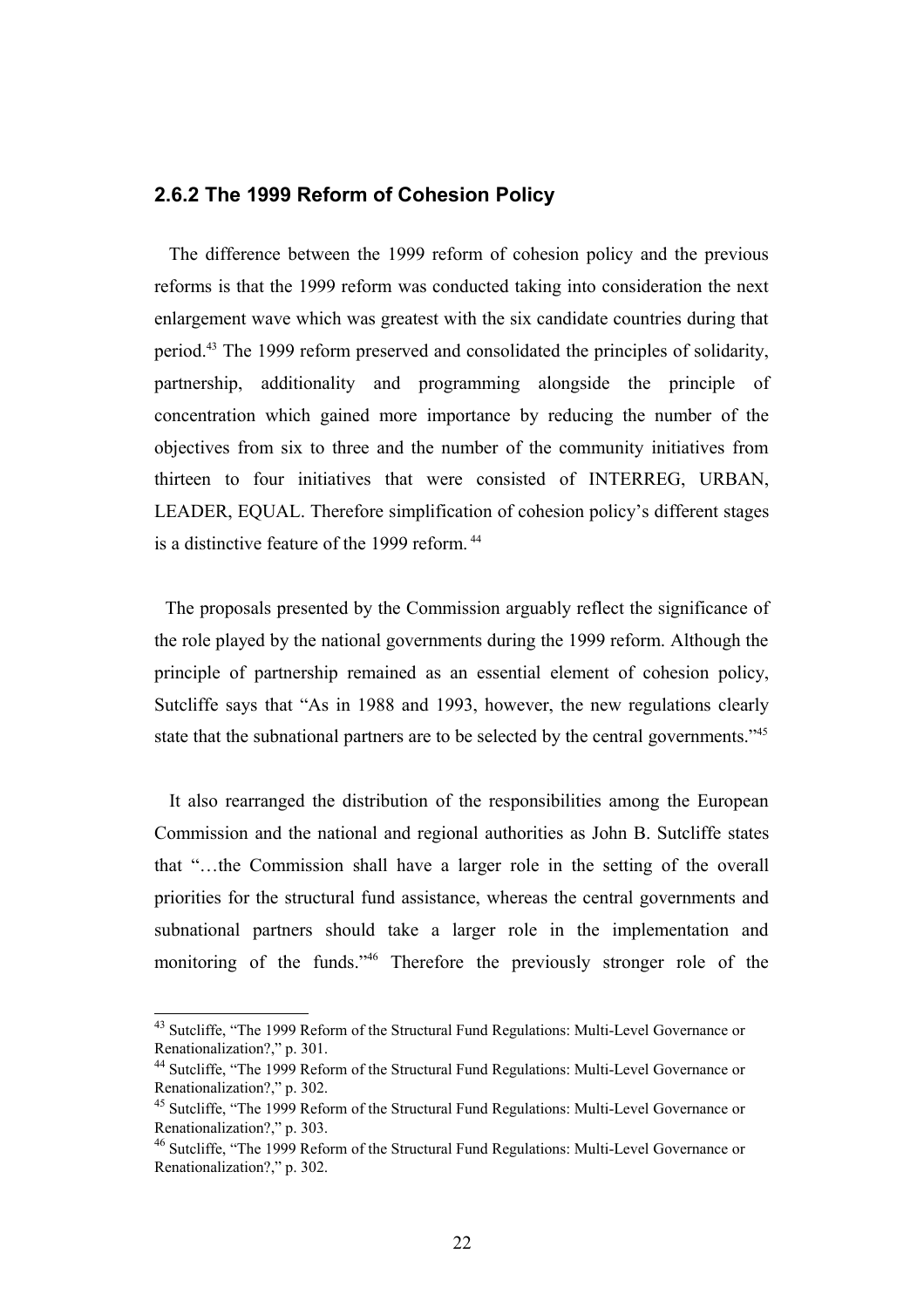Commission in the implementation and monitoring of the funds was weakened by the 1999 reform in favour of the central governments and subnational partners.<sup>[47](#page-22-0)</sup>

 In addition to the ex-ante and ex-post evaluations, a mid-term evaluation is created in order to scrutinize and confirm the progress more adequately. Another contribution of the 1999 reform to the development of cohesion policy is the establishment of the performance reserve as the member states would reserve the four per cent of the funds they obtain for each objective in order to award the successful regions in the practice of the policy.<sup>[48](#page-22-1)</sup>

 The question Sutcliffe asks 'whether the reforms introduced in the 1999 regulations represent evidence of a renationalization of the policy sector, or whether they hold the potential for renationalization during the implementation phase for which they set the context<sup> $49$ </sup> is also crucial in terms of the future of cohesion policy. If the answer is 'yes' it would be necessary to find out whether the similar conditions of the renationalization in the 1999 reform occur in the designation of the prospective reform. However, the answer of Sutcliffe is *partly* 'no' as he defends that ""Acknowledging the importance of the central governments in the policy sector does not, however, indicate that the policy sector has been totally renationalized for the 2000-06 period. The major principles set in 1988 remains in place, albeit in revised form"[50](#page-22-3) If cohesion policy is not *totally* renationalized, it is necessary to underline that there is a partial renationalization according to him, though he does not deal with the details regarding the evidence and extent of the renationalization except the emphasis on the revision of the fundamental principles as well as the importance of the central governments, the Commission and subnational actors which are the negotiators that take place around the round table. However his conclusion with the sentence that "The 1999

<span id="page-22-0"></span><sup>&</sup>lt;sup>47</sup> Sutcliffe, "The 1999 Reform of the Structural Fund Regulations: Multi-Level Governance or Renationalization?," p. 304.

<span id="page-22-1"></span><sup>&</sup>lt;sup>48</sup> Sutcliffe, "The 1999 Reform of the Structural Fund Regulations: Multi-Level Governance or Renationalization?," p. 302.

<span id="page-22-2"></span><sup>&</sup>lt;sup>49</sup> Sutcliffe, "The 1999 Reform of the Structural Fund Regulations: Multi-Level Governance or Renationalization?," p. 303.

<span id="page-22-3"></span><sup>50</sup> Sutcliffe, "The 1999 Reform of the Structural Fund Regulations: Multi-Level Governance or Renationalization?," p. 305.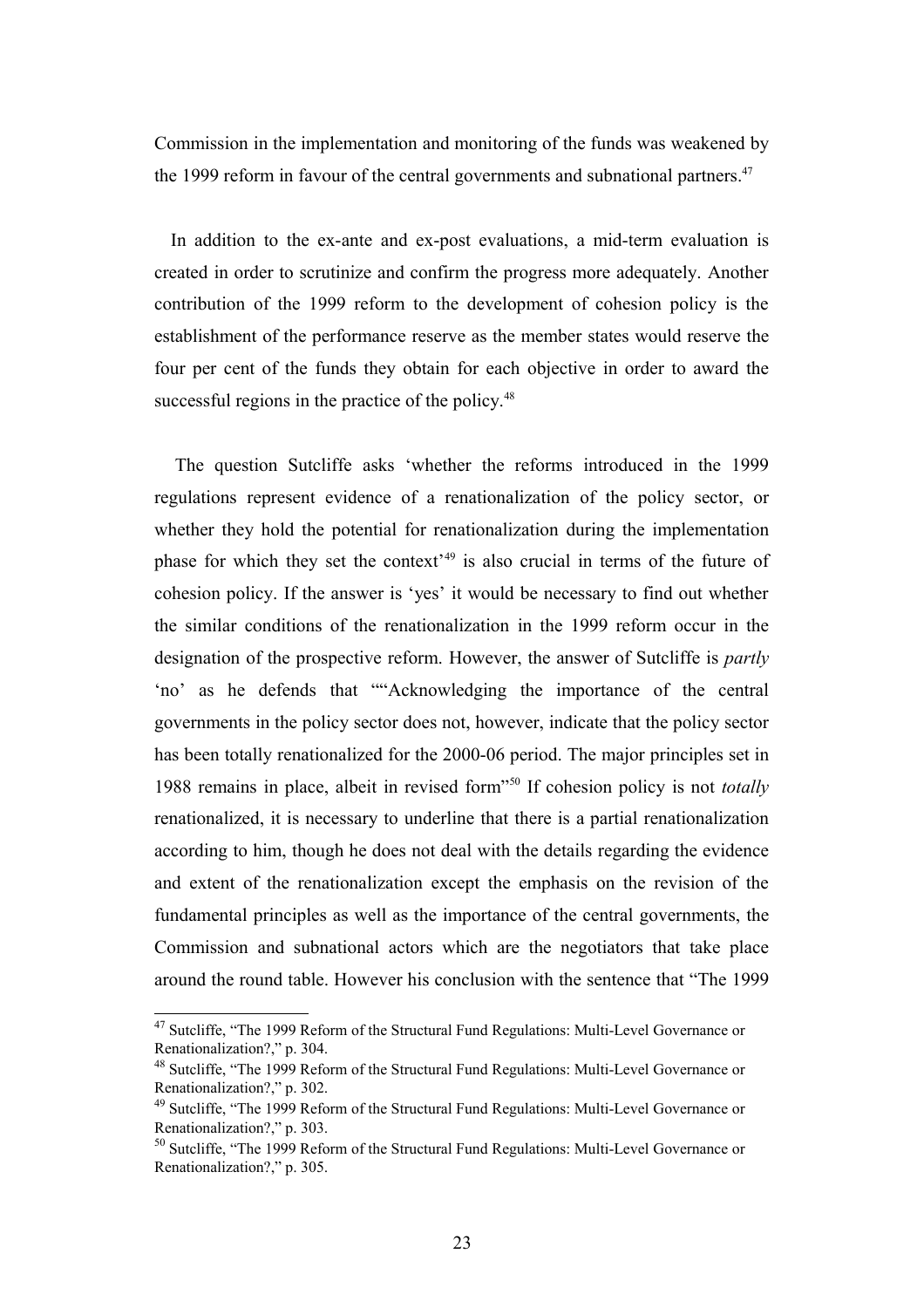reforms have not renationalized the structural funds<sup> $251$  $251$ </sup> is not consistent with his statement related to the partial renationalization.

### **2.6.3 The 2006 Reform of Cohesion Policy**

 The budget proposal of the European Commission which was published in 2004 was designated in order to draw a roadmap for the period of 2007-2013. The European Council convened in Brussels in 2005 decided to provide the Structural and Cohesion Funds with 347 billion Euros and so-called 'Convergence' regions would be able to benefit from the 81.5 % of this amount.<sup>[52](#page-23-1)</sup> According to the Inforegio Panorama magazine of the EU, 'The highest concentration ever of resources on the poorest Member States and regions, the inclusion of all regions, and a shift in priorities set to boost growth, jobs and innovation, are essentially the major changes to EU Cohesion Policy during the current period" within the context of the 2006 reform.<sup>[53](#page-23-2)</sup> Therefore the concentration might be escalated at the expense of the principle of partnership after the prospective reform as the concentration of the funding on some regions and social segments which enjoy the support of the policy and lacks the organizational capabilities and capacities arguably cannot exploit well-developed organizational skills and satisfactory experiences of the developed regions sufficiently.

 The 2006 reform turned the Objective 1 to convergence criteria which specifically required the 'speeding up the convergence of the least-developed Member States and regions defined by GDP per capital of less than 75 % of the EU average'[54](#page-23-3) The reform also combined the Objective 2 and Objective 3 of the 1999 reform under the 'Regional Competitiveness and Employment' heading which 'covers all other EU regions with the aim of strengthening regions' competitiveness and attractiveness as well as employment'.[55](#page-23-4) Besides, the Interreg

<span id="page-23-0"></span><sup>51</sup> Sutcliffe, "The 1999 Reform of the Structural Fund Regulations: Multi-Level Governance or Renationalization?," p. 306.

<span id="page-23-1"></span><sup>&</sup>lt;sup>52</sup> "Focus on Growth and Jobs," p. 22.

<span id="page-23-2"></span><sup>&</sup>lt;sup>53</sup> "Focus on Growth and Jobs," p. 22.

<span id="page-23-3"></span><sup>54</sup> "Focus on Growth and Jobs," p. 23.

<span id="page-23-4"></span> $55$  "Focus on Growth and Jobs," p. 23.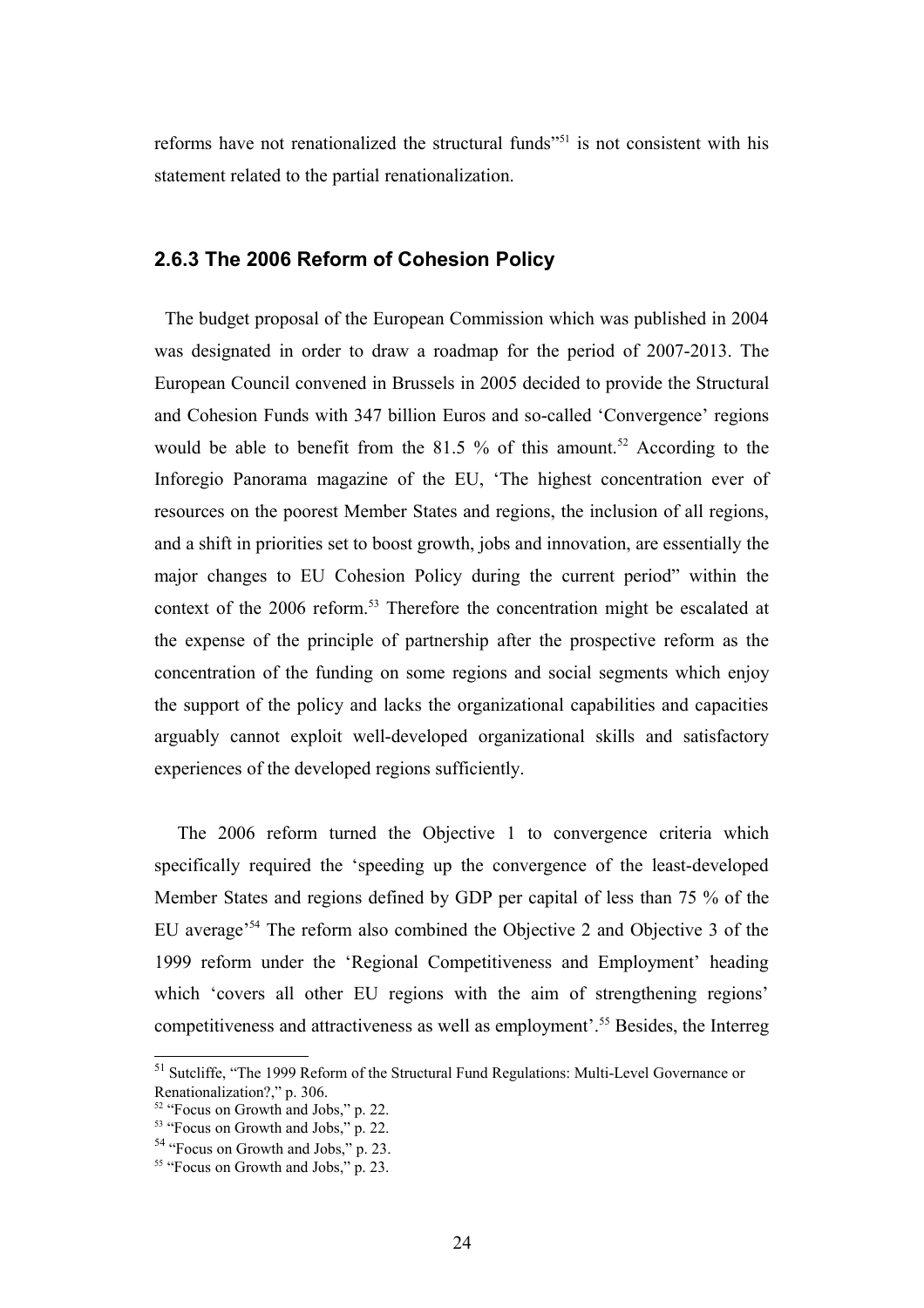initiative was incorporated into the 'European Territorial Cooperation' which was designed to support the cross-border, transnational and interregional cooperation and networks by the 2006 reform which 'reduced the number of financial instruments for cohesion from six to three' as those would be composed of two Structural Funds (ERDF, ESF) and the Cohesion Fund.<sup>[56](#page-24-0)</sup>

 The number of the programming phases was also reduced from three to two while the economic growth and employment would constitute the focal point of the new programmes. The operational programmes will be liable for the implementation of the planning which will be conducted by the national governments as they are supposed to prepare the 'National Strategic Reference Frameworks' according to the 'Community Guidelines on Cohesion'.[57](#page-24-1)

 The national governments instead of the supranational EU institutions were authorized to make decisions on the recipients of the funding by the 2006 and the principle of proportionality will be applied more in order to 'reduce bureaucracy and the constraints imposed on smaller programmes.'[58](#page-24-2)

 The cooperation between the European Commission and European Investment Bank alongside the other financial institutions will be enhanced thanks to the creation of Jaspers, Jeremie and Jessica, the new policy instruments developed by the 2006 reform so that capacity-building, effectiveness and efficiency will be ensured in terms of the available funds within the scope of cohesion policy.<sup>[59](#page-24-3)</sup>

 Regardless the country in which they are situated, the regional and local actors of the EU will be able to establish officially recognized 'cooperation groupings' which are eligible to create cross-border projects.<sup>[60](#page-24-4)</sup> Thus, the transnational cooperation of the subnational actors obtained legal recognition as their mobilization is arguably promoted and strengthened.

<span id="page-24-0"></span><sup>&</sup>lt;sup>56</sup> "Focus on Growth and Jobs," p. 23.

<span id="page-24-1"></span><sup>&</sup>lt;sup>57</sup> "Focus on Growth and Jobs," p. 24.

<span id="page-24-2"></span><sup>&</sup>lt;sup>58</sup> "Focus on Growth and Jobs," p. 24.

<span id="page-24-3"></span><sup>&</sup>lt;sup>59</sup> "Focus on Growth and Jobs," p. 24.

<span id="page-24-4"></span> $60$  "Focus on Growth and Jobs," p. 24.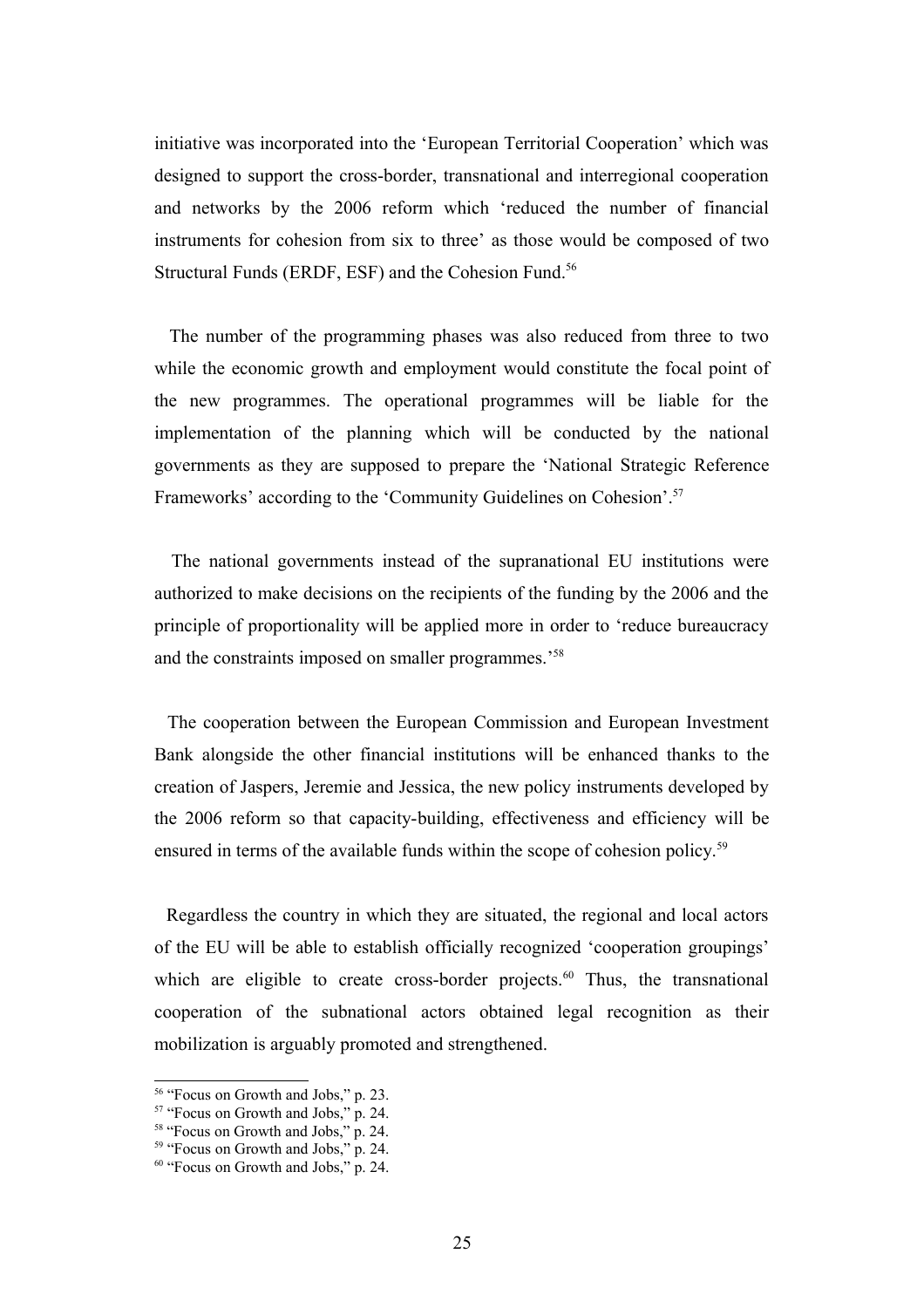The pre-accession countries and the Western Balkan countries which might be eligible to obtain the EU candidacy in the future will benefit from the support of the Pre-Accession Assistance (ISPA), a new instrument which is created to ensure the regional development and cooperation and replaced the former instruments that were liable for the pre-accession aid and support.<sup>[61](#page-25-0)</sup>

 The convergence criteria of the 2006 reform preserved the principle of solidarity in favour of the regions lagging behind which are composed of the prior targets of cohesion policy. The reform also represents a redistribution of the responsibilities between the supranational, national and subnational authorities as the national governments were assigned by the 2006 reform to measure the eligibility of the actors which demand funding and to conduct the operational programmes at the expense of the supranational EU institutions.<sup>[62](#page-25-1)</sup>

 The identification of the challenges is vital in shaping the priorities of the policy field. Therefore the content and direction of the 2006 reform is also closely related to the challenges identified previously. The European Union will have to take up four challenges between 2007 and 2013 within the scope of the regional and cohesion policy according to the European Union Regional Policy document. Firstly, cohesion should be increased in an enlarged Union as each enlargement imposed a higher level of burden on the Union and added new obstacles, deepening the economic and social disparities and hardening the achievement of the current objectives. Therefore, the extent of the cohesion should also be widened, complying with the altering conditions. Secondly, the Union's priorities should be strengthened in accordance with the objectives of the Lisbon strategy. However, these priorities should be incorporated into the national and regional development programmes in order to progress through the objectives concerned. Thirdly, quality to promote sustainable and more balanced development should be improved and lastly, a new partnership for cohesion should be created as to the

<span id="page-25-0"></span><sup>&</sup>lt;sup>61</sup> "Focus on Growth and Jobs," p. 25.

<span id="page-25-1"></span> $62$  "Focus on Growth and Jobs." pp. 22-24.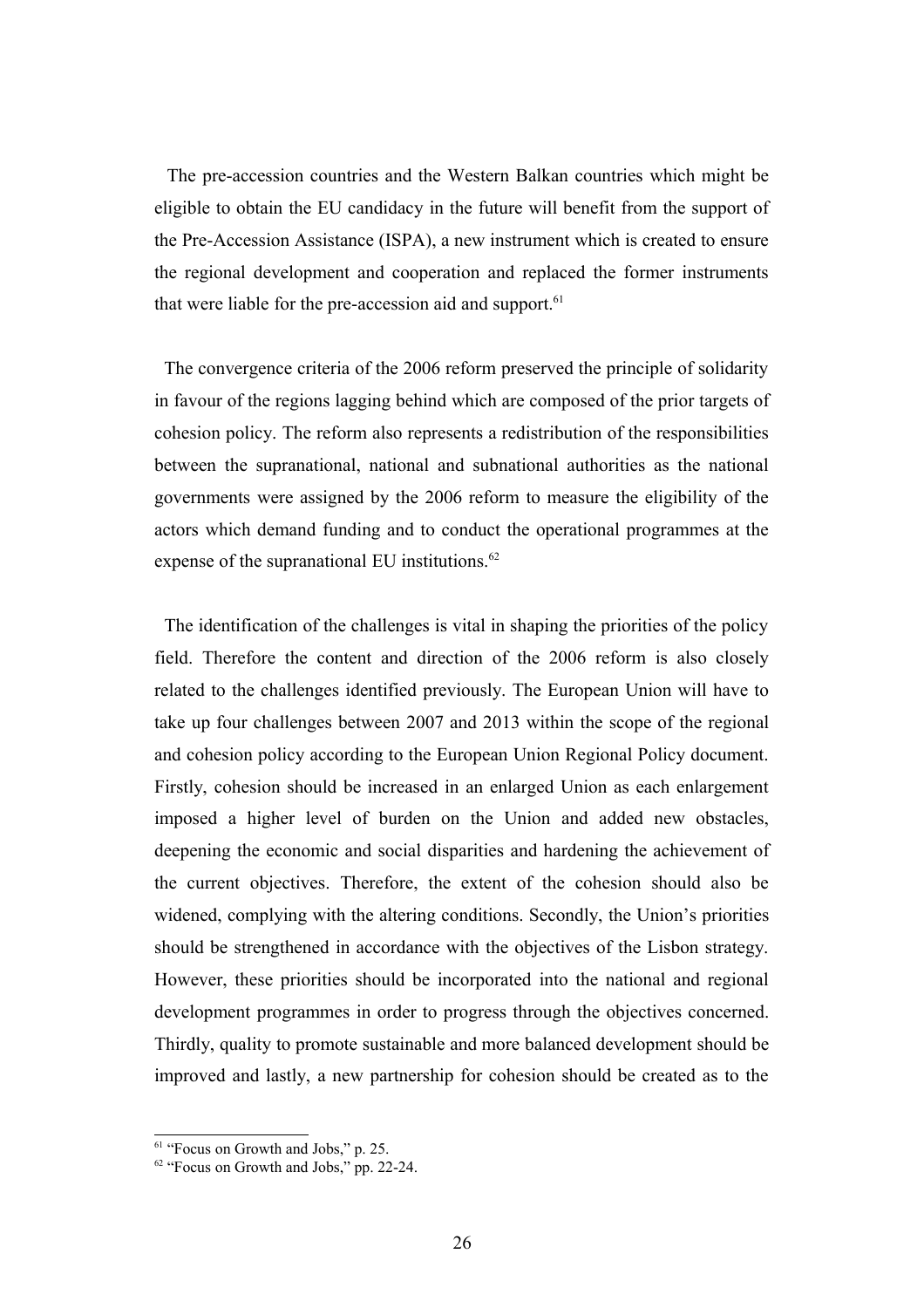requirement to strengthen the capacities of the institutions at the European, national and regional levels.<sup>[63](#page-26-0)</sup>

### **2.7 Cohesion Policy: Success or Failure?**

 While the reluctance of the member states for the contribution to the EU expenditure and for the implementation of the partnership and prevailing role of the Commission within the scope of cohesion policy in addition to the payments that are required by the principle of additionality is apparent, the existing or potential budget deficit along with the other reasons makes the empowerment and endorsement of cohesion policy even more difficult to cope with. Additionally, the member states which have more needy regions are no longer capable of influencing the policy as they did previously, because the claim that they would not be able to achieve competitiveness due to their exposure to the side-effects of the single market could not preserve its strength and validity after the establishment of the single market. $64$  Then it is worth debating whether they could succeed in terms of the competitiveness to a considerable extent in spite of the support of cohesion policy to enable them. The cautious assessment of the degree of the contribution that cohesion policy made so far has vital importance, because it makes it possible to ascertain the *de facto* reason why the policy is forced to retreat. If the policy is considered to be successful, bearing in mind the remarkable development of the countries such as Ireland, Portugal and Spain along with the rising competitiveness or survival of the backward regions in spite of the single market thanks to cohesion policy, why should it retreat? Here it is necessary to remember what Jacques Delors said: "Market forces are powerful. If we left things to their own devices, industry would be concentrated in the north and leisure pursuits in the south<sup>"[65](#page-26-2)</sup> so that the gap between the regions and core/periphery, north/south and west/east cleavages would be higher at the expense of cohesion as well as a competitive and dynamic economy obviously.

<span id="page-26-0"></span><sup>63</sup> "And Tomorrow?," in *Working for the Regions, European Union Regional Policy* ed. Raphael Goulet (Luxembourg: European Communities, 2004) pp. 26-27.

<span id="page-26-1"></span><sup>64</sup> Hooghe and Marks, *Multi-Level Governance and European Integration*, p. 109.

<span id="page-26-2"></span> $65$  "From Projects to Programmes," p. 9.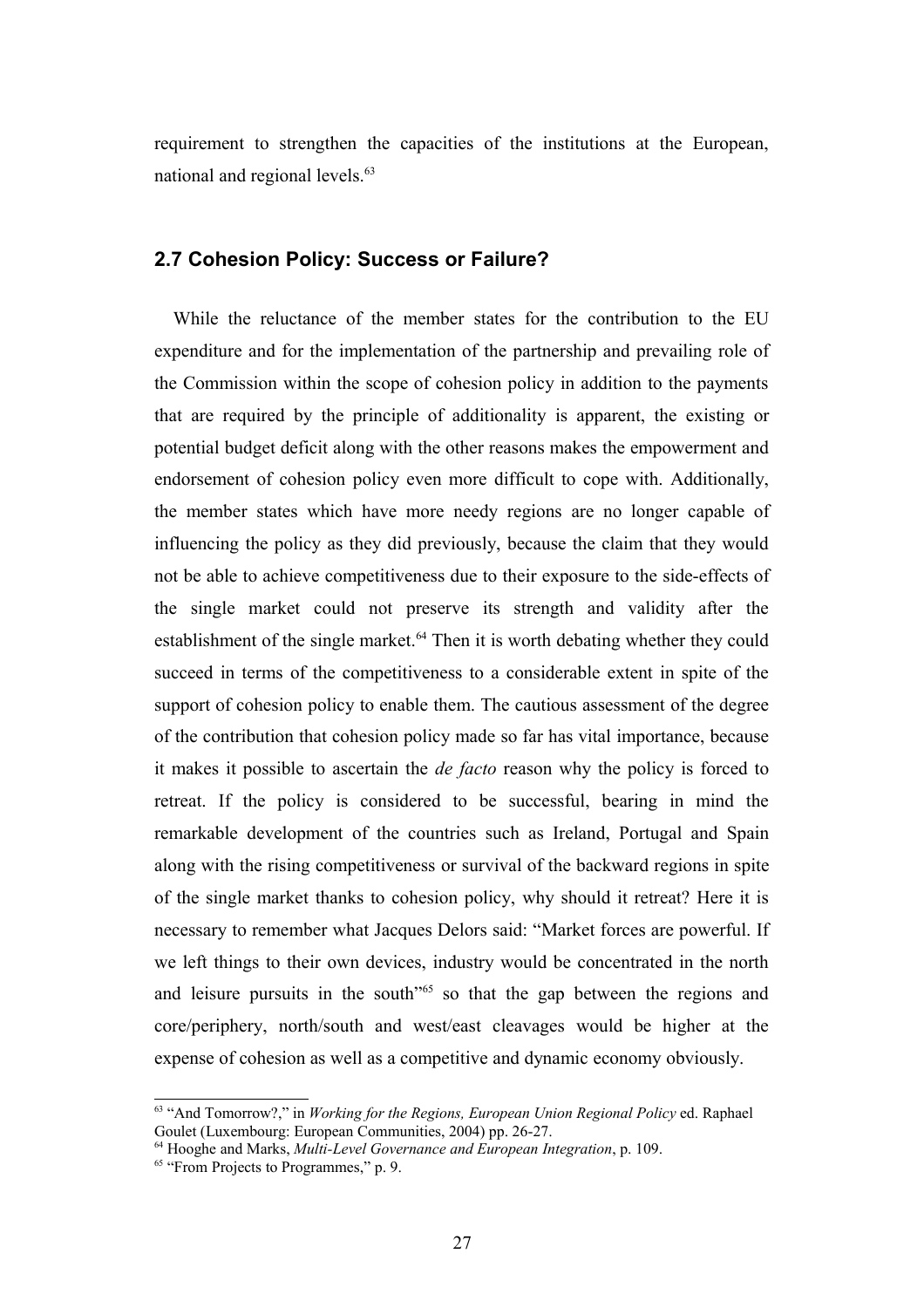The principle of subsidiarity requires that the issue at hand should be resolved at the most suitable level for the achievement of the policy goals while the reasoning of the decision-makers at the European level is based on the claim that the EU in general and cohesion policy in particular are necessary because a better treatment of the challenges that the national governments face with can be achieved at the European level rather than the national level in a number of the cases within the context of the many policy areas. Therefore, cohesion policy alongside the other European policies is exposed to the critics of and surveillance by some of the national governments.

 A large number of the reasons ranged from the use of GDP which is arguably an erroneous measure for cohesion policy to the insufficient resources available for the funding of the backward regions in order to justify the claim that the gap between the poorer and richer regions still exists and is even wider now.<sup>[66](#page-27-0)</sup> The contribution made through the principle of partnership to the development of the regions lagging behind and to the mobilization of the regional and local actors and the significance of this mobilization are exposed to the condemnation by many actors ranged from the neoliberals to the national governments which argue that it has not an adequately strong defence mechanism against the pressure of corruption and clientelism and the implementation of partnership requires excessive effort to ensure the efficiency and effectiveness of the consequences and the participation of regional and local actors as well as the private/public and social actors<sup>[67](#page-27-1)</sup>, although the principle of partnership is designed to ensure the efficient redistribution of the limited resources apart from another fundamental goal of it to join the regional and local actors into the game in accordance with the aim to establish and consolidate a multi-level governance system. However Hooghe and Marks state that "Partnership has worked least effectively in the poorer southern regions on account of incompetent or under-resourced local administration and clientelism."[68](#page-27-2) Ian Bache also underlines that the

<span id="page-27-0"></span><sup>66</sup> Hooghe and Marks, *Multi-Level Governance and European Integration*, p. 110.

<span id="page-27-1"></span><sup>67</sup> Hooghe and Marks, *Multi-Level Governance and European Integration*, p. 110.

<span id="page-27-2"></span><sup>68</sup> Hooghe and Marks, *Multi-Level Governance and European Integration*, p. 114.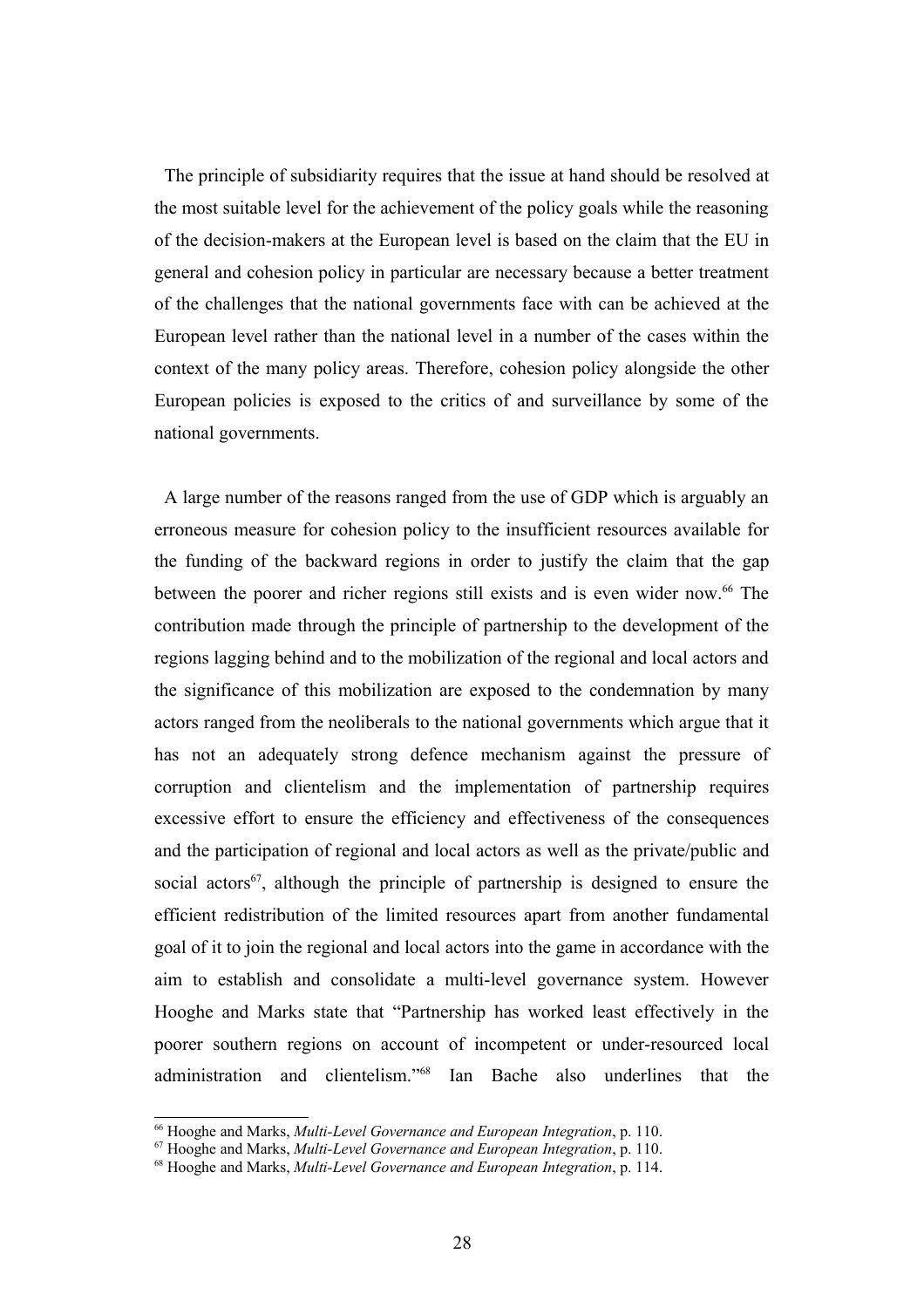implementation of partnership depends on whether the member state concerned is centralized or decentralized. While the subnational actors were mobilized in the centralized stated, though they were 'not necessarily empowered', those in the decentralized states were capable of exploiting the principle of partnership.<sup>[69](#page-28-0)</sup> Therefore the implementation of partnership in terms of the efficiency and effectiveness much depends on the north/south, west/east cleavages as well as the centralized/decentralized and core/periphery distinctions apart from the performance of the regional and local actors to achieve the objectives of the policy.[70](#page-28-1) The key question is whether the new challenges that the EU needs to take up will maintain or deepen these distinctions and the regional disparities.

 The disparities among the regions of the Union arguably cause the formation of an obstacle preventing it from making good use of the potential and resources. Marks and Hooghe ask that "How can one defend spending some hundreds of billions of euros on a policy that fails to meet its policy objective?," reminding that the objective to alleviate the disparities could not make a considerable difference as the more prosperous regions of the backward countries continued to get stronger economically while, apparently, the regions lagging behind did not benefit from cohesion policy to a wider extent as expected by the policy-makers.<sup>[71](#page-28-2)</sup> However, Baun defends that "EU regional policy appears to have been effective in achieving its primary goal of promoting economic convergence. According to a Commission study, from 1986-1996 the per capita GDP of the EU's ten poorest regions increased from 41 per cent of the EU average to 50 per cent."[72](#page-28-3) He also reminds that "The Commission's "Second Report on Economic and Social Cohesion," issued in January 2001, confirmed this convergence trend and the positive contribution of EU structural policy."[73](#page-28-4) Therefore the debate on the success and failure of cohesion policy is also contentious. At this point, it seems

<span id="page-28-0"></span><sup>69</sup> Ian Bache, *The politics of European Union Regional Policy, Multi-level Governance or Flexible Gatekeeping* (Sheffield: Sheffield Academic Press, 1998), p.103.

<span id="page-28-1"></span> $70$  Commission of the European Communities, Regions 2020, "An Assessment of Future

Challenges for EU Regions," *Commission Staff Working Document* (November 2008): 4.

<span id="page-28-2"></span><sup>71</sup> Hooghe and Marks, *Multi-Level Governance and European Integration*, p. 113.

<span id="page-28-3"></span> $72$  Michael Baun, "EU Regional Policy and the Candidate States: Poland and the Czech Republic," *European Integration* 24: 3 (November 2001): 262.

<span id="page-28-4"></span> $^{73}$  Baun, "EU Regional Policy and the Candidate States: Poland and the Czech Republic," p.263.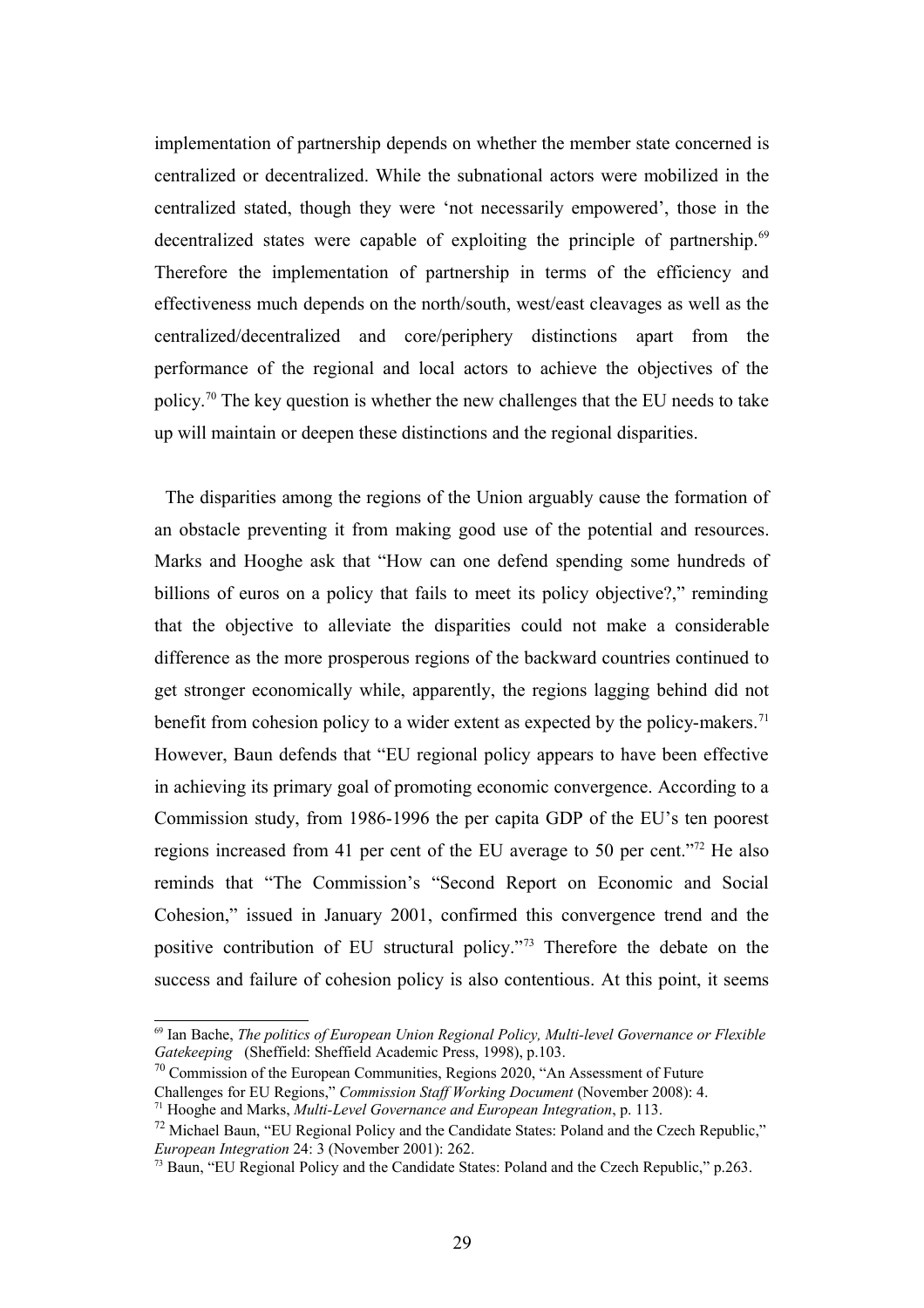to be suitable to offer that the assessment should uncover both the weak and strong points of the policy, rather than conceiving it to be an entire success or failure.

 The point Philip Lowe deals with is also helpful to enlighten the debate on the regional development: "Which contributed also to another effect which Grigoris Varfis kept explaining to me: 'Do not forget that we are not dealing with the weakest countries and regions. We are dealing with the weakest administrations.'"[74](#page-29-0) The backward regions are also considerably weak in terms of their institutional structure. Bailey and De Propris confirm this idea about the weakest administrations by stating that "The poorest regions were also those with the weakest regional institutions and, therefore, those less capable of accessing and benefiting from the Structural Funds."[75](#page-29-1) Therefore the failed and underdeveloped administrations in the poorer regions need to build the institutions which might make it feasible to maximize the benefit they derive from or to make better use of the funds available for them at least. Otherwise the funding guarantees neither the added value nor efficiency nor effectiveness. Economic convergence and regional development are paralleled to regional participation and institution building<sup>[76](#page-29-2)</sup> which are also the fundamental obligations that the candidate states must fulfill in order to obtain EU membership and benefit from the funds<sup>[77](#page-29-3)</sup> as shown by Bailey and De Propris. However, it is controversial if these obligations along with the other hierarchical regulations set forth by the Commission and the incentives provided to promote the institution building and an enhancement or creating of the institutional capability are sufficient for the achievement of the policy's objectives.[78](#page-29-4)Therefore, a bottom-up approach towards the institution building is yet to be elaborated.

<span id="page-29-0"></span><sup>74</sup> "A Debate Between Officials of the European Commission, Looking Back to 1988," p. 31.

<span id="page-29-1"></span><sup>75</sup> David Bailey and Lisa De Propris, "EU Structural Funds, Regional Capabilities and

<span id="page-29-2"></span>Enlargement: Towards Multi-Level Governance?," *European Integration* 24: 4 (July 2002): 318 <sup>76</sup> Bailey and De Propris, "EU Structural Funds, Regional Capabilities and Enlargement: Towards Multi-Level Governance?," p.307

<span id="page-29-3"></span> $77$  Bailey and De Propris, "EU Structural Funds, Regional Capabilities and Enlargement: Towards Multi-Level Governance?," p.317

<span id="page-29-4"></span><sup>&</sup>lt;sup>78</sup> Bailey and De Propris, "EU Structural Funds, Regional Capabilities and Enlargement: Towards Multi-Level Governance?,"p.318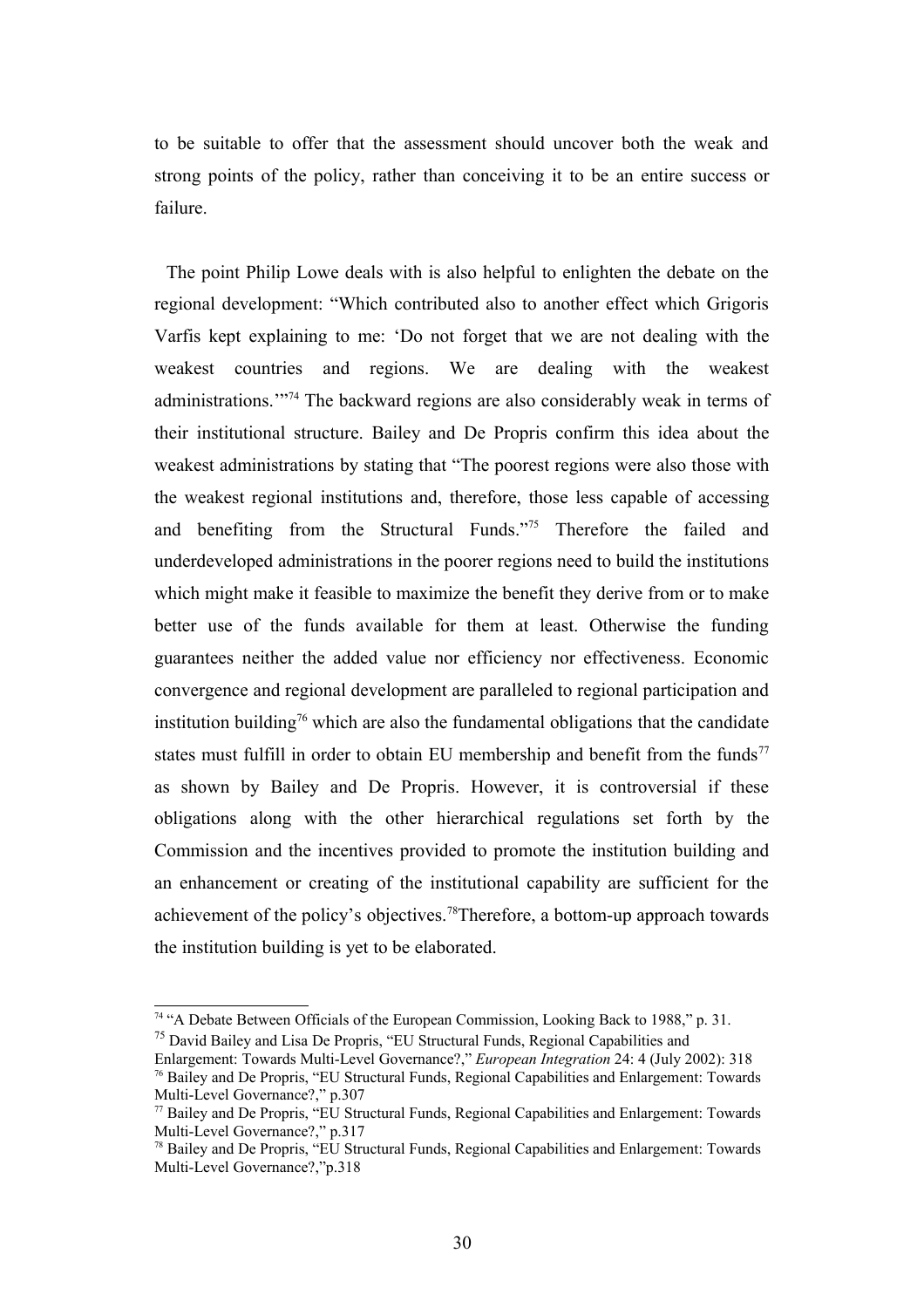# **3. Multi-Level Governance and Cohesion Policy**

#### **3.1 Multi-Level Governance**

## **3.1.1 Governance**

 An appropriate definition of the term 'governance' is necessary in order to reach a better understanding of 'multi-level governance' of which definition is supposed to be closely related to the definition of 'governance'.

 There are fundamentally different definitions suggested by the scholars as Governance means 'binding decision making in the public sphere' according to Gary Marks and Liesbet Hooghe'<sup>[79](#page-30-0)</sup>, while Colin Scott defends that "Governance" is, in essence, about control and the technologies by which control is achieved."[80](#page-30-1) While the first definition is sufficiently flexible and accessible to allow the participation of regional and local actors in the decision-making, the latter assumes that the subnational actors are those over which the control of the higher authorities will be overriding.

 Although, it also deals with the question of control, the definition suggested by Kohler-Koch seems to be more extensive "continuous political process of setting explicit goals for society, of providing incentives and sanctions for their achievement [and] of monitoring and controlling compliance."[81](#page-30-2) If one takes into consideration the policy-making, implementation and monitoring phases along with the incentives and sanctions to achieve the objectives in the EU, this

<span id="page-30-0"></span><sup>79</sup> Liesbet Hooghe and Gary Marks, "Contrasting Visions of Multi-Level Governance" in *Multi-Level Governance* ed. Ian Bache and Matthew Flinders (Oxford: Oxford University Press, 2004), p. 15.

<span id="page-30-1"></span><sup>&</sup>lt;sup>80</sup> Colin Scott, "The Governance of the European Union: The Potential for Multi-Level Control," *European Law Journal* 8: 1 (March 2002): 63.

<span id="page-30-2"></span><sup>81</sup> Thomas Conzelmann, "A New Mode of Governing? Multi-Level Governance between Cooperation and Conflict" in *Multi-Level Governance in the European Union: Taking Stock and Looking Ahead* ed. Thomas Conzelmann and Randall Smith (Baden-Baden: Nomos, 2008), p. 18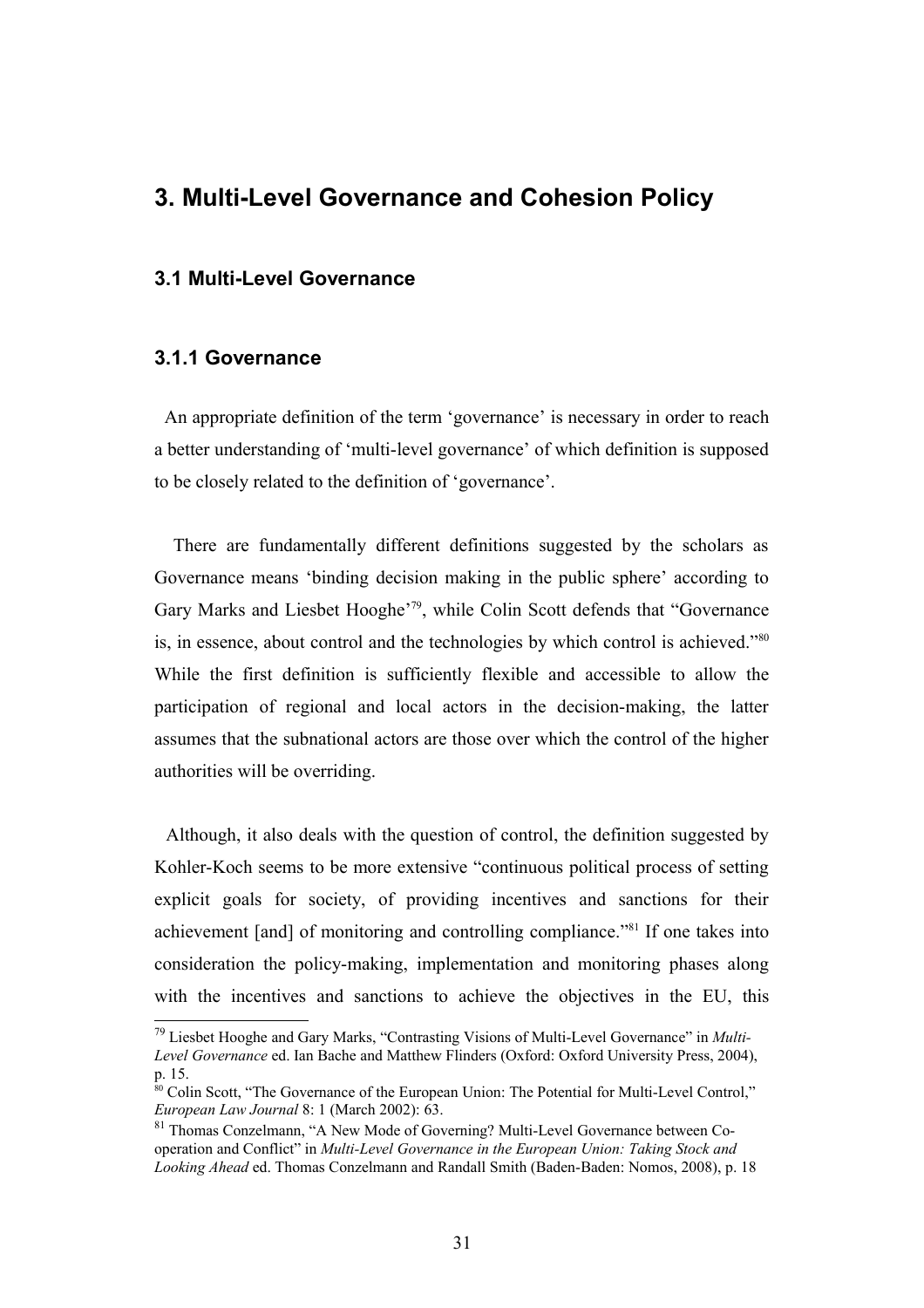definition is arguably sufficiently comprehensive to contain those phases concerned within the context of cohesion policy in particular.

 Colin Scott argues that "The Commission takes governance to be 'rules, processes and behaviour that affect the way in which powers are exercised at European level, particularly as regards openness, participation, accountability, effectiveness and coherence'"[82](#page-31-0) as he refers to the White Paper on European Governance prepared and published by the European Commission in 2000. The model of governance elaborated in the White Paper concerned is arguably in contrast to the model of governance offered by the policy-networks literature 'which emphasizes 'self-organizing, inter-organizational networks' characterized by interdependence between organizations (both state and non-state), a pattern of interactions within networks, observation of 'rules of the game' negotiated between the actors, and a degree of autonomy from the state". $83$  Even if the view of the Commission is based on the control and power exercised by it rather than the growing participation of the regional and local actors in the EU decisionmaking and implementation alongside the interaction of the supranational EU institutions including the Commission with the national and subnational authorities, it does not refute the claim of the multi-level governance and the policy-networks literature that the subnational actors and the growing cooperation between them should be taken into account in order to illustrate the contemporary state of relations and emerging structures in the EU adequately.

### **3.1.2 Origins of Multi-Level Governance**

 The debate on the sophisticated and multifaceted institutional structure and competencies of the institutions, member states and the subnational regional and local authorities in the European Union is extremely controversial as to the theories and approaches trying to explain and interpret the evolving structure of the Union are generally situated at entirely distinct points of the debate of the

<span id="page-31-0"></span><sup>&</sup>lt;sup>82</sup> Scott, "The Governance of the European Union: The Potential for Multi-Level Control," p.61

<span id="page-31-1"></span><sup>83</sup> Scott, "The Governance of the European Union: The Potential for Multi-Level Control," p.61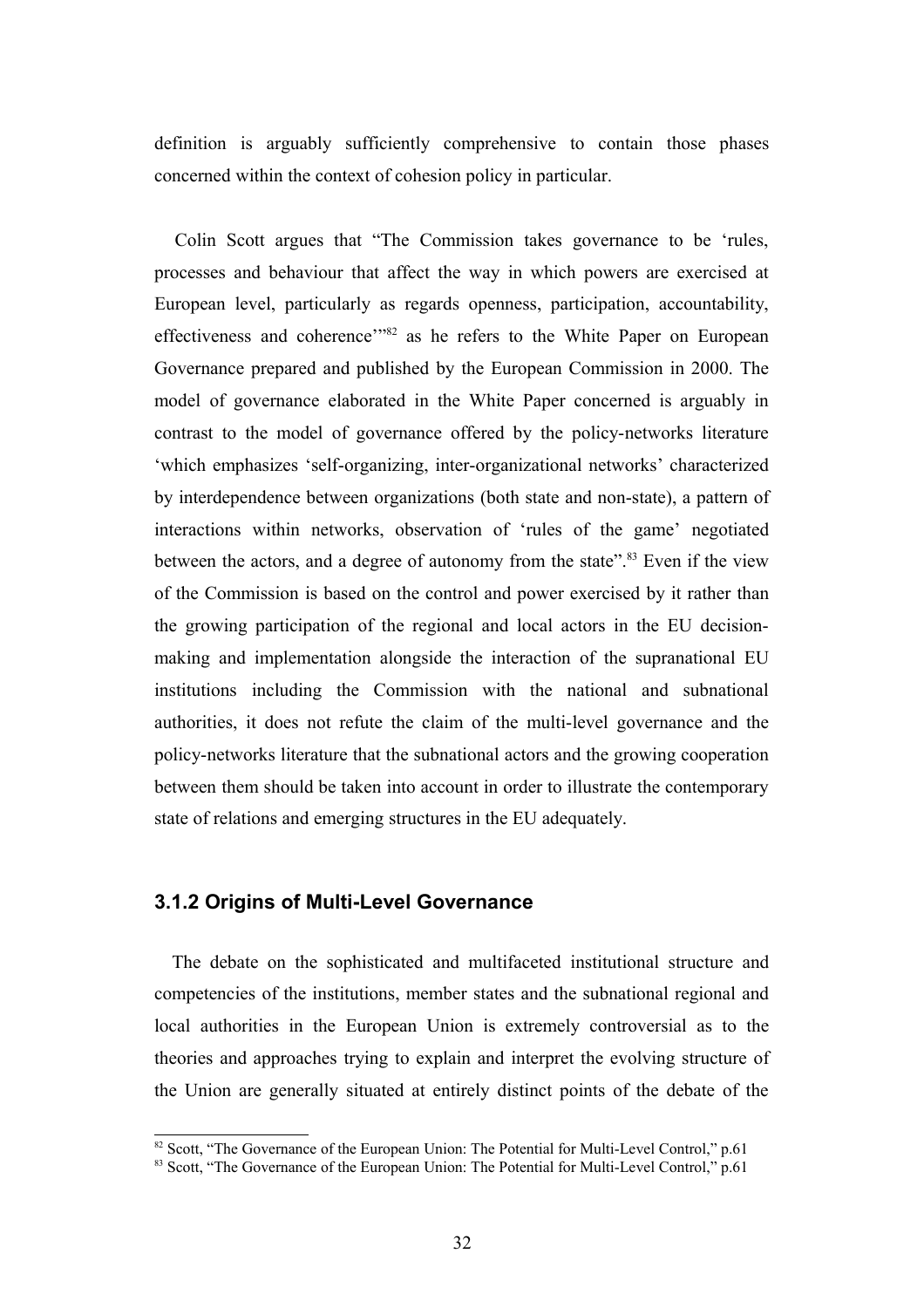scholars from different disciplines that ranged from the International Relations to the European Studies and practitioners who act at different levels of the Union.

 Liesbet Hooghe and Gary Marks categorized these attempts to conceptualize the structure of the Union as they divided them into two parts. While the analysts that belong to the first category stretch the existing theories, those that belong to the second category preferred creating new approaches and 'entirely new concepts'.<sup>[84](#page-32-0)</sup> For example, although they were aware of the fact that the Community had many dissimilar features as well as the similarities with the federal entities, scholars of federalism, who are included in the first category, utilised the federalist theory in order to explain the allocation of powers in the EU and to predict the shape it might take in the future through its evolution, keeping in mind the debate on 'the finality of the Union'. The federalists also participated in the construction of the Union, trying to influence the direction of it apart from the attempts to interpret and predict. "The federal state, however, remains a state and there are limits to the usefulness of this framework of federalism in relation to a non-state entity like the EU" according to Nick Bernard.<sup>[85](#page-32-1)</sup>

 The concept 'multi-level governance' that emerged in the European Union Studies is the most influential well-known example for the second category. Marks and Hooghe state that "Multi-level governance initially described "a system of continuous negotiation among nested governments at several territorial tiers – supranational, national, regional and local" that was distinctive of European Union structural policy…, but the term is now applied to the European Union more generally<sup>7[86](#page-32-2)</sup> although they eventually suggested that "political arenas" are interconnected rather than nested"<sup>[87](#page-32-3)</sup> as the regional and local players act through the channels crossing across the subnational, national and supranational

<span id="page-32-0"></span><sup>&</sup>lt;sup>84</sup> Liesbet Hooghe and Gary Marks, "Unraveling the Central State, but How? Types of Multi-Level Governance" *American Political Science Review* 97: 2 (May 2003): 234.

<span id="page-32-1"></span><sup>85</sup> Nick Bernard, *Multi-Level Governance in the European Union* (The Hague: Kluwer Law International, 2002), p.3.

<span id="page-32-2"></span><sup>86</sup> Liesbet Hooghe and Gary Marks, "Unraveling the Central State, but How? Types of Multi-Level Governance", p.234.

<span id="page-32-3"></span><sup>87</sup> Liesbet Hooghe and Gary Marks, *Multi-Level Governance and European Integration* (Lanham: Rowman & Littlefield Publishers, 2001), p. 5.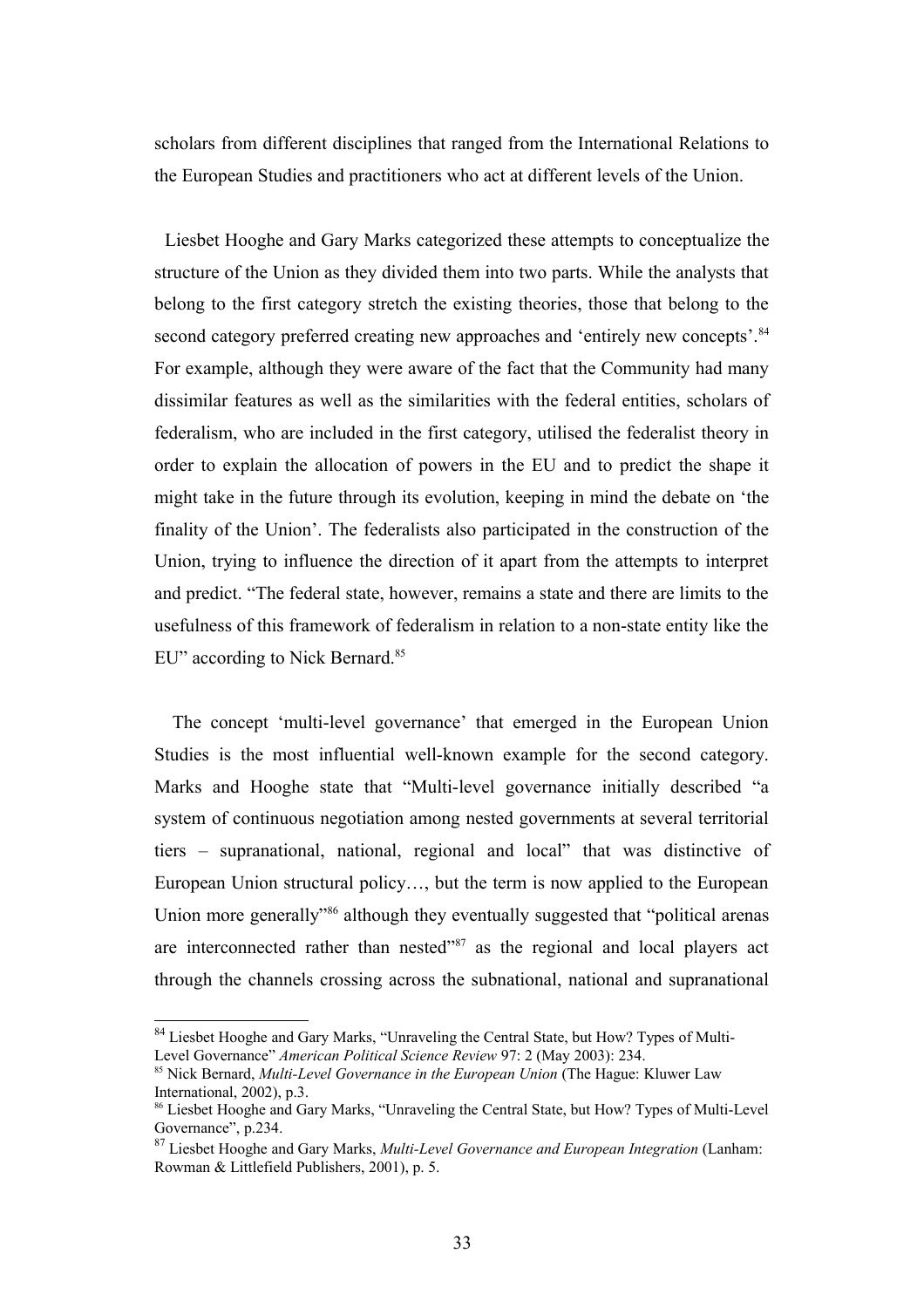levels without the requirement to acquire the consent of the national authorities. The key point here is that the structural policy is considered to be at the centre of the description of the given concept, while another significant point refers to the territoriality in the classification of the tiers along with the 'nested' structure of the governments.

 Gary Marks invented the concept 'multi-level governance' in 1993 in order to analyse the novel structure of the EU after the emergence and development of the European Cohesion Policy as such. However the concept is originated in his statement which dates back to 1992 as he referred to 'a complex, multilayered, decision-making process stretching beneath the state as well as above it'. Stephen Gorge indicates that "At this stage Marks thought that there was 'little reason to believe that the experience of structural policy will be replicated in other policy areas in the EC'" Eventually Marks applied it to the other policy fields as paralleled to the development of cohesion policy and continuously utilized and improved the concept in order to create an alternative model apart from the neofunctionalist and intergovernmentalist perspectives.<sup>[88](#page-33-0)</sup> While the former was based on the concept of functional spillover towards the step-by-step withdrawal of the central governments<sup>[89](#page-33-1)</sup> as 'Monnet approach' required, the intergovernmental bargaining was prevalent in the EU according to the latter.

 Simona Piattoni defends that "…the simultaneous activation of all three developments – centre-periphery, domestic-foreign and state-society dynamics – is at the core of multi-level governance theorization<sup>"[90](#page-33-2)</sup> while Ian Bache defends that "At the core of the multi-level governance is the argument that collective decision-making and the independent role of supranational institutions are eroding the sovereignty of national governments in Europe."[91](#page-33-3) While the categorization of

<span id="page-33-0"></span><sup>88</sup> Stephen Gorge, "Multi-Level Governance and the European Union" in *Multi-Level Governance* ed. Ian Bache and Matthew Flinders, (Oxford: Oxford University Press, 2004), p.106.

<span id="page-33-1"></span><sup>89</sup> Gorge, "Multi-Level Governance and the European Union," p.108.

<span id="page-33-2"></span><sup>90</sup> Simona Piattoni, "Multi-Level Governance: A Historical and Conceptual Analysis," *European Integration* 31: 2 (March 2009):174.

<span id="page-33-3"></span><sup>91</sup> Ian Bache, *The politics of European Union Regional Policy, Multi-Level Governance or Flexible Gatekeeping* (Sheffield: Sheffield Academic Press, 1998), p. 22.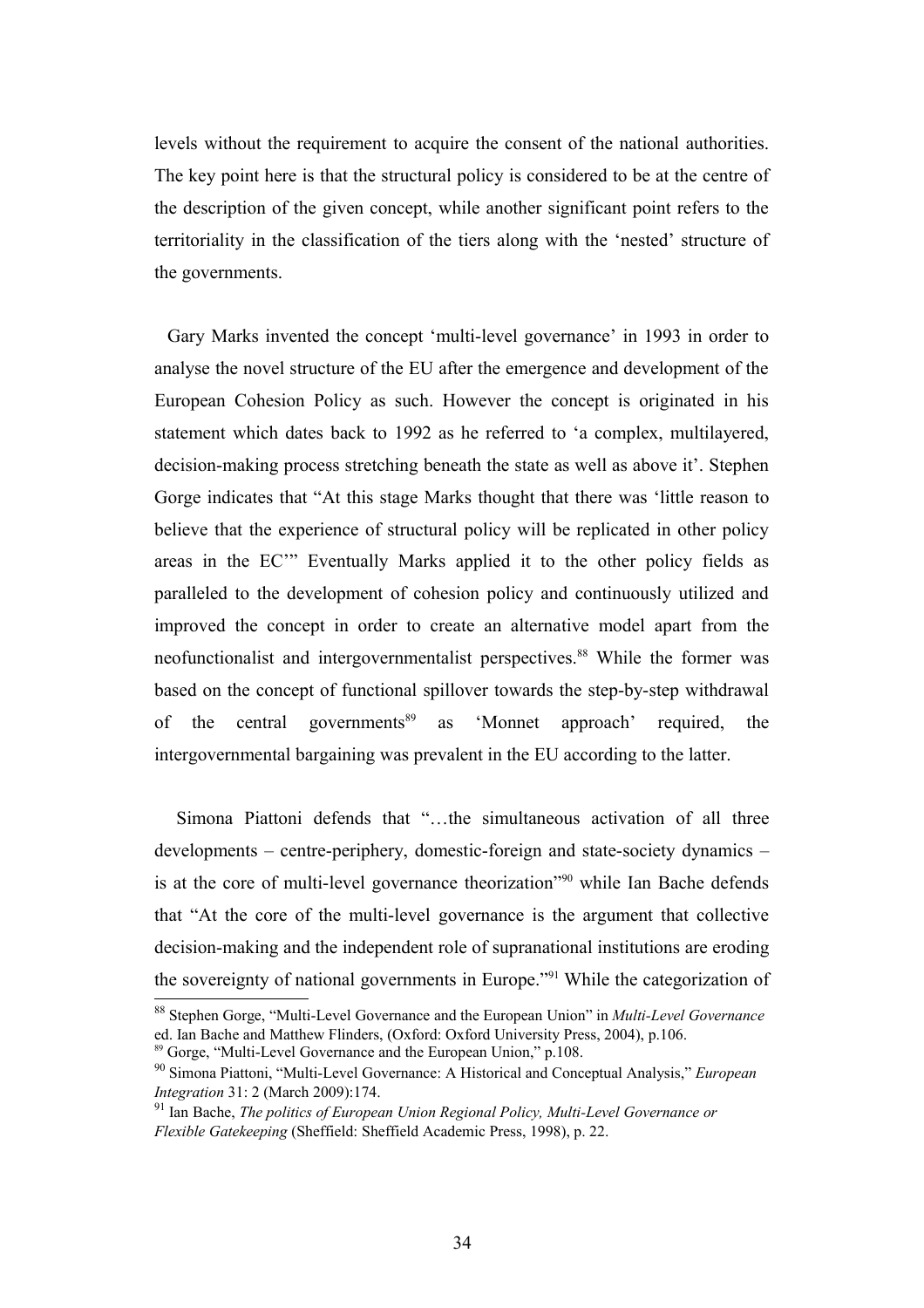Piattoni is apparently useful, the view of Bache does not contain the intrinsic element of the multi-level governance theory: subnational actors. Although he deals with the role of the subnational actors within the context of the multi-level governance system in his work, he does not attribute to them a decisive power as assumed by Marks and Hooghe.

## **3.1.3 The Essential Assumptions of Multi-Level Governance**

 The essential assumptions of multi-level governance might be summarized as follows:

Shared authority and policy-making influence across multiple levels of government as subnational, national and supranational

European integration as a polity-creating process

• National governments as formidable in EU policy making

• Control slipped away from the national governments to supranational institutions.

States' loss of some of their former authoritative control over individuals in their respective territories

Changed locus of political control<sup>[92](#page-34-0)</sup>

 Hooghe and Marks argue that their assumptions reflect a clear standpoint contrasting with the state-centric interpretation of the European Integration which defends that EU is controlled by and strengthening the sovereignty of the states as the supranational EU institutions serve to the interests of the states, depending on the consequences of intergovernmental negotiations and the aspirations of them. The transformation marked by a number of major incidents such as the achievement of the goal to form a single market in 1993, the construction of the EMU and the creation of Euro and the gradual empowerment of the supranational

<span id="page-34-0"></span><sup>92</sup> Hooghe and Marks, *Multi-Level Governance and European Integration*, p.2.

Hooghe and Marks, *Multi-Level Governance and European Integration*, p.2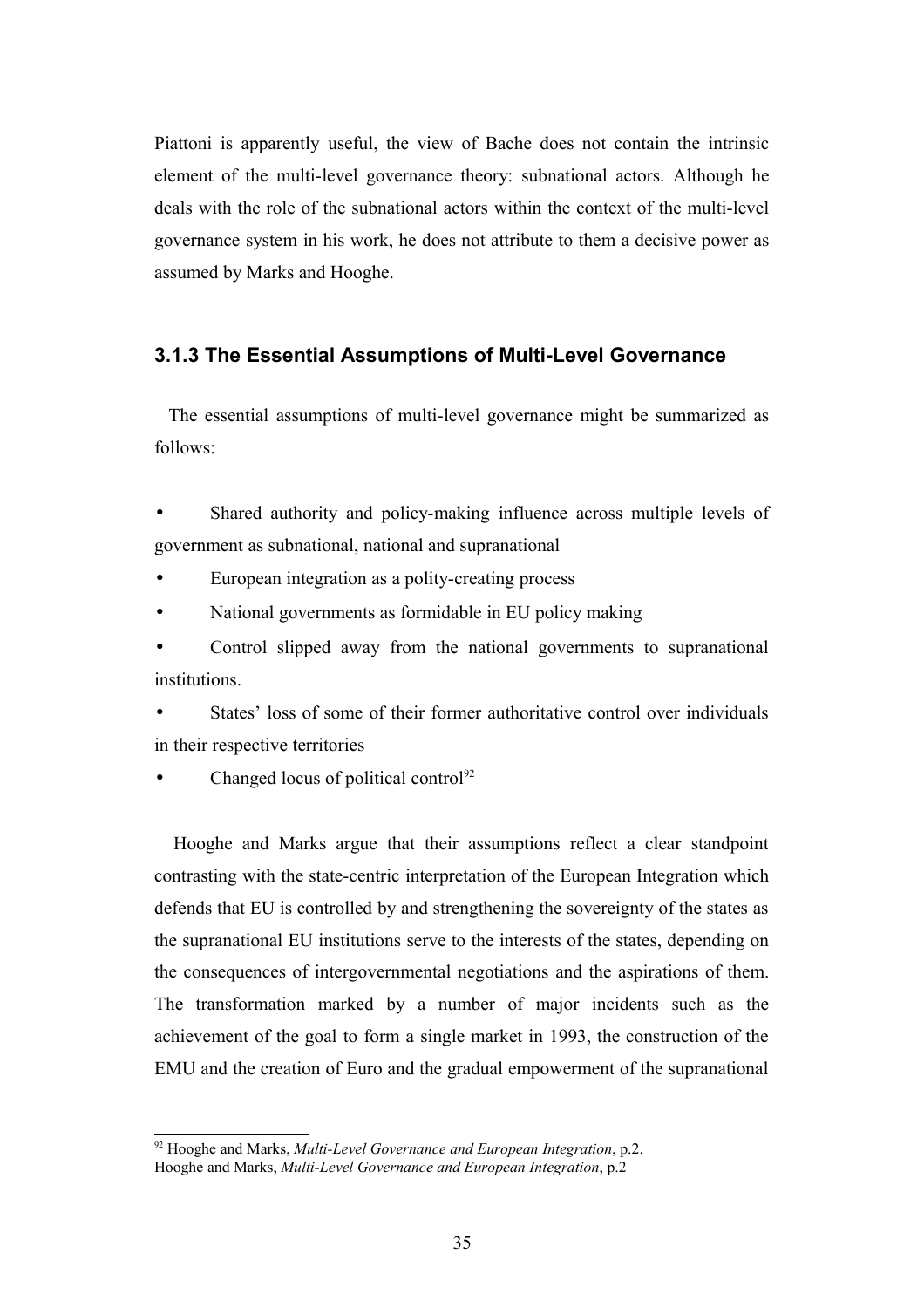European institutions and the subnational regional and local actors require a novel conceptualization of the European integration.<sup>[93](#page-35-0)</sup>

## **3.1.4 Multi-Level Governance: Destination of the European Community since the Creation of Cohesion Policy?**

 Marks and Hooghe argue that "While the Commission did not use the term "multi-level" governance to describe the 1988 reforms, multi-level governance was indeed the goal." However Philip Lowe, who "has been Director-General of DG Competition since 2002 and was Head of Cabinet of Bruce Millan, the then Commissioner for Regional Policy between 1989 and 1991," states that the Commission task force between 1979 and 1981 "was not thinking so much about the grand principles of Cohesion Policy such as solidarity but how the efficiency and effectiveness of Community interventions could be improved through an 'integrated approach' which would put the different structural instruments (ERDF, ESF, EIB loans, etc.) at the service of regional or national objectives…" until "both the concepts of efficiency and cohesion were then advanced by Jacques Delors as of 1985 and they enabled him to dominate the debate about a new vision for Europe."[94](#page-35-1) Besides, Bache states that "By the time of the 1988 reform, there was a general agreement among academic commentators that national governments dominated the EC regional policy process."[95](#page-35-2) Therefore, the emerging 'new vision' was arguably based on the substance of the multi-level governance system in line with the principles of solidarity and partnership, ensuring the collaboration of the public and private actors at the levels concerned in the EU and creating so-called channels in addition to the participation of the subnational and supranational actors into the game. Just after a decade which followed the historical breakthrough of the 1988 reform which deeply concerns the whole structure of the EU rather than just a single policy area, the new challenges started to emerge as cohesion policy has been exposed to the

<span id="page-35-0"></span><sup>93</sup> Hooghe and Marks, *Multi-Level Governance and European Integration*, p.2

<span id="page-35-1"></span><sup>&</sup>lt;sup>94</sup> "A Debate Between Officials of the European Commission, Looking Back to 1988," p. 27.

<span id="page-35-2"></span><sup>95</sup> Bache, *The politics of European Union Regional Policy, Multi-level Governance or Flexible Gatekeeping*, p. 137.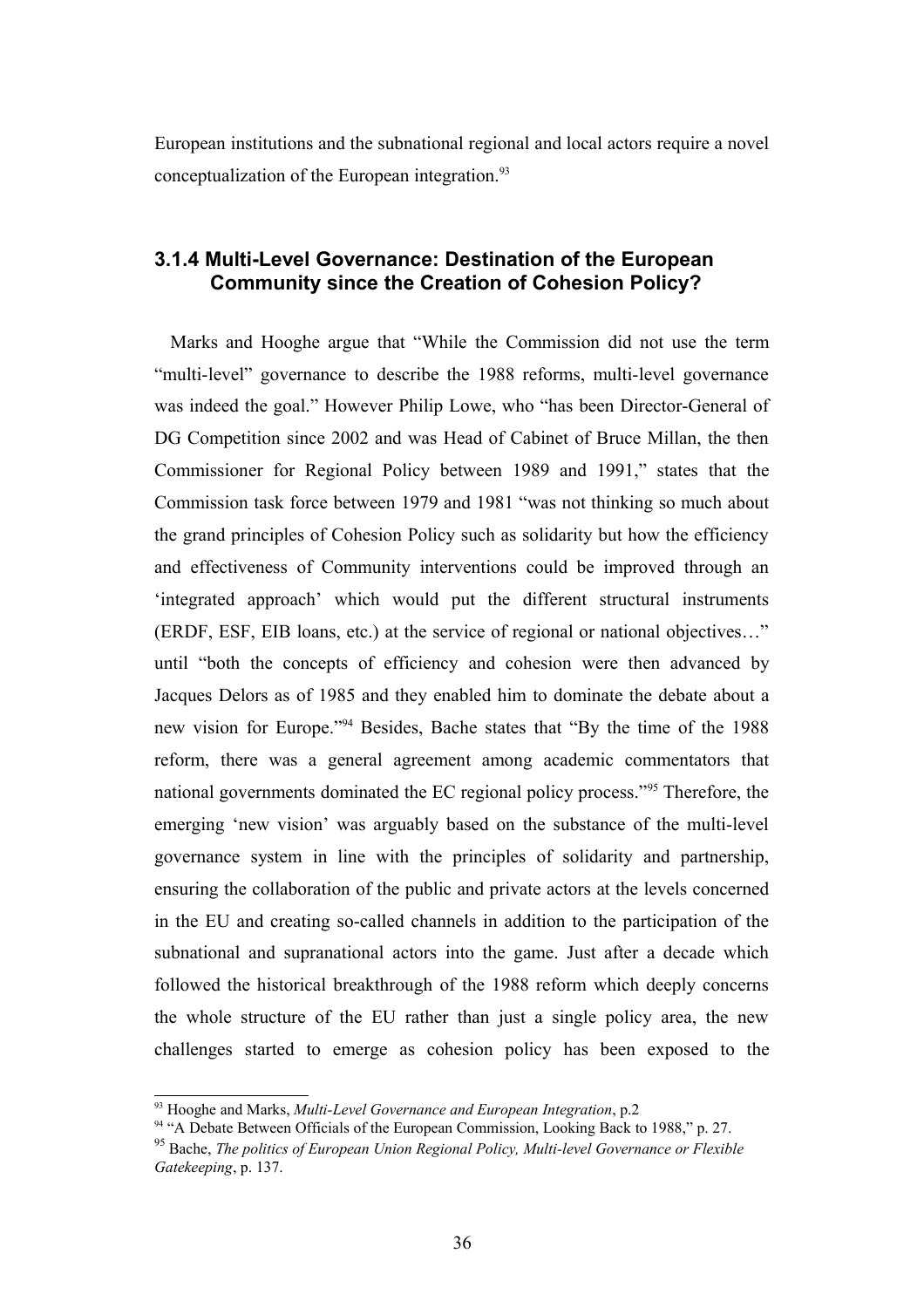condemnation and attempts to restructure it in a way that opposed to the fundamental principles of it in compliance to the neoliberal prespective.

### **3.2 Issue of Legitimation: Efficiency and Effectiveness vs. Democracy and Partnership**

The growing number of the officials dealing with the multi-level governance affirmatively in the EU institutions is an indicator of the increasing strength of the concept as Marks and Hooghe also state that "the concept of multi-level governance, which was first developed by academic scholars to explain cohesion policy, has now been taken up by the Commission to describe its own achievements."[96](#page-36-0) For example, Danuta Hübner expressed that "The most important asset, as I believe, is the system of multi-level governance, based on accountability and partnership. This system which, on one hand, fosters economic efficiency and development through co-operation between the European, national and regional levels, on the other, firmly anchors the policy in the Union's territories and hearts of its citizens"<sup>[97](#page-36-1)</sup> at the  $4<sup>th</sup>$  Cohesion Forum in Brussels in 2007.

The key concepts uttered by Hübner in her speech at the  $4<sup>th</sup>$  Cohesion Forum to demonstrate the core of the system of multi-level governance are 'accountability' and 'partnership', whereas the origin of the latter is criticized by Nick Bernard who defends that "It may well be that the original *raison d'être* of partnership owes less to a concern about democracy and citizen participation *per se* and more to a concern about the efficient use of the Funds."[98](#page-36-2) However the claim of Bernard is based on the continuity of the unbalanced situation in the EU in terms of the practice of partnership. Theoretically, partnership is not consisted of output legitimation and contains the input legitimation as well, whereas the output legitimation outweighs the input legitimation practically. Besides, the purpose of the policy and extent of the principle of partnership also requires the growing

<span id="page-36-0"></span><sup>96</sup> Hooghe and Marks, *Multi-Level Governance and European Integration*, p. 86.

<span id="page-36-1"></span><sup>&</sup>lt;sup>97</sup> "Focus on Growth and Jobs," p. 23.

<span id="page-36-2"></span><sup>98</sup> Bernard, *Multi-Level Governance in the European Union*, p. 112.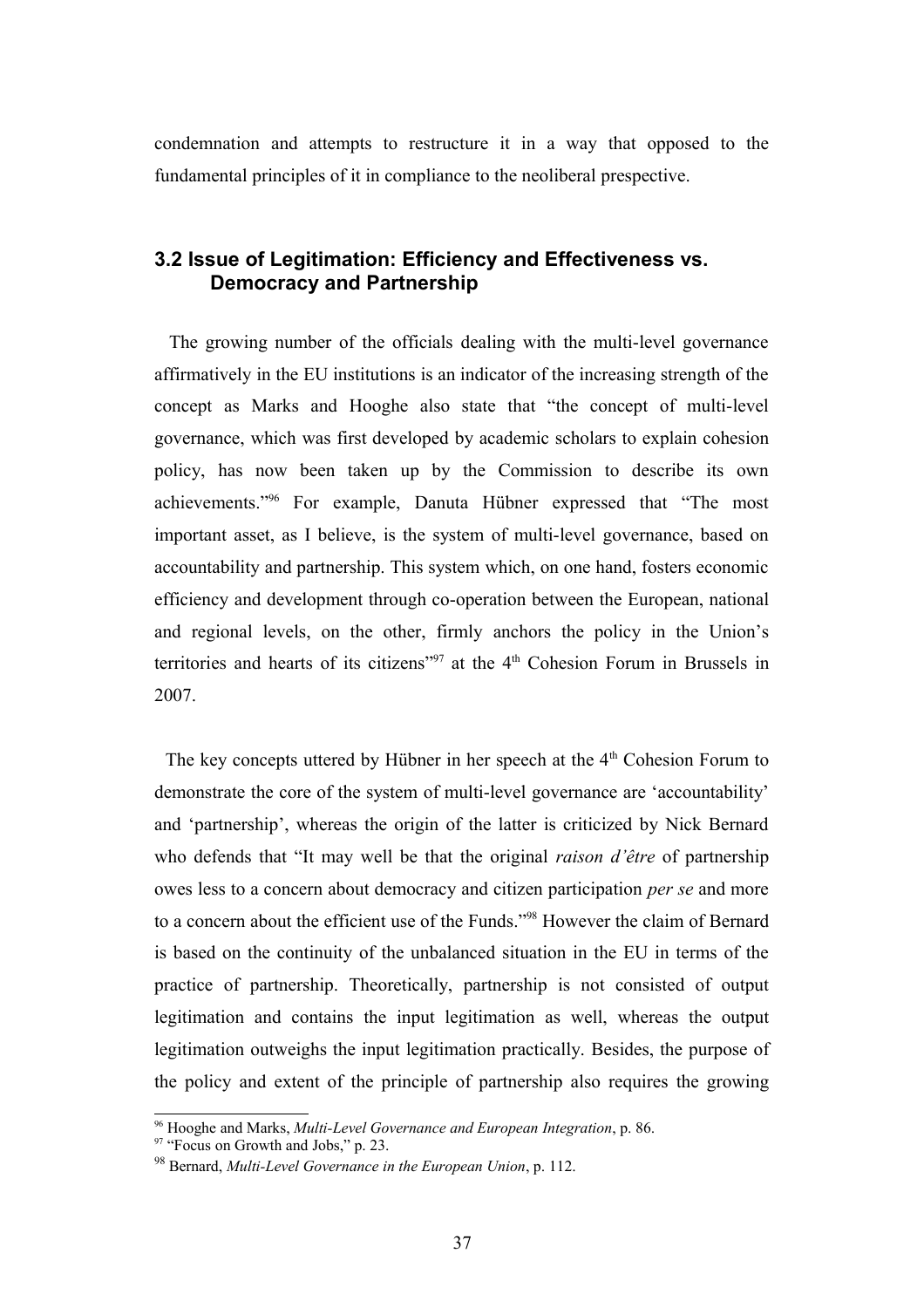number of participants. Bernard suitably suggests that "The problem for the EU, however, is that it can hardly rely on output legitimation alone, not least because, in a pluralistic democratic society, what constitutes the outcome, the 'public good', is determined by the input, through the participation of citizens in the decision-making process."[99](#page-37-0) So, the actors and instruments required should be identified and activated in order to achieve the input legitimation as well as the efficiency and effectiveness, as the focus of the policy is on the regional and local actors along with the individuals within the scope of the civil society.

 If Tiebout's suggestion that competition among multiple local jurisdictions leads to more efficient provision of local public services<sup>[100](#page-37-1)</sup> is accurate, then the priority of the reform concerned should be the promotion of the competition between the local jurisdictions. However, consolidationists defend that reduction in the number of the municipalities, merging of the multiple local jurisdictions would be more efficient and effective as a better allocation of the resources is ensured. Therefore, the practical consequences of the academic debate on the number of and relationship between the jurisdictions should be observed in order to ascertain what are the more appropriate objectives to ensure the elimination of the disparities and more developed methods and instruments to achieve the objectives concerned for the reform of cohesion policy.

#### **3.3 Implementation of Partnership: Divergence vs. Convergence**

 Ian Bache emphasizes that "…partnership in principle applied equally to all Member States, whereas partnership in practice was implemented unevenly."<sup>[101](#page-37-2)</sup> The uneven implementation of partnership is in contrast to the objectives of cohesion policy which aims at the participation of the poorest regions and disadvantaged societal segments as well, because partnership as such requires rather even practice of it. William M. Downs suggest that "Finally, regionalism is

<span id="page-37-0"></span><sup>99</sup> Bernard, *Multi-Level Governance in the European Union*, p. 7.

<span id="page-37-1"></span><sup>&</sup>lt;sup>100</sup> Liesbet Hooghe and Gary Marks, "Unraveling the Central State, but How? Types of Multi-Level Governance" p. 235.

<span id="page-37-2"></span><sup>101</sup> Bache, *The politics of European Union Regional Policy, Multi-level Governance or Flexible Gatekeeping*, p. 99.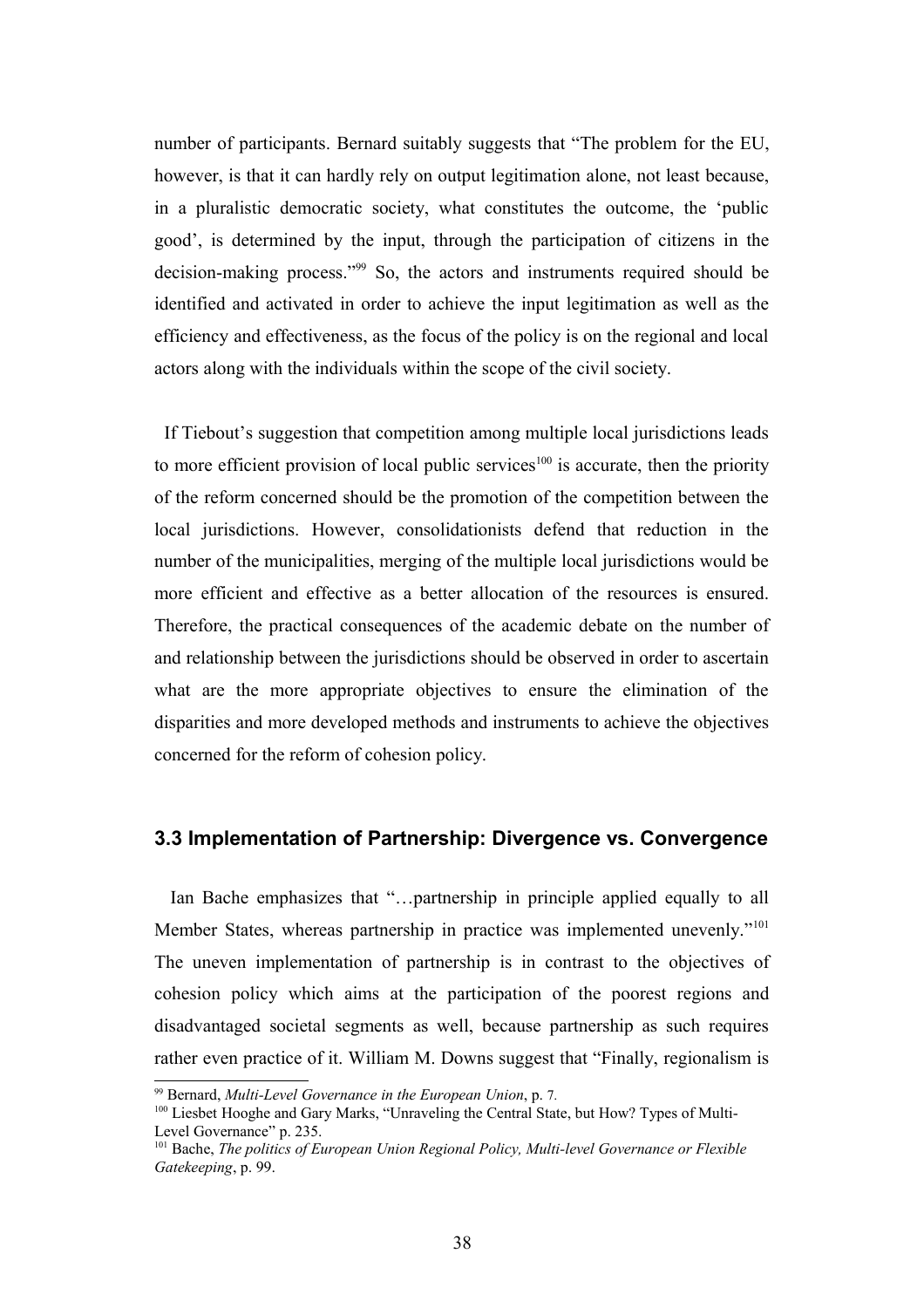partially a function of the capacity of regional institutions (legislatures and executives) to respond to the opportunities of European integration by seeking to internally secure democratic gains by way of decentralisation and to externally secure profit and prominence through representation in EU-level institutions."<sup>[102](#page-38-0)</sup> Therefore, the demand of the regions to have their say in the decision-making process is also required in order to activate and make a better use of their potential. However, the degree of demand, participation and development in terms of the multi-level governance in the EU varies from a region to one another very highly as a sign of excessive divergence so that the question that is the aim of cohesion policy to ensure convergence, eradicating the disparities realistic is under discussion. On the other hand, it seems to be suitable to assume that the gap between the poorest and richest regions would be much deeper in the single market without cohesion policy unless an alternative way of regional development is discovered.

### **3.4 Alliance of Subnational and Supranational Actors vs. Central Governments**

#### **3.4.1 Supranational Actors vs. National Governments**

 The role of the supranational EU institutions in the decision and policy-making process was eventually reinforced by the subsequent reforms which also involve the significance of cohesion policy as paralleled to the considerable development of the regional and local actors. Despite the state-centrists' core assumption is that the intergovernmentalist bargaining and the interest of the states the determining the low common denominator at all levels of the European Union that also include the European institutions which covers the central role of the member states, the Commission expands its range of competences regarding the projects and proposals prepared by it and its influence in the monitoring and implementation process along with the majority-voting in the Council of

<span id="page-38-0"></span><sup>102</sup> William M. Downs, "Regionalism in the European Union," *European Integration* 24: 3 (November 2001): 172.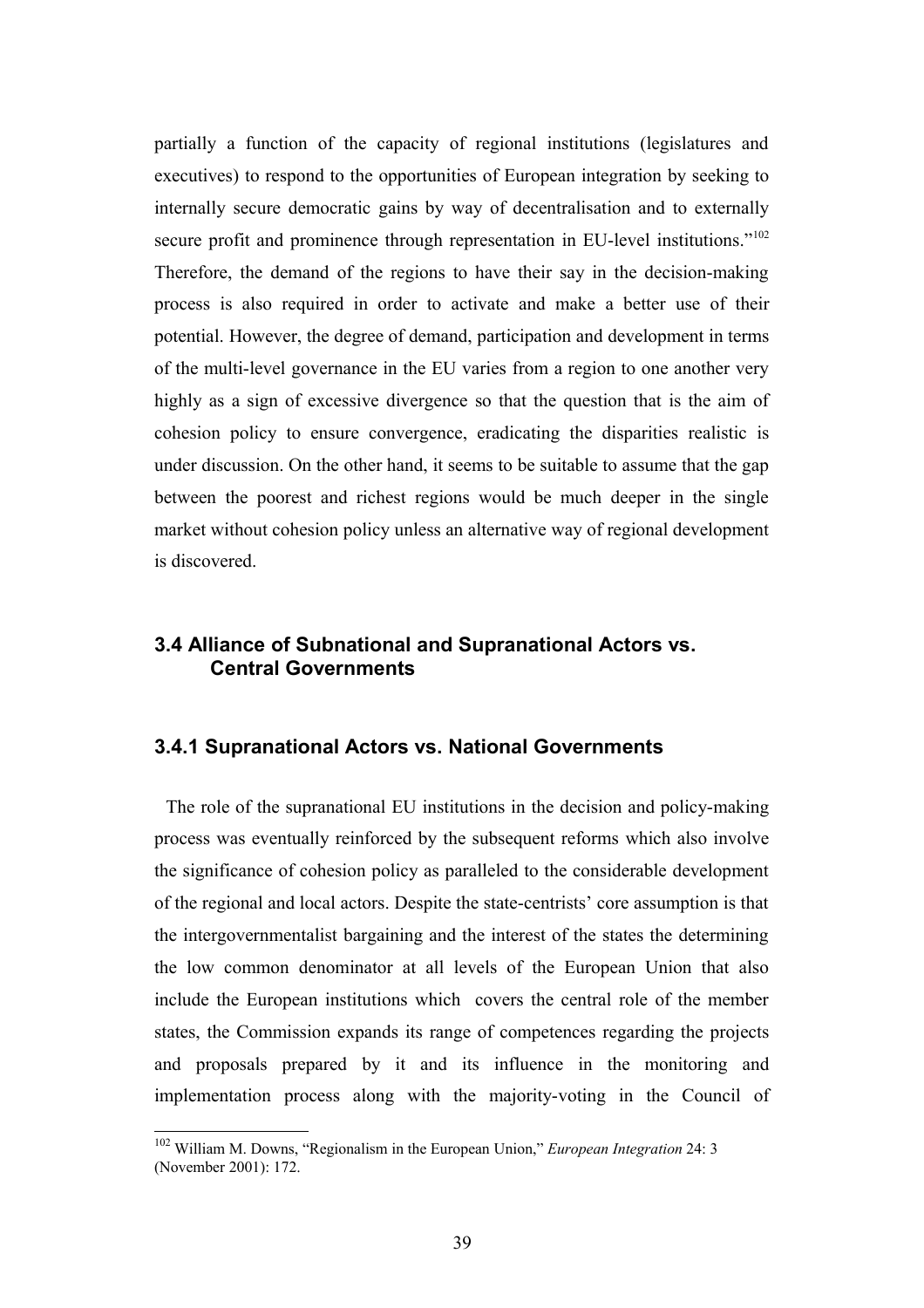Ministers is recognized in the increasing number of policy fields that include cohesion policy as well. Marks and Hooghe express the fact that "The power of the EP in the European political process has grown by leaps and bounds over the past twenty years, and collective national control of decision making has declined as a result."<sup>[103](#page-39-0)</sup>

 The Commission and the national courts are the partners of the European Court of Justice (ECJ) in the transformation of the EU law towards a supranational structure through the implementation of the principles of supremacy and direct effect, gaining the legitimacy in the member states and eventually penetrating into the national law as it leads to the flourishing of the multi-level governance system, according to Marks and Hooghe.<sup>[104](#page-39-1)</sup>

 The disparities between the regions in the EU alongside the practice of cohesion policy all across the European Union provide a clue regarding the uneven structure of the multi-level governance system in accordance with the division of the tasks, arenas and the so-called levels that are consisted of the subnational, national and supranational actors. Cohesion policy is Europe-wide in the eyes of Hooghe and Marks who emphasize that the designation and finance of it is conducted by the member states and the European Commission at the European level. The stages of the policy ranged from the construction to the implementation differ, depending on the territory to a large extent.<sup>[105](#page-39-2)</sup> Therefore, the evaluation of the contribution made by and the relation between the supranational, national, regional and local actors at the different stages of the policy has vital importance in order to comprehend the degree of the multi-level interaction.

 The national governments that are accompanied by the Commission decide on the allocation of the resources before objectives of cohesion policy are determined as the negotiations between them in order to ascertain the share of each country are obviously dominant at this stage of the policy-making. The negotiations on the

<span id="page-39-0"></span><sup>103</sup> Hooghe and Marks, *Multi-Level Governance and European Integration*, p. 6.

<span id="page-39-1"></span><sup>104</sup> Hooghe and Marks, *Multi-Level Governance and European Integration*, p. 27.

<span id="page-39-2"></span><sup>105</sup> Hooghe and Marks, *Multi-Level Governance and European Integration*, p. 93.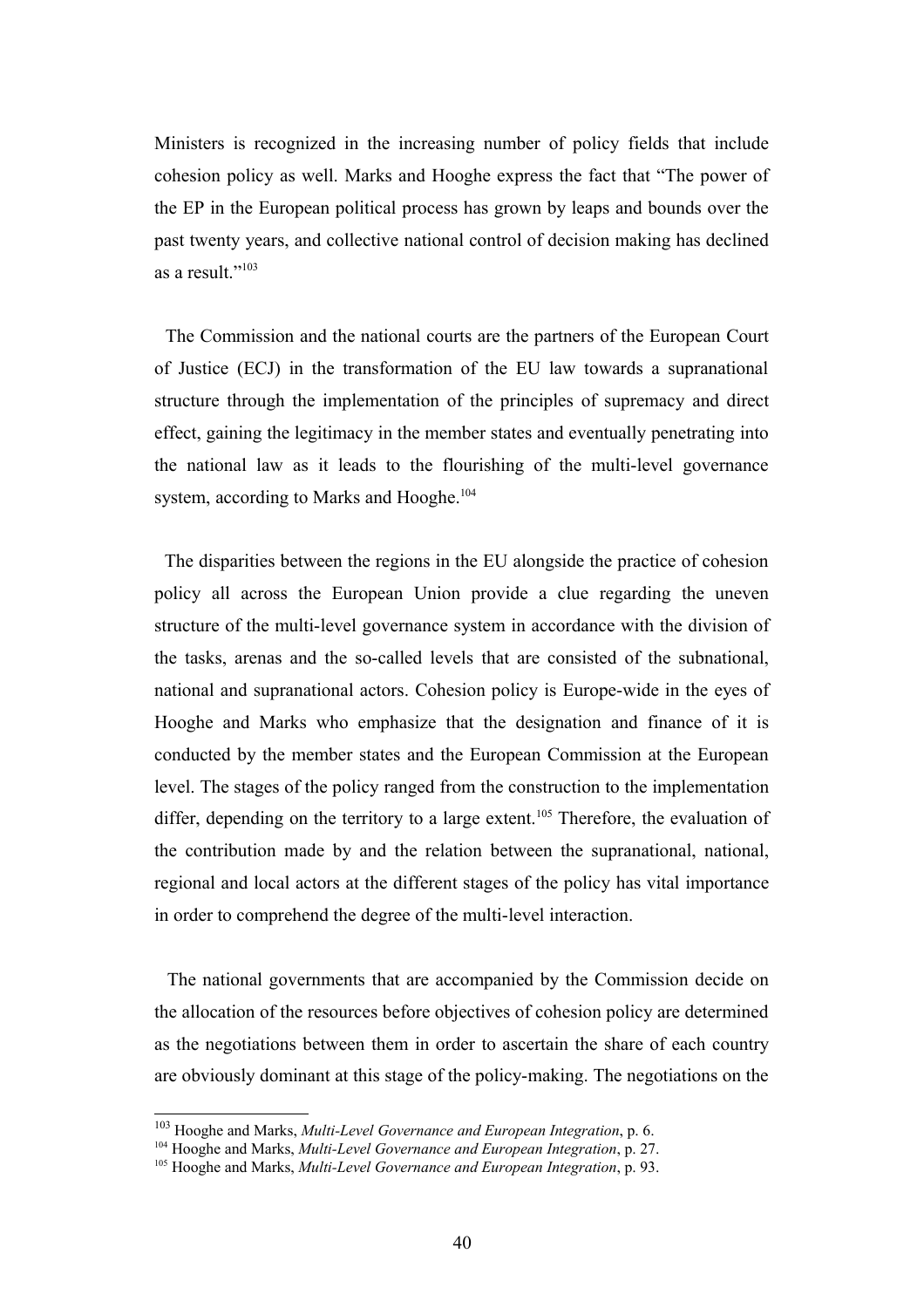content of the Community Support Frameworks related to the multi-annual programmes also correspond to the turning points of cohesion policy in 1988, 1993 and 1999 respectively which are marked by the reforms.[106](#page-40-0) "Regulation 2082/93/EEC stipulated in its preamble that implementation of assistance contained in Community support frameworks should be primarily the responsibility of the Member States" according to Nick Bernard.[107](#page-40-1) Since then some of the disadvantaged regions which benefited from cohesion policy to a large extent have been able to catch up with the more developed regions so that the re-planning of the distribution of the financial support requires multi-annual programmes in compliance to the transformation and development. After the member states decide on the budgetary distribution, the Commission commences to play the major role in terms of the resolution on and accomplishment of the objectives, although it is sometimes limited by the national governments such as the British, French, German and Spanish governments which attempted to the renationalization and recentralization of cohesion policy in 1993 and achieved it to a less extent at the expense of the power of the Commission in the designation of the institutions as explained above.<sup>[108](#page-40-2)</sup> The participation of the subnational players as well as the supranational and national players is required at the structural programming stage of cohesion policy, although the role of the different players gain more importance than the others at the different phases, depending on the characteristics of the each territory and country.

#### **3.4.2 Regions vs. National Governments**

 William M. Downs assumes that "The crux of the regional phenomenon lies in the strategic dilemmas faced by constitutional regions and other meso-level authorities over how to broaden their scope for autonomous action, how to enhance their ability to act as entrepreneurs, and how to increase the possibilities of adapting supranational policies to local conditions"[109](#page-40-3) in the context of the

<span id="page-40-0"></span><sup>106</sup> Hooghe and Marks, *Multi-Level Governance and European Integration*, p. 94.

<span id="page-40-1"></span><sup>107</sup> Bernard, *Multi-Level Governance in the European Union*, p. 122.

<span id="page-40-2"></span><sup>108</sup> Hooghe and Marks, *Multi-Level Governance and European Integration*, p. 96.

<span id="page-40-3"></span><sup>109</sup> William M. Downs, "Regionalism in the European Union," *European Integration* 24: 3 (November 2001): 172.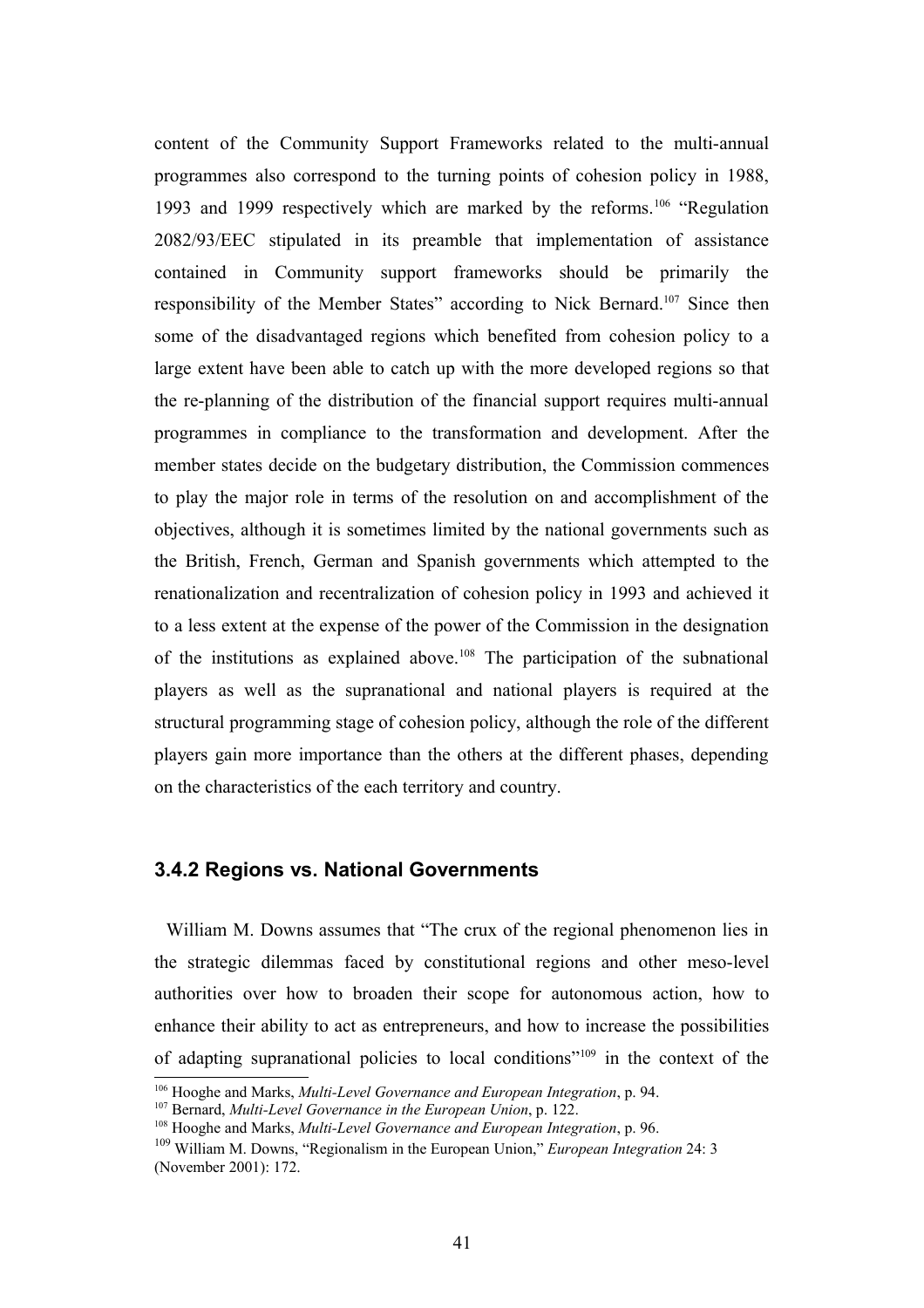European integration. This assumption is based on some premises such as the regions in the EU are capable of having direct communication with the supranational institutions through the channels they have even to the extent that they can influence them more or less. Another premise would be the regions already act autonomously, although it does not mean they acquire the status of autonomy. Therefore, they are supposed to represent their own interests rather than the interest of the central-state that they belong to over a number of issues in the related platforms. It triggers a question that how would the reform concerned have an impact on the 'balance of power' in case there is a confrontation between the interests of the central-state and those of the regions. There are many factors that shape the flow of the events during the reform-making process so that the actors which participate in the negotiations and more or less include the regional authorities are supposed to defend their own interests as well as the interest of the Community, interpreting the common good and interests through the eyes of the their own institution.

#### **3.4.3 Empowerment of Subnational Actors**

 Hendrik Vos, Tine Boucké and Carl Devos state that "in order to defend and extend their position in the EU multi-level governance system and in order to realize their potential added value, regions need to be acknowledged as full upperlevel players"[110](#page-41-0) in their work in which they propose that regions are respectively 'agents of efficiency, watchdogs of EU policy, guardians of cultural diversity, commercial cultivators and agents of democratization'[111](#page-41-1) at last as the '*raison d'être* of the regions in the European multi-level structure.<sup>'[112](#page-41-2)</sup> The role of the regional actors at the European level can gain more importance through the reform of regional policy or through a better implementation of the existing policies which is also in favour of the participation of the regions as the principles

<span id="page-41-0"></span><sup>110</sup> Hendrik Vos, Tine Boucké and Carl Devos, "The *Conditio Cine Qua Non* of the Added Value of Regions in the EU: Upper-Level Representation as the Fundamental Condition," *European Integration* 24: 3 (November 2001): 205.

<span id="page-41-1"></span><sup>111</sup> Vos, Boucké and Devos, "The *Conditio Cine Qua Non* of the Added Value of Regions in the EU: Upper-Level Representation as the Fundamental Condition," pp. 206-208.

<span id="page-41-2"></span><sup>112</sup> Vos, Boucké and Devos, "The *Conditio Cine Qua Non* of the Added Value of Regions in the EU: Upper-Level Representation as the Fundamental Condition," p. 207.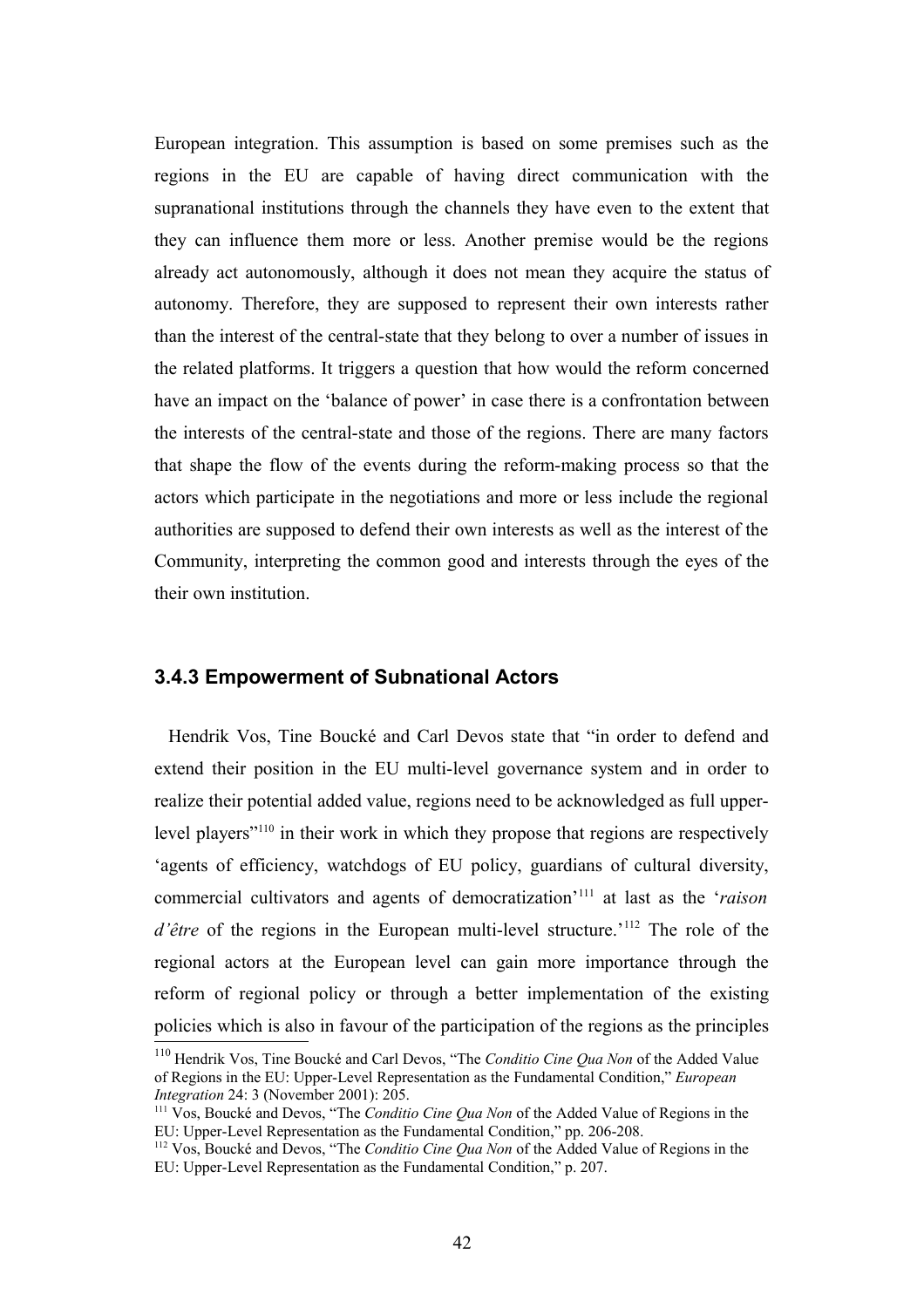of subsidiarity, partnership and solidarity actually lays the legal basis that might be sufficient to activate the regions. However, some of the regional and local actors also lack the essential features such as the willingness, capacities and capabilities to participate as the aim of cohesion policy which is to alleviate the disparities in a multi-level governance system through the dispersion of authority across the multiple accession points contain some elements that might constitute a barrier themselves before the achievement of the objectives of the policy. Besides, it is under discussion whether the multiple accession points to the decisionmaking mechanism in the EU institutional architecture can induce to overlapping jurisdictions which can lead to a deadlock by 'the joint-decision trap' at the policy-making, monitoring and implementation phases.<sup>[113](#page-42-0)</sup> The fact that the disparities vary from one region to one another to a large extent is one of the reasons why some regions are capable of representing their interests at the European level better than the others, influencing the decision-making process and benefiting from the same legal system as the other regions are also obliged to fulfil the requirements of it.

### **3.4.4 Subnational Actors through the Channels towards the EU**

 The European institutional architecture and the initiatives taken by the subnational authorities to participate allow the development of the well-suited conditions for the construction of the channels that are composed of the connections with the Committee of the Regions, Council of Ministers, the European Commission, subnational offices in Brussels and transnational networks as these channels transmit the information and ensure communication, participation and cooperation between the European institutions and the regional and local actors.<sup>[114](#page-42-1)</sup>

 Although it is considered to be one of the so-called channels, the Committee of the Regions, which was created by the Treaty on the European Union (TEU) in

<span id="page-42-0"></span><sup>113</sup> Arthur Benz and Burkard Eberlein, *Regions in European Governance: The Logic of Multi-Level Interaction* (Badia Fiasolana: European University Institute, 1998), p. 2.

<span id="page-42-1"></span><sup>114</sup> Hooghe and Marks, *Multi-Level Governance and European Integration*, pp. 81-91.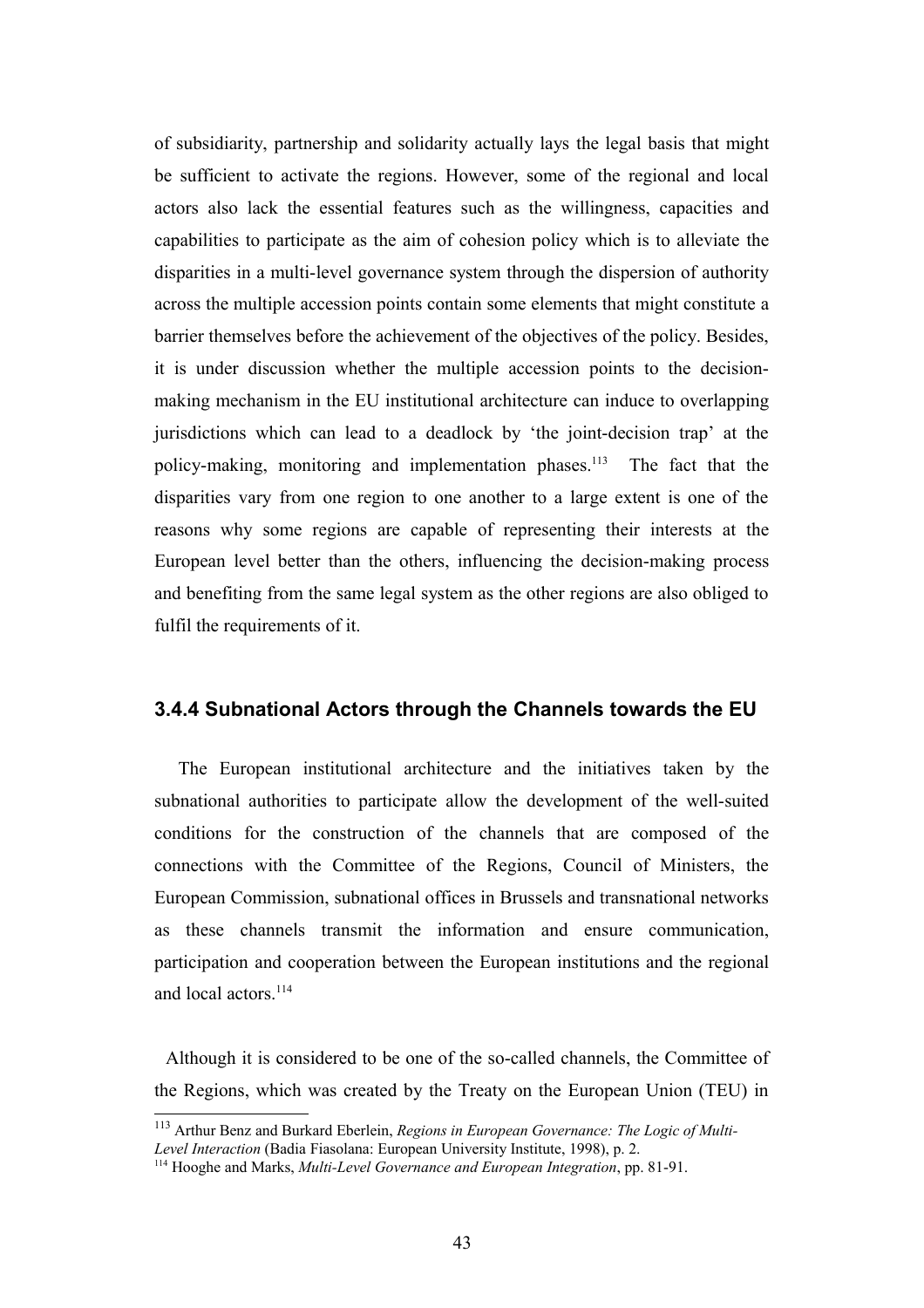Maastricht by incorporating it into the EC Treaty under the Article 263<sup>[115](#page-43-0)</sup>, has not been able to cross the constraints which reduce it to a consultative body and do not let it acquire any legal powers alongside the competences to make binding decisions.[116](#page-43-1) A reform of cohesion policy has to aim at the modification of the current inefficient and incompetent legal status and structure of the Committee, taking into account the option that it might be empowered by the legally binding competences in a way that also contributes to the participation of the regions. It may be assumed that it is likely to render the Committee very vibrant channel for the subnational actors as it directly addresses to and is for and by the regions themselves.

 While Andrew Evans states that "A regional minister might be prevented from expressing regional interests divergent from those pursued by the central institutions of his member state. At least, if there is a clash of interests between central and regional institutions of a member state, Article 203 TEC allows for national law to give priority to the interests of the former institutions"[117](#page-43-2) At the first sight, this restriction seemingly demonstrates prevailing and privileged position of the member states. However a closer view would be able to find out the another dimension of the restrictions on the subnational actors, noticing the opportunities provided by the evolving multi-level governance system of the EU in favour of the regional and local actors. Despite the fact that the member states are authorized to make decisions on the regional participation in the Council of Ministers and the regional actors which are allowed to participate by their national governments must represent the interests of their respective countries rather than their regions in accordance with the Maastricht Treaty, the Council of Ministers arguably corresponds to the general features of the channels, providing the regions with the opportunity to participate in the EU decision-making.<sup>[118](#page-43-3)</sup> Ironically, the existence of the national states accompanying the regions through the channels might contradict with the substance of the idea of the channels as

<span id="page-43-0"></span><sup>&</sup>lt;sup>115</sup> Evans, "Regionalism in the EU: Legal Organisation of a challenging social phenomenon," p. 225.

<span id="page-43-1"></span><sup>116</sup> Hooghe and Marks, *Multi-Level Governance and European Integration*, p. 82.

<span id="page-43-2"></span><sup>&</sup>lt;sup>117</sup> Evans, "Regionalism in the EU: Legal Organisation of a challenging social phenomenon," p. 221.

<span id="page-43-3"></span><sup>118</sup> Hooghe and Marks, *Multi-Level Governance and European Integration*, p. 83.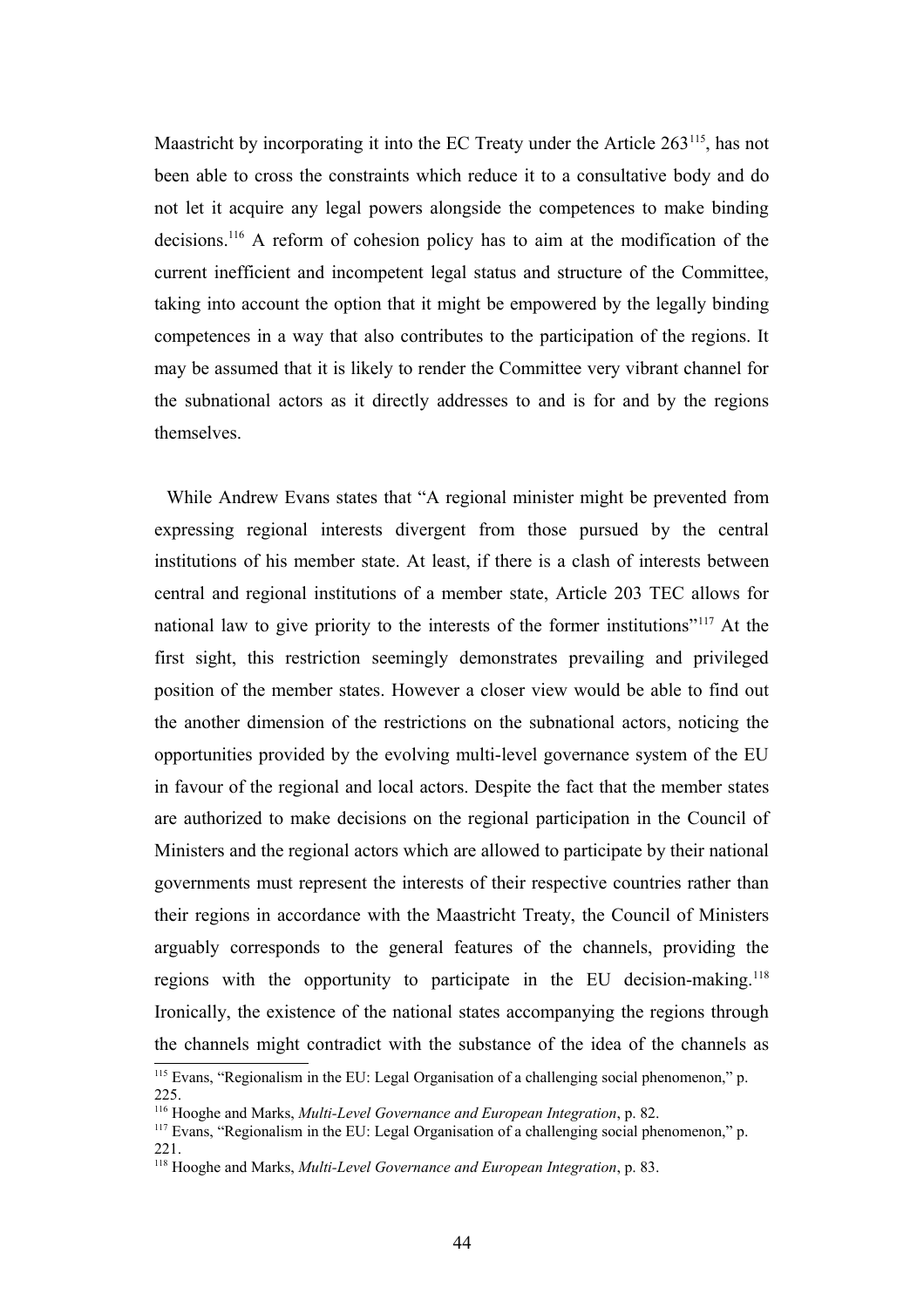they still restrict the subnational actors, keeping the right to make ultimate decision on the participation of the actor for themselves. However, once the regions accomplish the representation in the Council, as long as they continue to defend the national interests, the right to vote assigned to them delves into the core of the system, ensuring the removal or inefficiency of the obstructions that limit the advancement of the regional and local actors inside the channel concerned. The role of the Commission which contains the arrival and departure platforms that are situated at the junction of the related channel is composed of the fundamental point of cohesion policy. The Commission has been able to transform the limited role which is consisted of communicating with the member states individually as to a more comprehensive and competent role which rendered the Commission eligible to move through all the levels and arenas emerged, strengthening the linkages between them through the principle of partnership thanks to the ground-breaking contribution of the 1988 reform.<sup>[119](#page-44-0)</sup>

 The growing number of the offices that represent the regional and local actors is also considered to be a reliable indicator of the mobilization of the subnational actors through the gradual establishment of another channel, though the reasons of them to exploit this channel are under discussion. The emphasis of Marks and Hooghe in terms of the reasons of regional representation in Brussels is on the opportunity to access to the information as the regions have been able to extract the information themselves directly without the intervention of the national governments in spite of the constrains of them.[120](#page-44-1)

 Finally, another way of channelling the interests of the subnational players, the transnational networks which arguably conveyed regionalism beyond the individual member states, were constructed by the regional and local authorities, grouping the regions with the similar features in order to find common solutions to the common problems by cooperation and solidarity alongside the representation of those transnational networks in Brussels.<sup>[121](#page-44-2)</sup>

<span id="page-44-0"></span><sup>119</sup> Hooghe and Marks, *Multi-Level Governance and European Integration*, p. 84.

<span id="page-44-1"></span><sup>120</sup> Hooghe and Marks, *Multi-Level Governance and European Integration*, p. 87.

<span id="page-44-2"></span><sup>121</sup> Hooghe and Marks, *Multi-Level Governance and European Integration*, p. 89.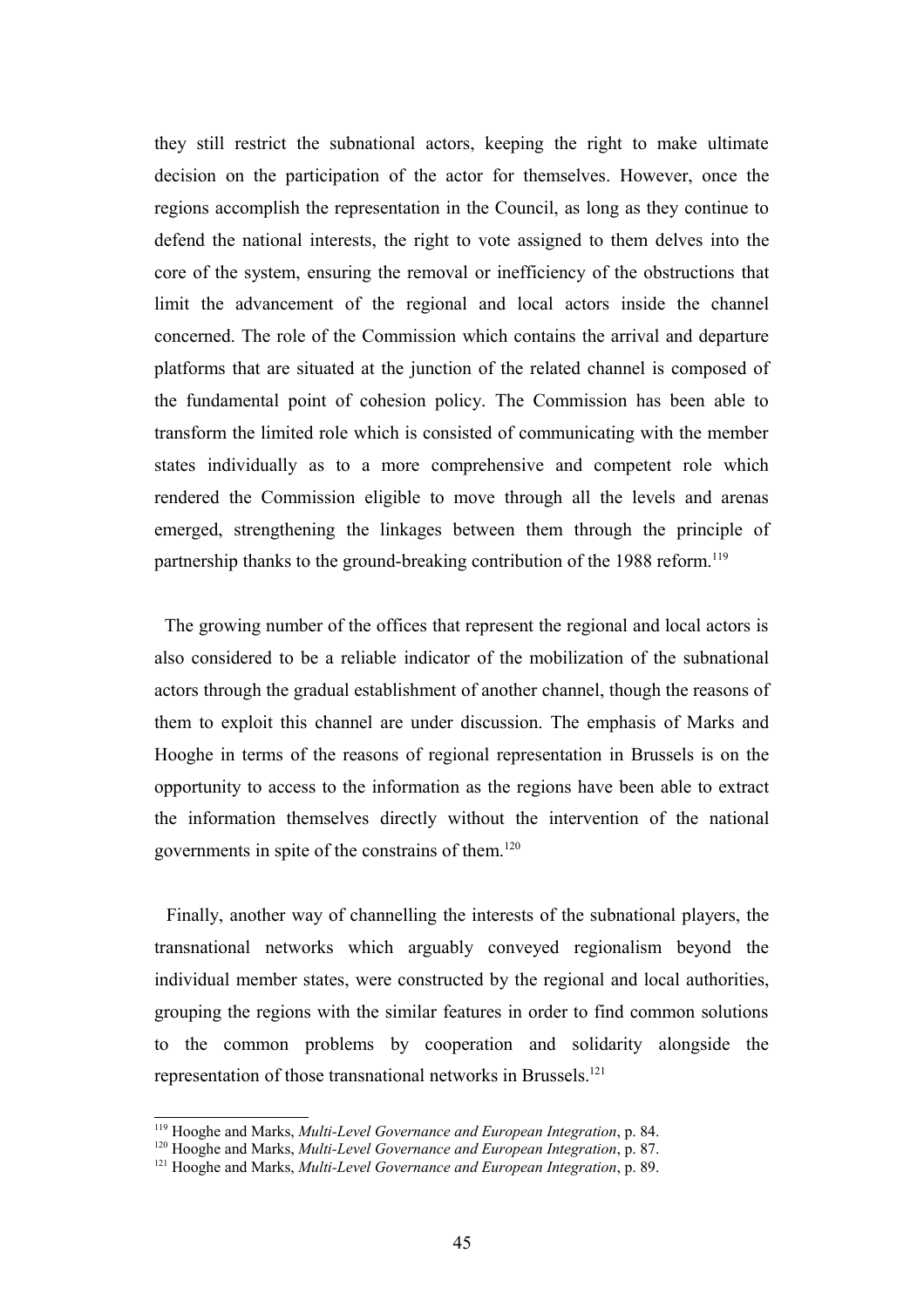### **3.4.5 Legal Requirements to Safeguard the Regional Participation**

 The lack of regulations to join the subnational actors obliging both the central governments and the subnational actors is pointed out by the scholars. For example, Nick Bernard states that "The absence of any obligation on the social partners in relation to the choice of negotiating partners stands in sharp contrast to the existence of legally binding duty on the Member States to establish a representative partnership in the context of the Structural Funds."[122](#page-45-0) His emphasis is obviously on the absence of legal obligations imposed on the social partners like the trade unions. However, it might be extended to the regional and local actors in general. As far as the principle of partnership in a very general sense is concerned, it can be argued that the participation of the regional and local actors in the reform negotiations of cohesion policy should be obligatory in order to ensure the democratic legitimacy, effectiveness and efficiency, safeguarding the system of multi-level governance as the reform is extremely relevant to the development of the regions. Moreover, John B. Sutcliffe's claim is supportive of and complementary to Bernard's view as its emphasis is on the lack of regulations imposed on the central governments: "The structural fund regulations did not command central governments to include subnational actors in regional policymaking. Instead, they stated that central governments were responsible for designating the subnational actors that would participate in partnerships."[123](#page-45-1) In addition to the points dealt with by those scholars, the aspect that Andrew Evans covers in terms of the insufficient and incompetent legally binding regulations is also necessary to contain in order to reach a comprehensive illustration of the issue concerned: "…, in the absence of EU legal guarantees of the degree of autonomy for regional institutions assumed by the literature on multi-level governance, regional institutions may lack the resources to participate in such networks. Indeed, their lack of resources may be exaggerated rather than

<span id="page-45-0"></span><sup>122</sup> Bernard, *Multi-Level Governance in the European Union*, p. 115.

<span id="page-45-1"></span><sup>&</sup>lt;sup>123</sup> Sutcliffe, "The 1999 Reform of the Structural Fund Regulations: Multi-Level Governance or Renationalization?," p.296.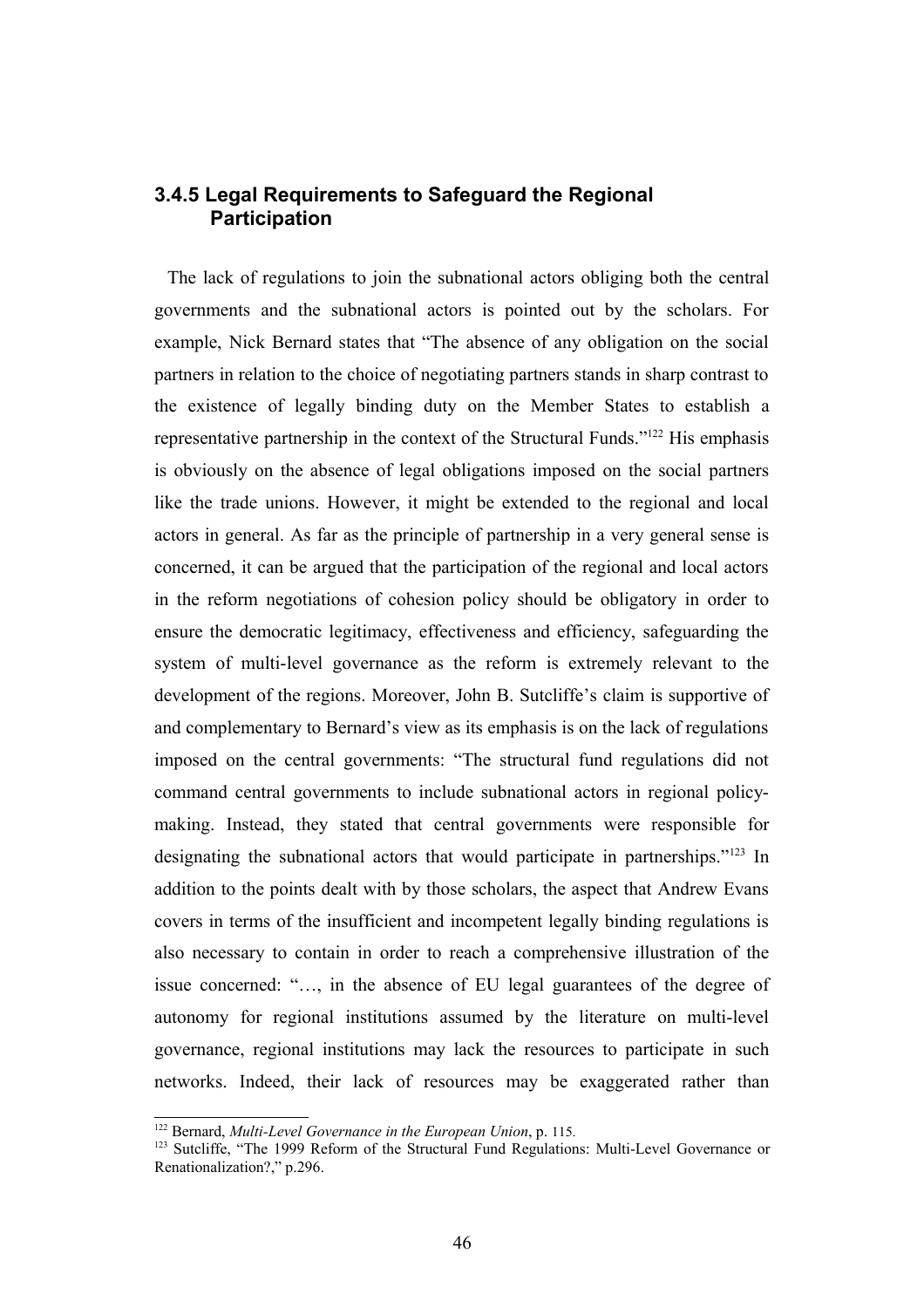compensated by EU decision making. In other words, multi-level governance may be undermined by the dominant role of central institutions of member states in Union decision making"<sup>[124](#page-46-0)</sup> Therefore the prospective reform of cohesion policy has to consider the necessity of legally binding obligations imposed on both the national governments and subnational actors so that the principle of partnership will be put into practice more effectively and efficiently.

#### **3.4.6 Flexible Gatekeeping vs. Multi-Level Governance**

 Bache asserts that the 'flexible gatekeeping' perspective centered in the predominance of the national governments in terms of the European cohesion policy[125](#page-46-1) might ensure an adequate means to explain the essential characteristics of the European polity. He rather attempts to refute the validity that multi-level governance claims, while at the core of his assumption stands the premise that national government gatekeeping prevails the subnational participation by preventing it to transform its mobilization into an decisive and influential instrument which might claim power in the decision-making: "On occasions, the consequence of national government gatekeeping is a political arena characterized less by multi-level governance than by multi-level participation: actors from subnational and supranational levels participate, but do not significantly influence decision-making outcomes."[126](#page-46-2) Then, it may well be argued that, if not *significantly*, they influence to a lesser extent as it is likely the degree of their influence might rise. The view of Frederik Fleurke and Rolf Williemse is supportive of and complementary to the statement of Bache as the article written by them is based on the question whether the European Union empowered the regional and local authorities in the decision-making process or actually weakened them as the authors defend that although the one-sided view on the contribution of the EU to the role of the sub-national actors is widespread, the EU

<span id="page-46-0"></span><sup>&</sup>lt;sup>124</sup> Evans, "Regionalism in the EU: Legal Organisation of a challenging social phenomenon," p. 233.

<span id="page-46-1"></span><sup>125</sup> Bache, *The politics of European Union Regional Policy, Multi-level Governance or Flexible Gatekeeping*, p. 156.

<span id="page-46-2"></span><sup>126</sup> Bache, *The politics of European Union Regional Policy, Multi-level Governance or Flexible Gatekeeping*, p.155.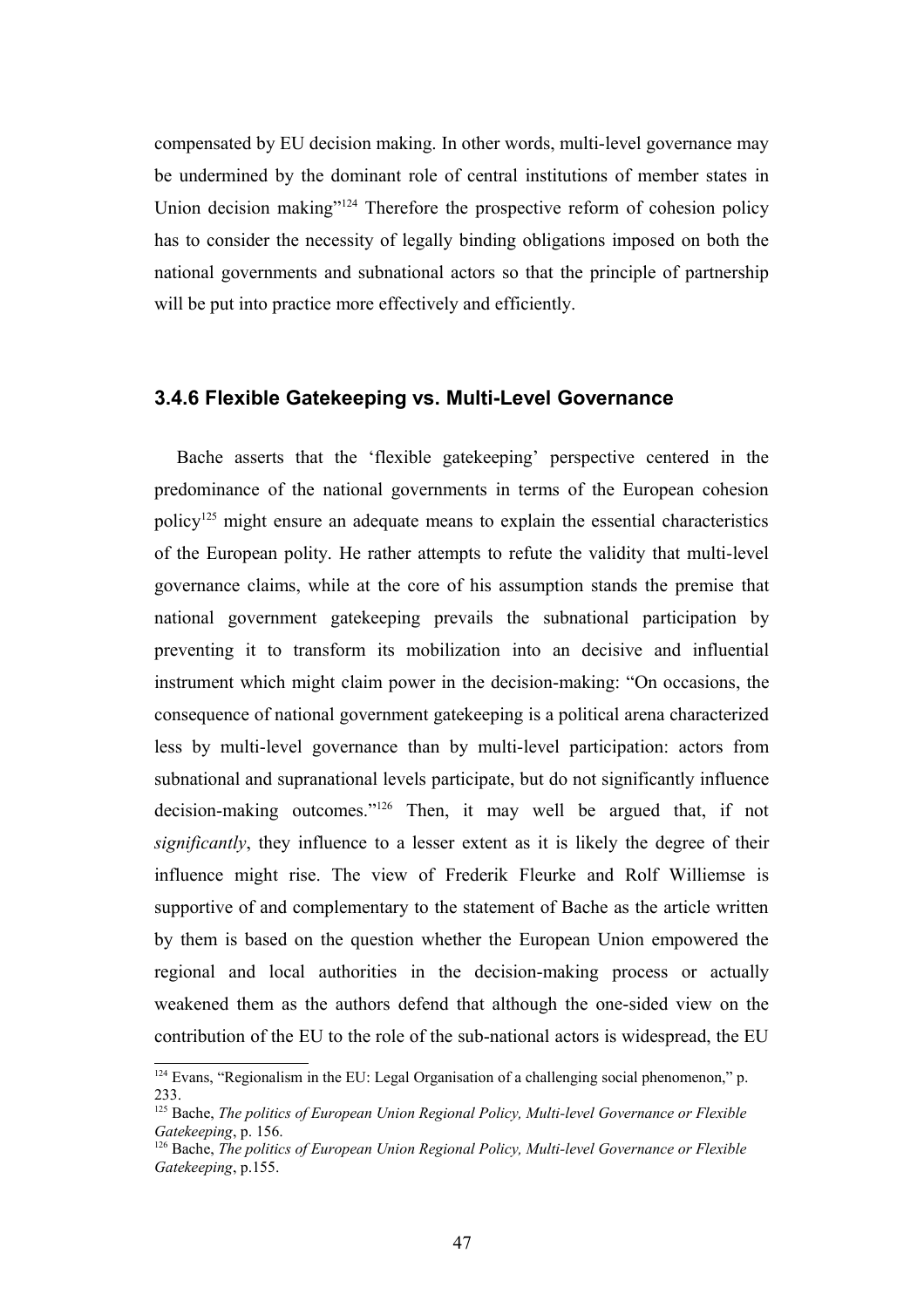also restricts and channels them, influencing the decision-making at the subnational level considerably. They remind that there is an alternative view emphasizing the dominant role of the central-governments in the negotiations with the supranational EU institutions and implementation of the EU regional policy, in comparison to rather passive role played by so-called sub-national actors.[127](#page-47-0) Therefore, "European integration "undermines legal and constitutional arrangements guaranteeing regional autonomy"" as it might eventually lead to recentralization according to the representatives of this alternative view.<sup>[128](#page-47-1)</sup> There is also an intergovernmentalist view of which supporters defend that European integration has no noticeable impact on the development and participation of the regional and local actors, either positively or negatively, apart from the scholars who defend that regional policy of the EU significantly influenced them.<sup>[129](#page-47-2)</sup> Therefore, in response to the approaches they criticize, Fleurke and Williemse come up with a fourth approach in order to measure the degree and genuine characteristics of the influence of the EU at the sub-national level, suggesting that because scholars lack a multi-dimensional perspective that consider the different aspects as well as the different policy fields, vague and one-sided views on the issue and the case that they cover emerge, depending on the selection of the case and policy field along with the particular aspects of it. Their fourth approach claims that "the EU constrains sub-national decision making as well as enhancing it," taking into account the influence and presence of the EU at the sub-national level in accordance with the conclusions they draw at the end of the given article.[130](#page-47-3) However, the argument that the EU has both enhancing and constraining effects contradicts neither with the assumption that the EU promotes and strengthens the participation of the regions nor with the one that it eventually restricts and weakens them as both these claims point to the major direction of the

<span id="page-47-0"></span><sup>&</sup>lt;sup>127</sup> Frederik Fleurke and Rolf Williemse, "Effects of the European Union on Sub-National Decision-Making: Enhancement or Constriction?," *European Integration* 29: 1 (March 2007): 69- 86

<span id="page-47-1"></span><sup>&</sup>lt;sup>128</sup> Fleurke and Williemse, "Effects of the European Union on Sub-National Decision-Making: Enhancement or Constriction?," p. 71

<span id="page-47-2"></span><sup>&</sup>lt;sup>129</sup> Fleurke and Williemse, "Effects of the European Union on Sub-National Decision-Making: Enhancement or Constriction?," p. 72

<span id="page-47-3"></span><sup>130</sup> Fleurke and Williemse, "Effects of the European Union on Sub-National Decision-Making: Enhancement or Constriction?," pp. 85-86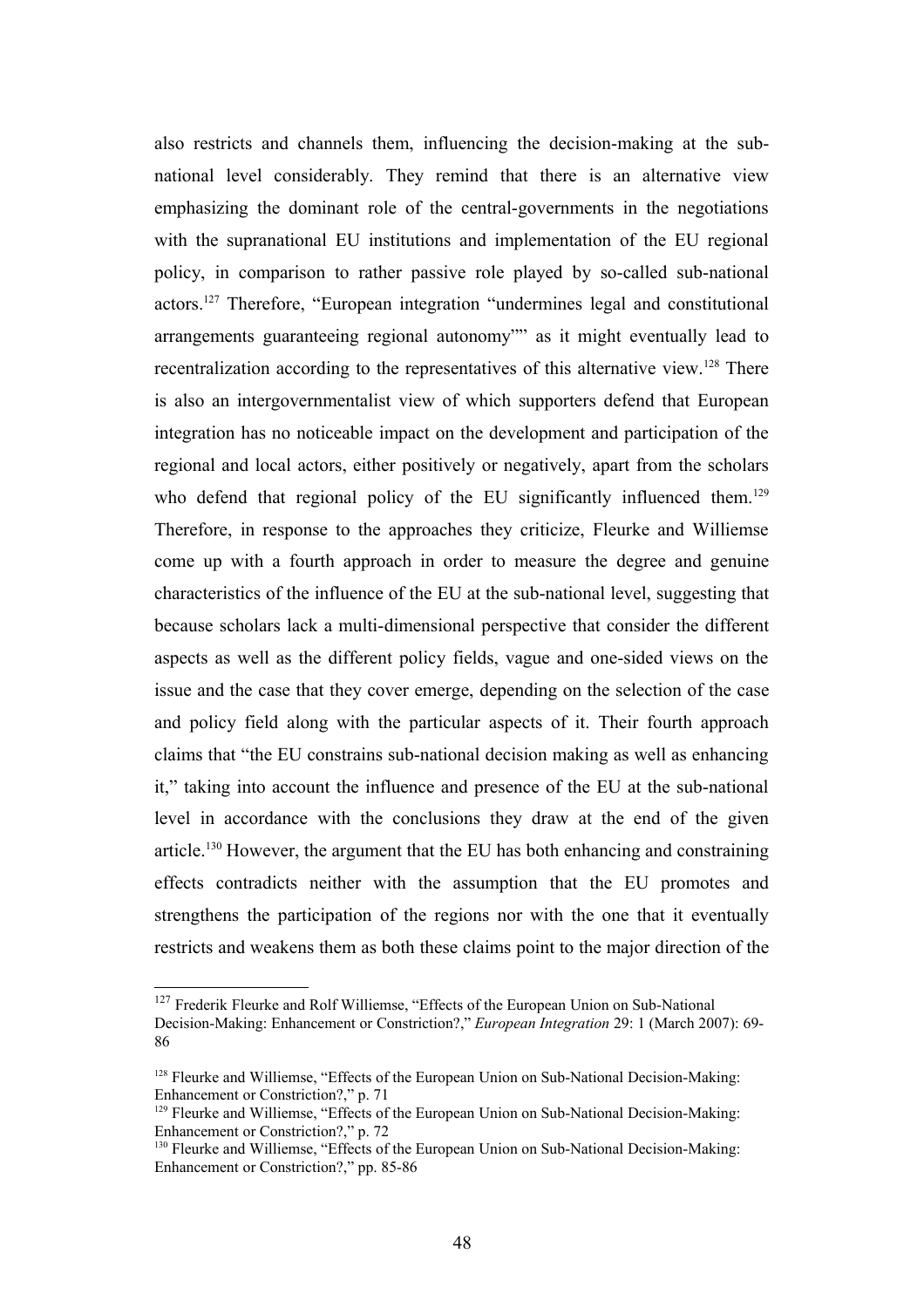influence rather than the effect of particular elements they include. Besides, a well-designed assessment of the enhancing and constraining effects in the scope of the reform of cohesion policy is entailed in order to estimate the future impact of the modifications on the multi-level governance system as the renationalization/recentralization would be at the expense of the sub-national level and at odds with the explanatory power of multi-level governance in terms of the European integration so that it would be in favour of the alternative approaches and theories.

### **3.4.7 Multi-Level Governance in the Implementation of Cohesion Policy**

 While Marks and Hooghe defend that "Multi-level governance is prominent in the implementation stage," "The most prominent example is cohesion policy"[131](#page-48-0) regarding the role of the Commission as well as the regional and local actors so that the institutionalization of the channels linking the regional and local actors to the Commission is marked by the contribution of the principle of partnership. At this point, Bache raises objection by asserting that "The problem for the European Commission in securing policy objectives agreed at EU level is its dependence on national administrative systems for policy implementation"[132](#page-48-1) as he suggests the 'flexible gatekeeping' perspective which basically 'assume national governments are crucial actors in the EU policy processes<sup> $133$ </sup> is capable of uncovering the backbone of cohesion policy. In order to challenge the most prominent point of multi-level governance, which is arguably the implementation stage and cohesion policy itself, he refers to Pollack who assumes that 'Collectively, the Council has adopted fund regulations which, despite the principles of partnership and additionality, maintain much of the gatekeeping ability of the member governments.' and 'for the 90 percent of the Structural Funds allocated to national

<span id="page-48-0"></span><sup>131</sup> Hooghe and Marks, *Multi-Level Governance and European Integration*, p. 24.

<span id="page-48-1"></span><sup>&</sup>lt;sup>132</sup> Bache, *The politics of European Union Regional Policy, Multi-level Governance or Flexible Gatekeeping*, p. 28.

<span id="page-48-2"></span><sup>133</sup> Bache, *The politics of European Union Regional Policy, Multi-level Governance or Flexible Gatekeeping*, p. 147.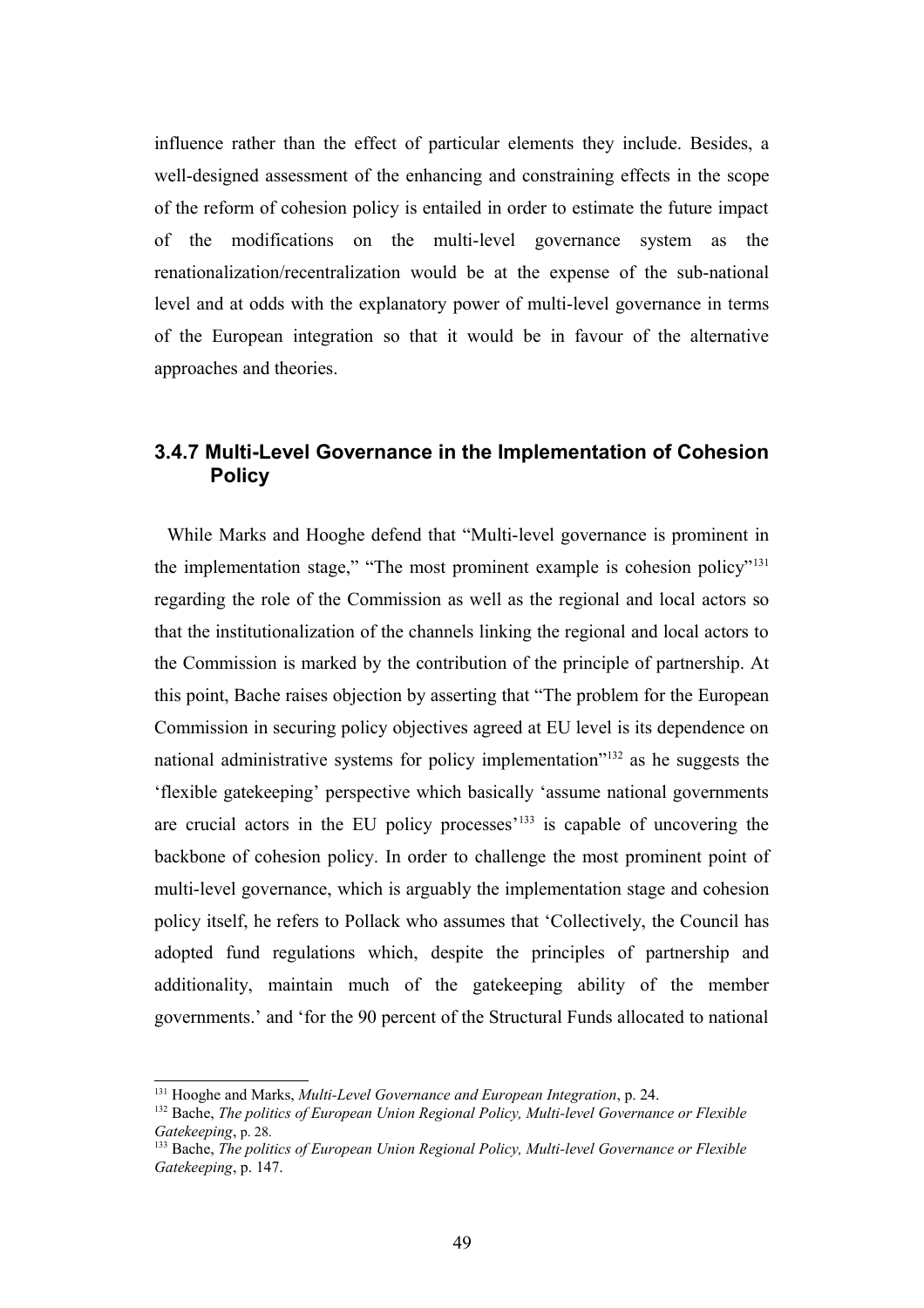and regional CSFs, the member governments remain the gatekeepers to regional participation in Community structural policymaking'[134](#page-49-0)

#### **3.4.8 Principal-Agent Theory vs. Multi-Level Governance**

 Jens Blom-Hansen asks the question "who controls the implementation of EU cohesion policy?" assuming that the concept multi-level governance is not sufficiently well-equipped in order to give a satisfactory explanation for this implication of the given question. Therefore, he defends that the principal-agent theory would provide the well-suited tools and applies it to the debate on cohesion policy.[135](#page-49-1) If one interprets the opinion of Marks and Hooghe on this theory, it would be possible to come to the conclusion that the principal-agent theory is actually a kind of extension of the intergovernmentalist theory as the principals of it, the member states hold the ultimate control of the EU, creating the agent institutions such as the Commission and the Parliament, because the relationship between the states would be deprived of regulatory and mediating mechanisms, conducing to sort of anarchy in the absence of such institutions and the maximization of the benefits that the Member States can reap would be prevented.<sup>[136](#page-49-2)</sup>

 Jens Blom-Hansen reminds that the projects created and implemented by the member states should serve to the accomplishment of the common objectives of the EU, creating an added-value in accordance with the principle of additionality<sup>[137](#page-49-3)</sup> as Jérôme Vignon explains that "the political idea was 'if you help yourself, Europe will help you'…"[138](#page-49-4) However, Blom-Hansen questions whether the member states are reliable partners at the implementation phase as they might

<span id="page-49-0"></span><sup>134</sup> Bache, *The politics of European Union Regional Policy, Multi-level Governance or Flexible Gatekeeping*, p. 28.

<span id="page-49-1"></span><sup>&</sup>lt;sup>135</sup> Jens Blom-Hansen, "Principals, Agents, and the Implementation of EU Cohesion Policy," *Journal of European Public Policy* 12: 4 (August 2005): 624-625.

<span id="page-49-2"></span><sup>136</sup> Hooghe and Marks, *Multi-Level Governance and European Integration*, p. 10.

<span id="page-49-3"></span><sup>&</sup>lt;sup>137</sup> Jens Blom-Hansen, "Principals, Agents, and the Implementation of EU Cohesion Policy," p. 624.

<span id="page-49-4"></span><sup>138</sup> Inforegio panorama, EU Cohesion Policy 1988-2008: Investing in Europe's Future, Looking back to 1988,No.26, June 2008, p.28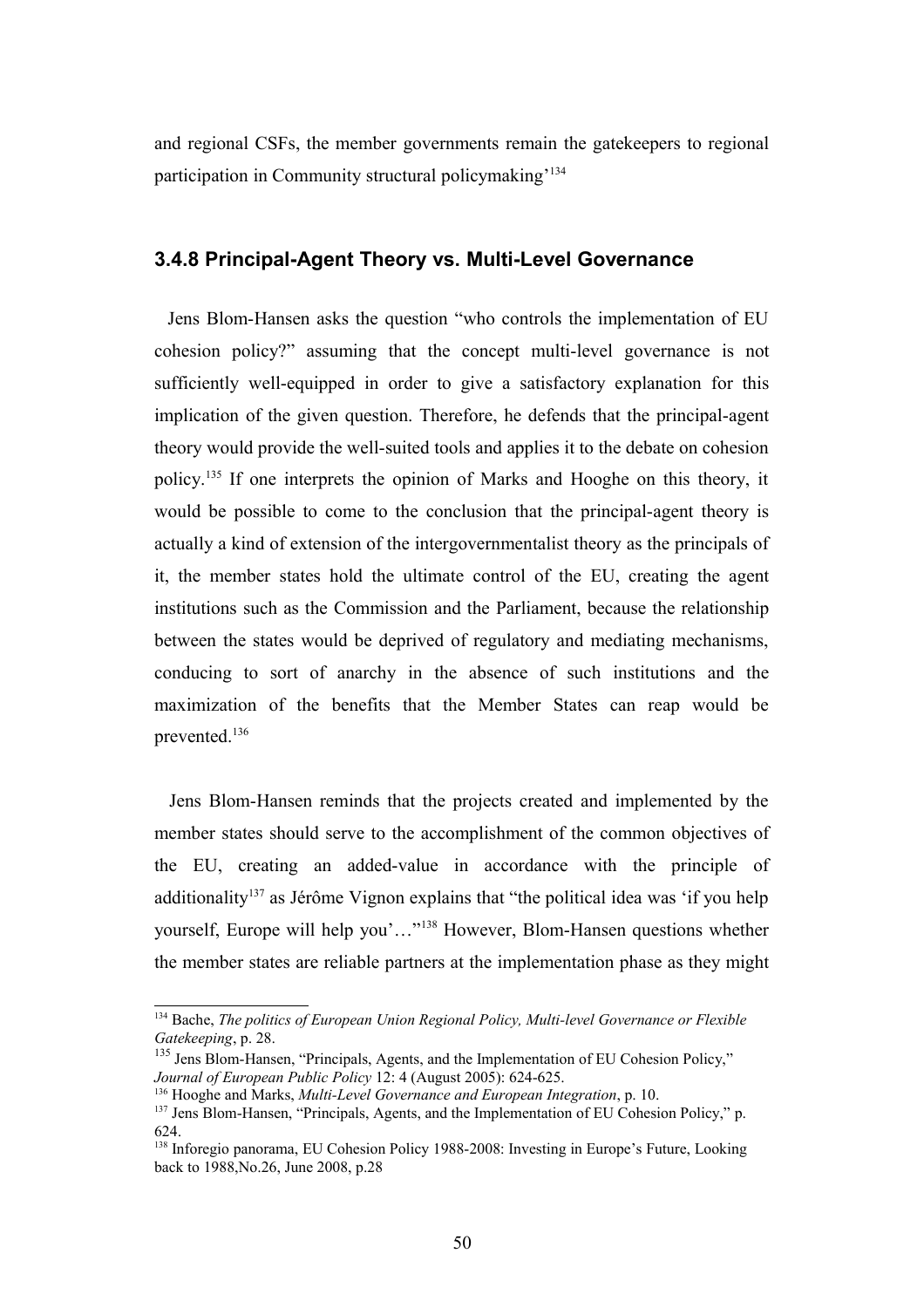have the tendency to give priority to the national interests in the absence of a tight monitoring.[139](#page-50-0) Therefore, the determination of the actors in charge of cohesion policy is entailed in order to comprehend the level of the risk concerned.

 Blom-Hansen states that "the goals of the EU cohesion policy are set at different levels of the EU hierarchy" as article 158 of TEC declares the purpose of the economic and social cohesion as well as the rationale behind it and the major actors that act and activate the other actors and instruments to reach the objectives of cohesion policy are the European Council and Council of Ministers which establish the major objectives and the European Commission which sets the goals in accordance with those major objectives.<sup>[140](#page-50-1)</sup>

 The substance of the claim of Blom-Hansen is that "EU control mechanisms are weak and that the goals formulated at the EU level are likely to be remoulded in the implementation process in order to suit the preferences of the implementing actors at the national level $v<sup>141</sup>$  $v<sup>141</sup>$  $v<sup>141</sup>$  in addition to the assumption that the deficiency and failure of multi-level governance model is in its lack of explanatory power to ascertain the role of the different actors and their importance at different levels.<sup>[142](#page-50-3)</sup>

 In addition to the one explained above, he identifies the other deficiencies of the multi-level governance model as follows: The multi-level governance model assumes the empowerment of the sub-national and supranational actors and decline in the influence of the national governments, although the strength and roles of the actors as well as the reasons of this process of simultaneous rise and decline are not clarified in the related literature. According to him, multi-level governance model cannot illuminate the reason why the supranational EU institutions are not capable of preventing the influence of the national and subnational actors at the implementation phase properly, assuming that the actors

<span id="page-50-0"></span><sup>139</sup> Jens Blom-Hansen, "Principals, Agents, and the Implementation of EU Cohesion Policy," p. 625.

<span id="page-50-1"></span><sup>&</sup>lt;sup>140</sup> Jens Blom-Hansen, "Principals, Agents, and the Implementation of EU Cohesion Policy," pp. 624-625.

<span id="page-50-2"></span><sup>&</sup>lt;sup>141</sup> Jens Blom-Hansen, "Principals, Agents, and the Implementation of EU Cohesion Policy," p. 624.

<span id="page-50-3"></span><sup>&</sup>lt;sup>142</sup> Jens Blom-Hansen, "Principals, Agents, and the Implementation of EU Cohesion Policy," p. 625.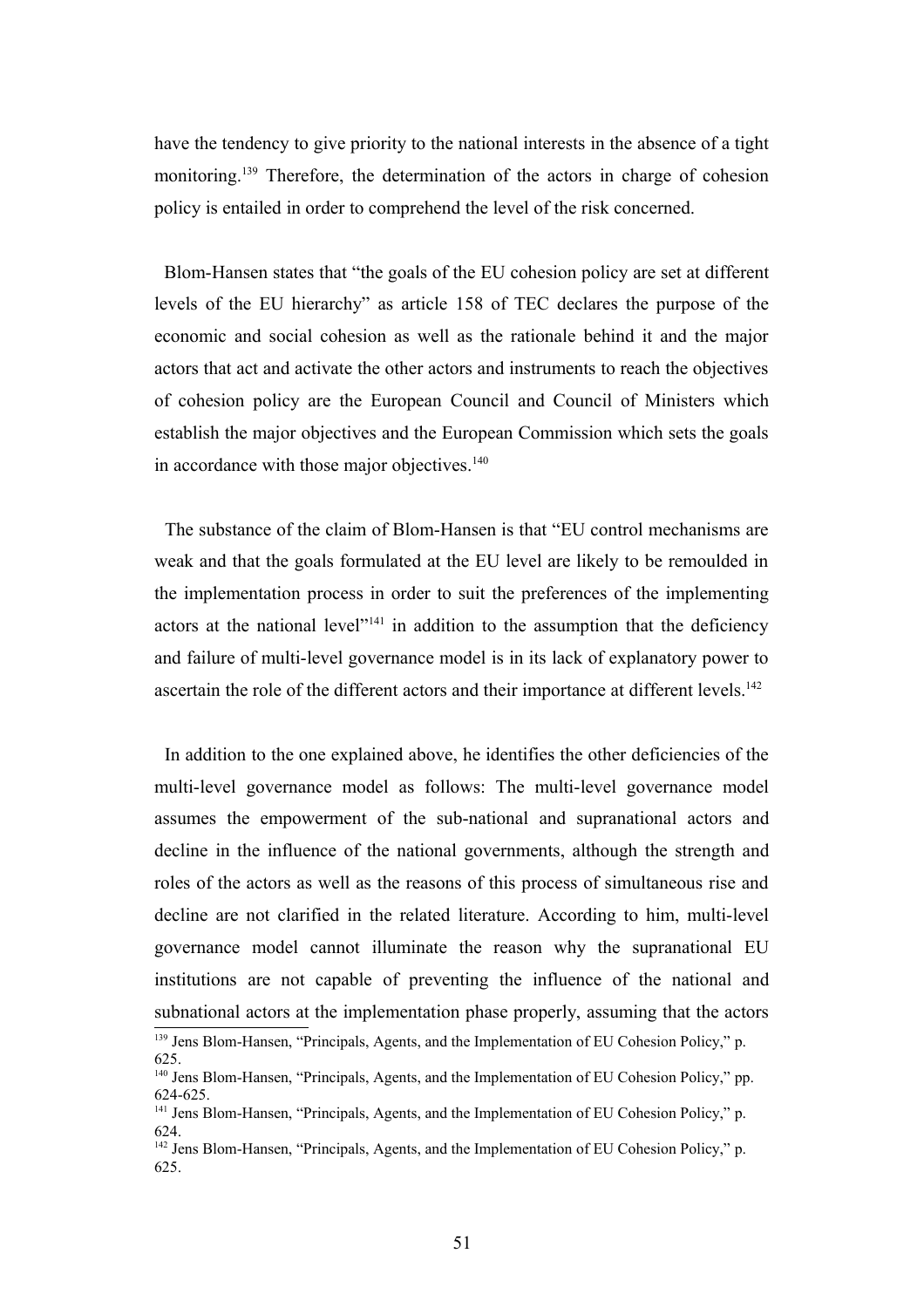concerned are not supposed to get involved in the process to the extent that they can also have an impact on the structure of the policy as required by the principle of partnership.<sup>[143](#page-51-0)</sup>

 Although the Blom-Hansen's perception of the principal-agent theory does not explicitly challenge the multi-level governance model as to the claim that it represents an alternative in the context and for the analysis of cohesion policy, examining the deficiencies of the model concerned, the rationale behind it along with the ground of premises it is erected on shows that the role played by the regions is not considerable in cohesion policy so that there is an interstate play in the EU rather than multi-level interaction intertwined with the policy networks because the so-called agent is exposed to the continuous intervention and full control of the principal in his eyes. Therefore, the reform would be a solid and isolated act of the principal to impose on the regional agents rather than the actors, according to this assumption. Besides, he implicitly defends that the purpose and willingness of the member states in charge at full length rather than the pressure and demand of the regional actors, claiming that "the more precise the mandate, the less room for agency drift".<sup>[144](#page-51-1)</sup> On the one hand, he suggests that the principle-agent model enables him to analyse the control mechanism and the degree of its power to hold the control in the implementation of cohesion policy, on the other hand, whether it is considerable or not, he turns a blind eye to the role of the regional and local actors. Therefore, it can be argued that principal-agent perspective is contradictory rather than complementary with the multi-level governance theory as it is in coherence with the intergovernmentalist view. Besides, the EU is considered to be ineffective as a principal over the member states which represents the agents according to this approach because "the mandate to the member states is broad and has only a weak legal foundation. The grants from the structural funds cannot be used by the EU as an economic incentive to the member states. Administrative procedures do not contain any real

<span id="page-51-0"></span><sup>&</sup>lt;sup>143</sup> Jens Blom-Hansen, "Principals, Agents, and the Implementation of EU Cohesion Policy," pp. 627-629.

<span id="page-51-1"></span><sup>&</sup>lt;sup>144</sup> Jens Blom-Hansen, "Principals, Agents, and the Implementation of EU Cohesion Policy," p. 631.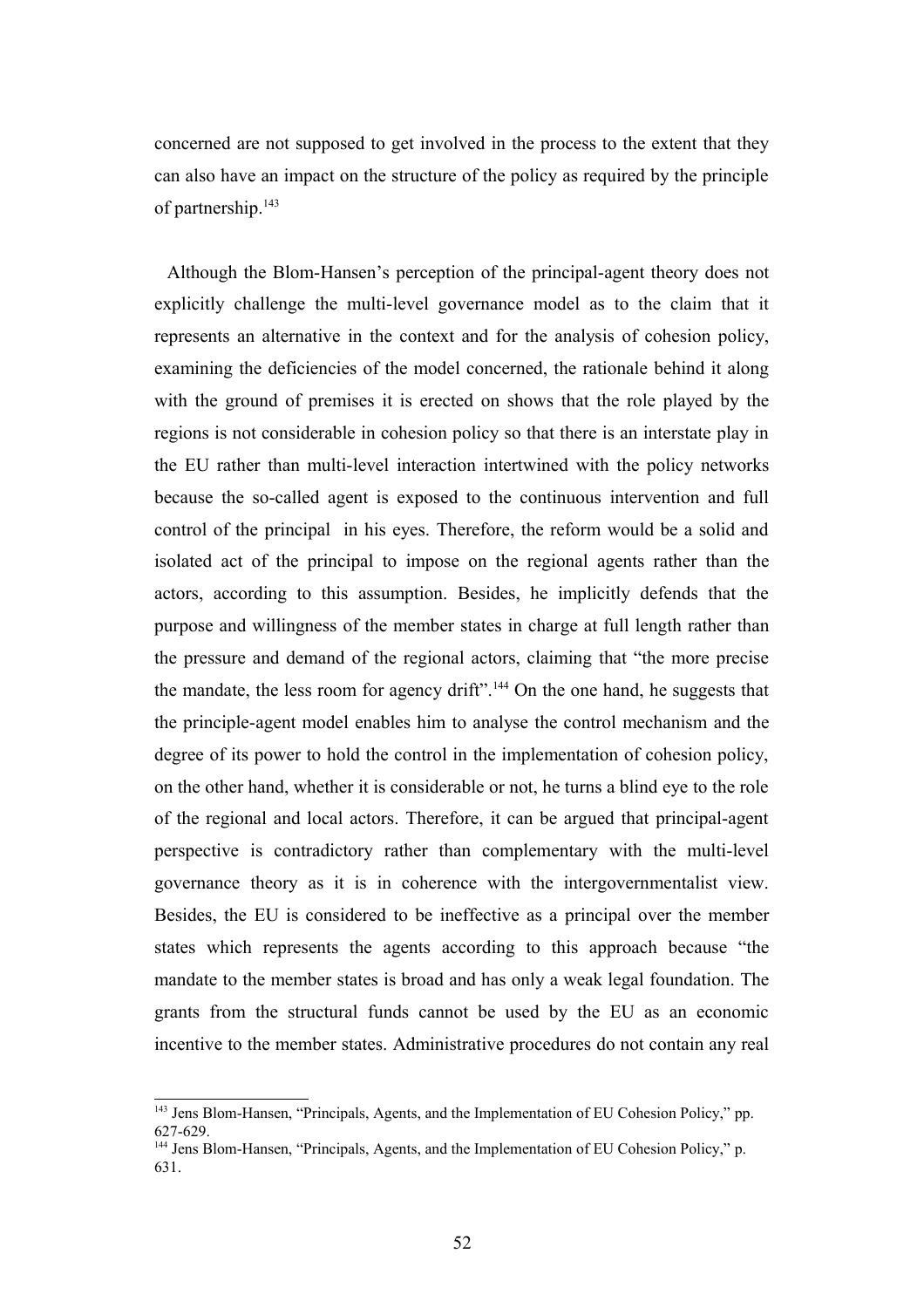incentives to act in ways contrary to business as usual."[145](#page-52-0) This argument can lead to the conclusion that the reform of cohesion policy might not strengthen the supposedly weak legal foundation of the EU which is impotent in comparison to the power of the member states on the regional and local agents in terms of its influence on the implementation process, considering the implicit assumption that even the 1988 reform had not been able to ensure a firm legal basis in spite of its relatively higher impact on the development of cohesion policy.

 Although the principle-agent theory is operated against the validity of multilevel governance by some authors, Hooghe and Marks have also dealt with this theory in the context of the European integration, stressing the multiplicity of the agents in the EU as they suggest that the number of the principals is equal to the number of the member states. Their perception of the principal-agent theory does not reduce the European Commission and the European Court of Justice to the agents of the member states, which performs in the EU institutional architecture, complying with the obligations imposed on them by the member states through the power of the incentives.[146](#page-52-1) Therefore, the rulings of the Court of Justice, the principles of direct effect and supremacy as the indicators of its major role, the fundamental role of the Commission in the construction of cohesion policy represents the key points on the contrary to the interpretation of the principalagent theory at the expense of the supranational EU institutions.

### **3.4.9 Joint Decision Trap: Deadlock of the Multi-Level Governance System?**

 The work of Arthur Benz and Burkard Eberlein which is based on the analysis of the regions in the context of the multi-level governance endeavours to prove that a possible deadlock of this system concerning the interaction between the regional and national governments as well as the EU institutions due to the joint decision trap as argued by Fritz W. Scharpf can be avoided or prevented through the use of

<span id="page-52-0"></span><sup>&</sup>lt;sup>145</sup> Jens Blom-Hansen, "Principals, Agents, and the Implementation of EU Cohesion Policy," p. 633.

<span id="page-52-1"></span><sup>146</sup> Hooghe and Marks, *Multi-Level Governance and European Integration*, pp. 10-12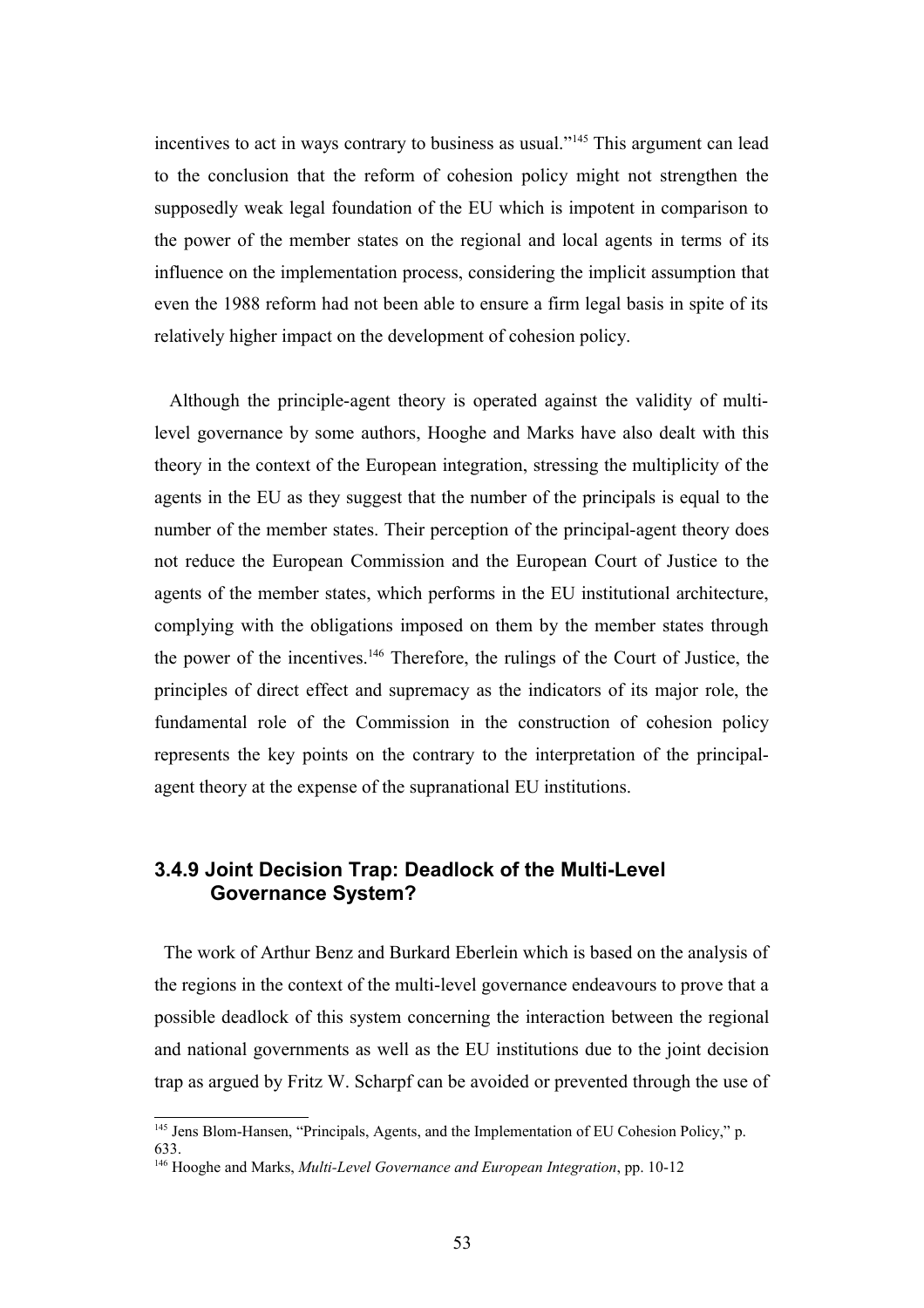'loose coupling' and a well-adjusted use of the intrinsic elements of the governance such as the policy networks and cooperative and competitive components.[147](#page-53-0) 'Loose coupling', which can arguably thwart the possible deadlock, means that "decisions in one arena do not completely determine decisions in other arenas but only influence parts of the decision premises".<sup>[148](#page-53-1)</sup> The obstacles to cope with, such as the so-called democratic deficit apart from the joint decision trap seem to be intrinsic and structural as well: The EU as "a loosely integrated multi-level system of governance characterized by fragmentation and complexity"[149](#page-53-2) However it would be appropriate to perceive the interaction of the arenas where decisions are made on this fragmented and complex ground as a reciprocal relationship which has only partial impact on the decision-making mechanism of the other arenas in accordance with the idea of loose coupling, rather than a reflection of an absolute hierarchical structure with some elements that obtain a decisive authority upon the others in accordance with an approach based on a determinist understanding of causality. Therefore the scholars concerned indicate to the state of balance in the system in which "while the differentiation of decision-making structures (decoupling) creates room for competition between autonomous units, "loose coupling" again allows the diffusion of new ideas within the system."[150](#page-53-3) If it is demonstrated by providing sufficient evidence that this sophisticated mechanism functions effectively and efficiently, guaranteeing that this multi-level structure exists and is worth protecting, a substantial reform might shake the ground of this fragile and vulnerable entity in which a danger of arising confrontation can exceed beyond the limits of vigorous debates and dynamism, reaching a deadlock in case of an activated joint decision trap. Therefore, the fundamental principles such as the solidarity, partnership and additionality should be able to endure the pressure of an unbalanced movement in a case that one of the constituent units such as the competitive dynamics that tend to decoupling or the cooperative dynamics that

<span id="page-53-0"></span><sup>147</sup> Benz and Eberlein, *Regions in European Governance: The Logic of Multi-Level Interaction* p. 2.

<span id="page-53-1"></span><sup>148</sup> Benz and Eberlein, *Regions in European Governance: The Logic of Multi-Level Interaction* p. 19.

<span id="page-53-2"></span><sup>149</sup> Benz and Eberlein, *Regions in European Governance: The Logic of Multi-Level Interaction* p. 3.

<span id="page-53-3"></span><sup>150</sup> Benz and Eberlein, *Regions in European Governance: The Logic of Multi-Level Interaction* p. 20.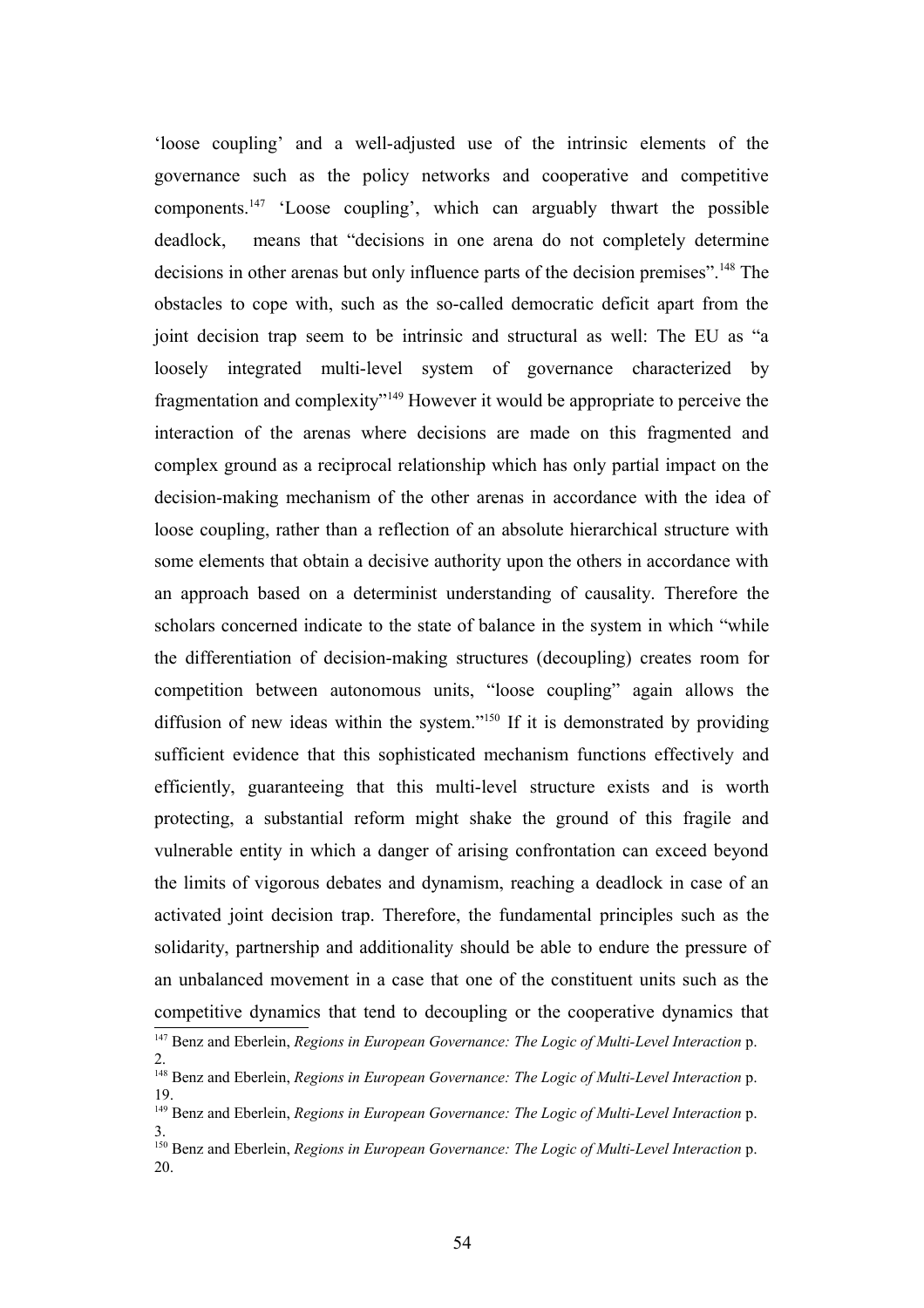tend to loose coupling can prevail at the expense of one another, that is to say, against the common concerns of the compound, during the reform of cohesion policy. Benz and Eberlein assume that the decoupling might outweigh loose coupling, stating that "cooperative and "soft" patterns of "loose coupling" might not be readily available as devices for the successful integration of the regional level. Confrontation, competition, and hierarchy will presumably continue to play a more important role,"[151](#page-54-0) although they suggest "loose coupling" as an instrument to avoid a potential deadlock. Then, the prospective reform of cohesion policy is supposed to take into consideration the necessity to ensure, preserve and enhance the feasible conditions for the availability of the patterns of loose coupling in favour of the well-balanced scales which arguably secure an insurance against the deadlock.

 The theory of joint decision trap requires the existence of a kind of joint-decision system and has some similarities with the intergovernmentalist view as it implies that the supranational EU institutions cannot take any genuine initiatives in the decision-making because the mechanism developed by the member states can build up a firm barricade whenever it threatens the interests of some of the member states at least, so that it is unlikely to make a major difference and progress as the system is inclined to instability and confrontation.[152](#page-54-1) There are a number of 'arenas' apart from the European, national and regional 'levels' in the formation of the EU according to Benz and Eberlein and the confrontation between these arenas leads to the instability of the system.[153](#page-54-2) They suggest, the confrontation and tension of this system is 'inherent' and one can produce only partial solutions to relieve it. However, they state that "regionalization did not add to institutional disorder and deadlock. Instead, it produced "dynamic restructuring processes" of intergovernmental relations."[154](#page-54-3)

<span id="page-54-0"></span><sup>151</sup> Benz and Eberlein, *Regions in European Governance: The Logic of Multi-Level Interaction* p. 21.

<span id="page-54-1"></span><sup>152</sup> Benz and Eberlein, *Regions in European Governance: The Logic of Multi-Level Interaction* p. 10.

<span id="page-54-2"></span><sup>153</sup> Benz and Eberlein, *Regions in European Governance: The Logic of Multi-Level Interaction* p. 5.

<span id="page-54-3"></span><sup>154</sup> Benz and Eberlein, *Regions in European Governance: The Logic of Multi-Level Interaction* p. 8.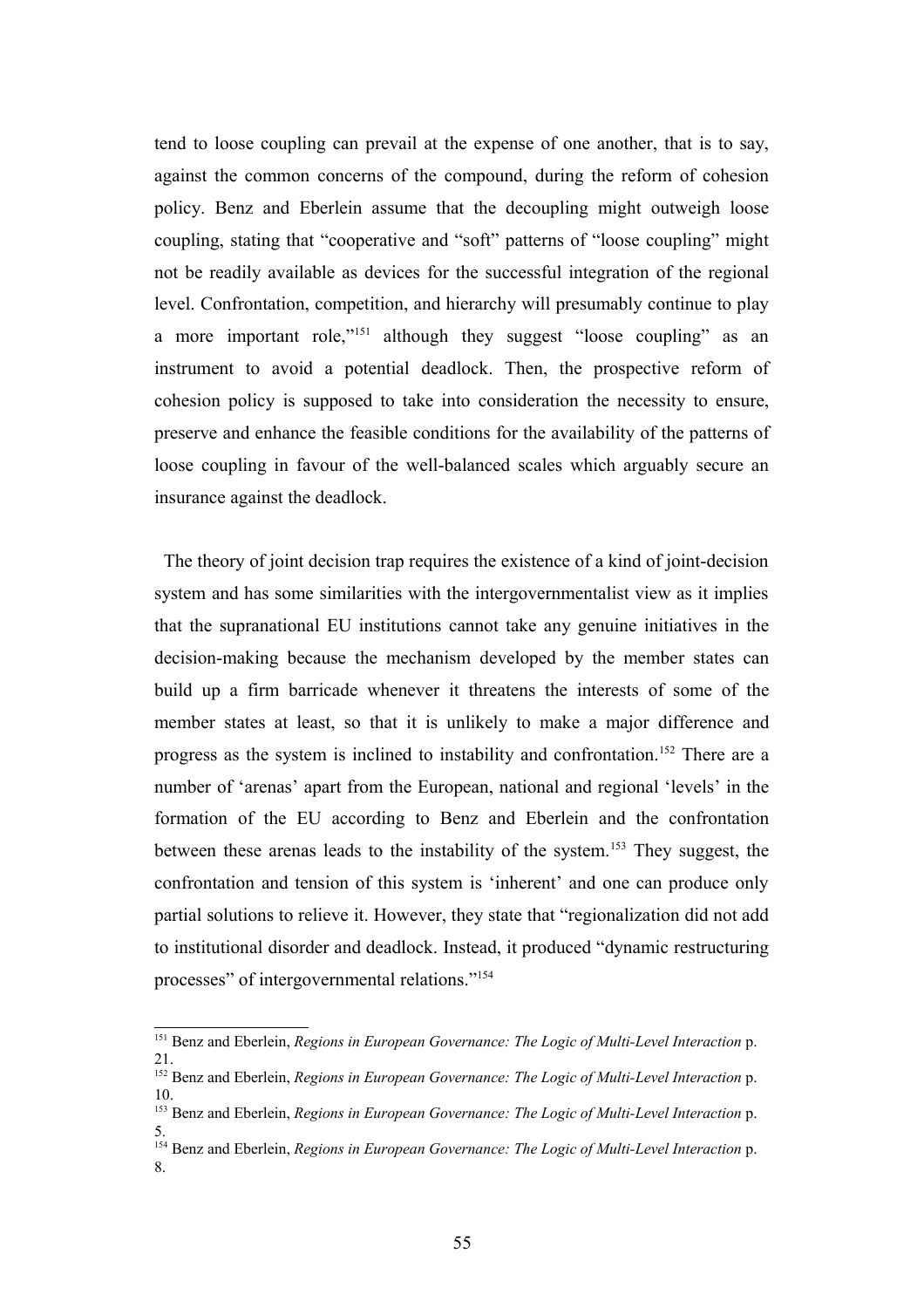Benz and Eberlein suggest that the contributions of the 1988 reform of cohesion policy can be summarized as follows: An integrative approach to policy-making, enhancement of vertical intergovernmental coordination through the principle of partnership, joint finance of the projects by the EU, national and regional governments, the promotion of regional policy networks.[155](#page-55-0) Therefore the enhancement of the established instruments paralleled to the emergence of the new instruments along with the eradication of the obstacles preventing the active participation of the regions in the decision-making and the elimination of the disparities between them in order to recognize the status of the regions as an intrinsic element of the multi-level governance system should arguably take place in the future reforms of cohesion policy in accordance with the raison d'être of the policy, ensuring an enhanced interaction of the components at different levels and arenas of this compound and taking into consideration the debate on the 'Europe of the Regions' or 'Europe with the Regions'.

#### **3.4.10 Europe of Regions vs. Europe with Regions**

 As far as the idea of 'Europe of the Regions' or 'Europe with the Regions' debate is concerned, the existence of the ethnic/cultural communities within the borders of the national states alongside the economic factors which are based on regional development lays ground for the creation of the distinct regional identities as Alexander Murphy suggests that "The emergence of increasingly predominant substate nationalist movements has made it difficult to view Europe solely as a collection of nations, each with its own state."<sup>[156](#page-55-1)</sup>

 Simona Piattoni states that "Even though much of empirically orientated 'Europe of the regions' literature often concluded that the regions that best promoted their interests still did so by working through their national governments (hence, the more apt phrase 'Europe with the regions', cf. Hooghe

<span id="page-55-0"></span><sup>155</sup> Benz and Eberlein, *Regions in European Governance: The Logic of Multi-Level Interaction* p. 9.

<span id="page-55-1"></span><sup>&</sup>lt;sup>156</sup> Alexander Murphy, "Rethinking Multi-Level Governance in a Changing European Union: Why Metageography and Territoriality Matter," *GeoJournal* 72: 7 (2008): 10.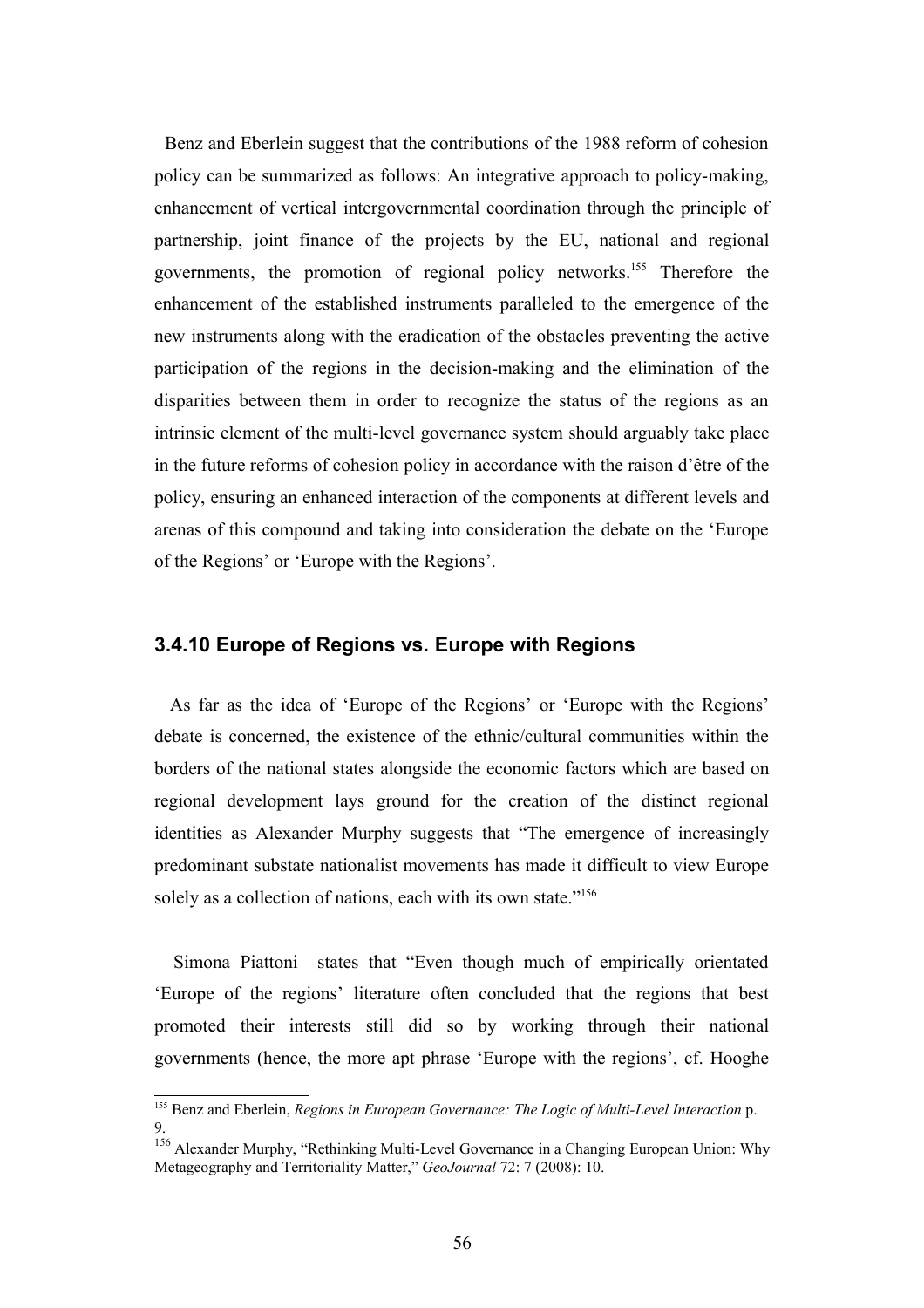and Marks 1996; Keating and Hooghe 1996), the essence of the MLG reflection necessarily pointed in the direction of a confusion (con-fusion) of established processes and hierarchies and the emergence of new configurations of powers and competencies."[157](#page-56-0) Therefore, the claim that the existence of the direct channels between the subnational actors and the supranational institutions without the interference of the national governments might be more beneficial in terms of the promotion of the regions' interests is not necessarily true. Besides, it also endangers the explanatory power and validity of the multi-level governance theory which assumes the direct communication of the subnational and supranational actors already exists and in favour of the regional development, although the supporters of this claim also deal with the shortcomings of it.

 Piattoni also reminds that "…the 'Europe of the regions' literature postulated a causal correlation between growing Europeanization and the strengthening of regional identities, while the literature on 'Europe with the regions' reduced the causal claim to a mere correlation, with the EU acting as an additional structure of political opportunities that only some regions were willing and able to exploit effectively."[158](#page-56-1) However, even if it is true that 'the regions that best promoted their interests still did so by working through their national governments' and 'only some regions were willing and able to exploit effectively' it does not necessarily mean, the regional and local actors will not be able to exploit the new channels of communication better in favour of the regional development and the multi-level governance system in the future as paralleled to the enhancement of the novel instruments and emergence of the new structures within the context of the multi-level governance.

### **3.4.11 EU Policy-Making: Multi-Level vs. State Centric**

 As far as the potential impact of the reform on the policy-making is concerned, one should deal with the related characteristics of the policy-making in the EU,

<span id="page-56-0"></span><sup>157</sup> Piattoni, "Multi-Level Governance: A Historical and Conceptual Analysis," p. 167.

<span id="page-56-1"></span><sup>&</sup>lt;sup>158</sup> Piattoni, "Multi-Level Governance: A Historical and Conceptual Analysis," p.173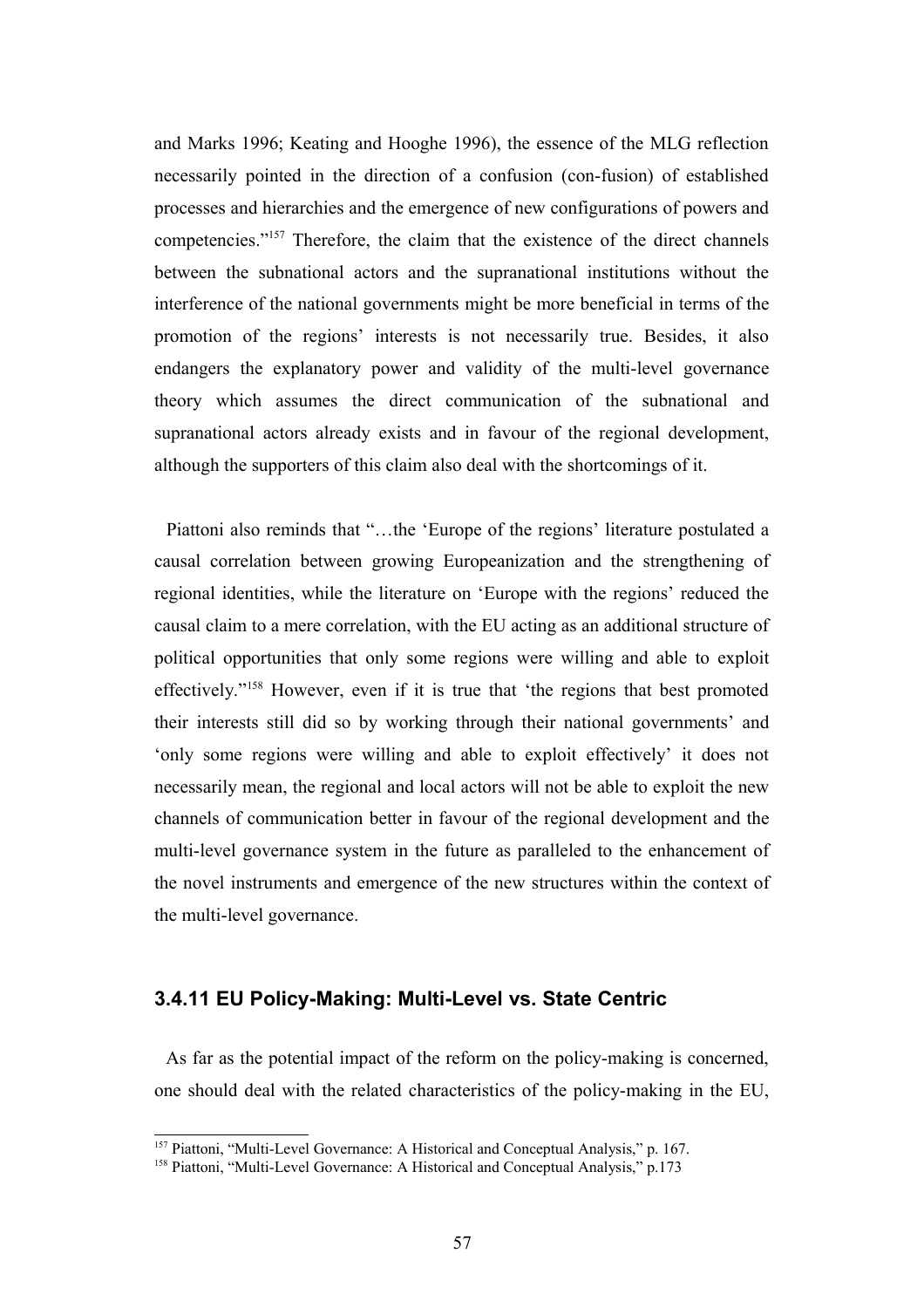concerning the perspective suggested by the multi-level governance theory along with the state-centric view as its major antagonist. The multi-level governance arguably attempts to generate a novel understanding of the European integration beyond the dichotomy of intergovernmental and supranational perception of it.<sup>[159](#page-57-0)</sup> Therefore its insight of the policy-making in the EU is supposed to be either rejecting or merging the neo-functionalism and intergovernmentalism. Although it does not deny that the central governments play a major role in the EU decisionmaking, obviously it does not locate them at the centre of the European polity either, as the major role attributed to the national governments might be considered to be a kind of concession to the so-called state-centric view in a sense, as compromised by the supranational EU institutions as well as the subnational actors which arguably get stronger step by step at the expense of the state sovereignty.

 The contribution of the European institutions to the EU legislation is pointed out by Hooghe and Marks as they state that "the great reform of the EU cohesion policy was, for example, mandated by treaty in 1986 but was hammered into innovative institutional form by the Commission. According to the Commission, which has no reason to belittle national governments, treaties generate only onetenth of its legislative proposals."[160](#page-57-1) Besides, it also pertains to the development of the regional and local actors as well as the central role of the reform concerned in the formation of the multi-level governance theory and system. Because the novelty of the emerging polity was arguably deprived of a clear understanding and comprehensive explanation, the multi-level governance has been designed for this purpose. The position of the Commission as the agenda setter at the policy initiation phase of the policy-making is depicted by Marks and Hooghe as follows: "The picture that emerges is one where the Commission holds the pen but is subjected to pressures from many actors. Policy initiation in the European Union is a multi-actor activity. It includes, in addition to the Commission, the European Council, the European Parliament, the Council of Ministers, and

<span id="page-57-0"></span><sup>&</sup>lt;sup>159</sup> Gorge, "Multi-Level Governance and the European Union," p.108.

<span id="page-57-1"></span><sup>160</sup> Hooghe and Marks, *Multi-Level Governance and European Integration*, p. 13.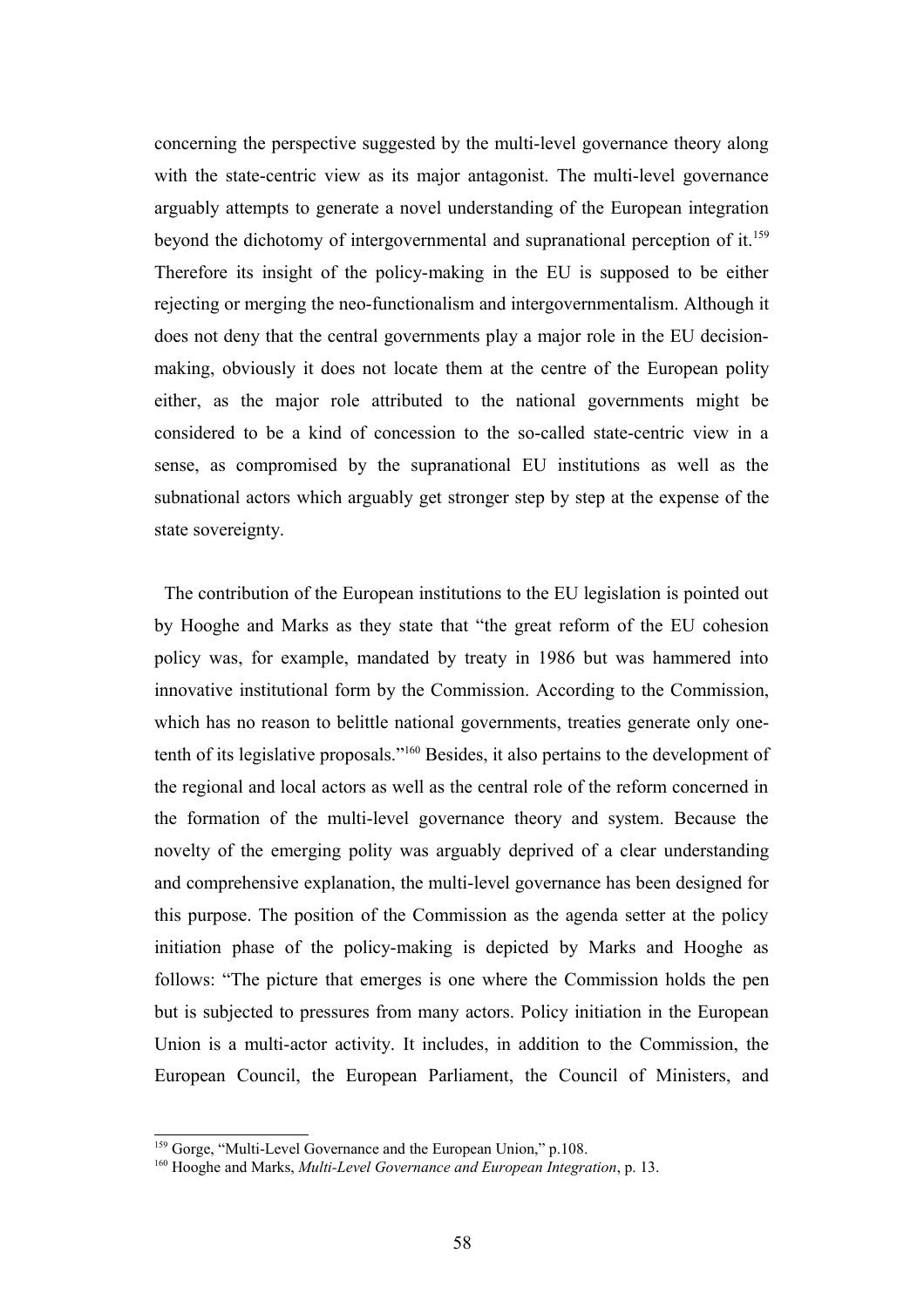interest groups alongside individual member states."[161](#page-58-0) The specificity of the legislative proposals of the Commission is situated on the flexibility of the broad guidelines prepared by the European Council, which are too general in order to influence and control the work of the Commission immensely. The competence of the European Parliament allows it to ask the European Commission to prepare proposal on a particular issue in accordance with the article 192 of the Treaty on the European Community (TEC). Although Marks and Hooghe attribute more importance to the role of the Commission, they also indicate that "the Commission operates in a system of multi-level governance involving competition and interdependence among it and the European Council, Council of Ministers, and European Parliament."<sup>[162](#page-58-1)</sup> Bruce Milan emphasizes the increasing role and influence of the Commission in terms of the decision-making and implementation process of the structural funds from 1988 to 1993 as he shares his own experiences, stating that "It is not usual in the Community when you are dealing with huge sums of money like that, to have the Council of Ministers virtually excluded. The only time I had to do anything with the Council of Ministers was getting the revised Regulations through in 1993. I didn't have any other Regulations the whole time I was there. We didn't even have a Council of Ministers, we only had informal meetings with Ministers from time to time, not in every presidency, and these didn't make any decisions anyway."[163](#page-58-2) The comparison of the European institutions in terms of the competences they have as well as their impact on the whole process including the decision-making, implementation, monitoring etc. in practice requires a well-balanced assessment which takes into account the evolution of the institutions along with the different aspects and turning points of cohesion policy. Nick Bernard's explanation ensures an adequate measurement of the role played by the European Commission: "The plans put forward by the Member State will naturally reflect that Member State's own regional and social development priorities. The intervention of the Commission at this stage, however, is not limited to checking the soundness of the plans from the Member State's own perspective but also ensuring its

<span id="page-58-0"></span><sup>161</sup> Hooghe and Marks, *Multi-Level Governance and European Integration*, p. 14.

<span id="page-58-1"></span><sup>162</sup> Hooghe and Marks, *Multi-Level Governance and European Integration*, p. 16.

<span id="page-58-2"></span><sup>&</sup>lt;sup>163</sup> John B. Sutcliffe, "The 1999 Reform of the Structural Fund Regulations: Multi-Level Governance or Renationalization?," p. 300.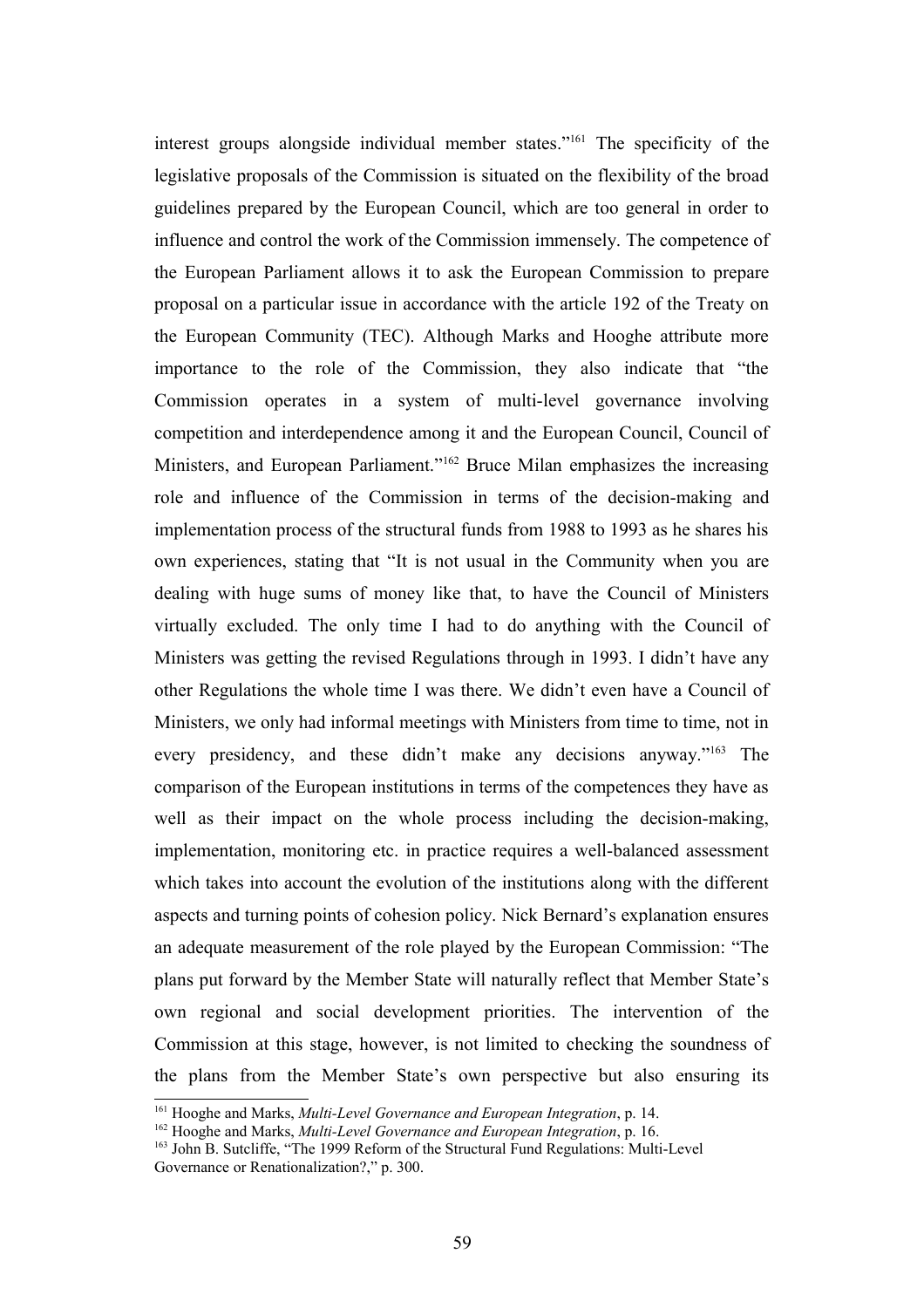coherence with the Community's own policies."[164](#page-59-0) Therefore the interdepence of the supranational, national and subnational levels of the EU prevails over an intergovernmentalist interpretation which underestimates the role of the Commission and "a system of multi-level governance involving competition and interdependence among it and the European Council, Council of Ministers, and European Parliament<sup>"[165](#page-59-1)</sup> is seemingly the most appropriate description of the European polity without ignoring the decreasing power of the European Commission in some stages of the process after the subsequent reforms of cohesion policy.

 The power of the member states in the decision-making decreases gradually as they pool or share their sovereignty if they, step by step, do not lose it either partially or completely in favour of the supranational and subnational actors in the EU according to the multi-level governance model. The Single European Act laid the basis for upgrading the European Parliament in terms of its legislative power, while the ability of the member states to dominate the EU legislation through the Council of Ministers is gradually downgraded as it is exposed to serious restrictions. The number of the policy fields which require the qualified majority voting instead of unanimity in the Council is increasing steadily so that the likelihood that a state can drag the decision-making mechanism into a deadlock is getting lower. The number of the competences that the EP has is rising through the introduction of the cooperation, assent and codecision procedures alongside the enhancement of these procedures in favour of the Parliament as the codecision procedure allows the EP even to block the proposals of the Council. The Commission practically expands its extent of the rights and responsibilities to the extent that this act enables it to negotiate along with the other actors in the scope of cohesion policy.

<span id="page-59-0"></span><sup>164</sup> Bernard, *Multi-level governance in the European Union*, p. 123.

<span id="page-59-1"></span><sup>165</sup> Hooghe and Marks, *Multi-Level Governance and European Integration*, p. 16.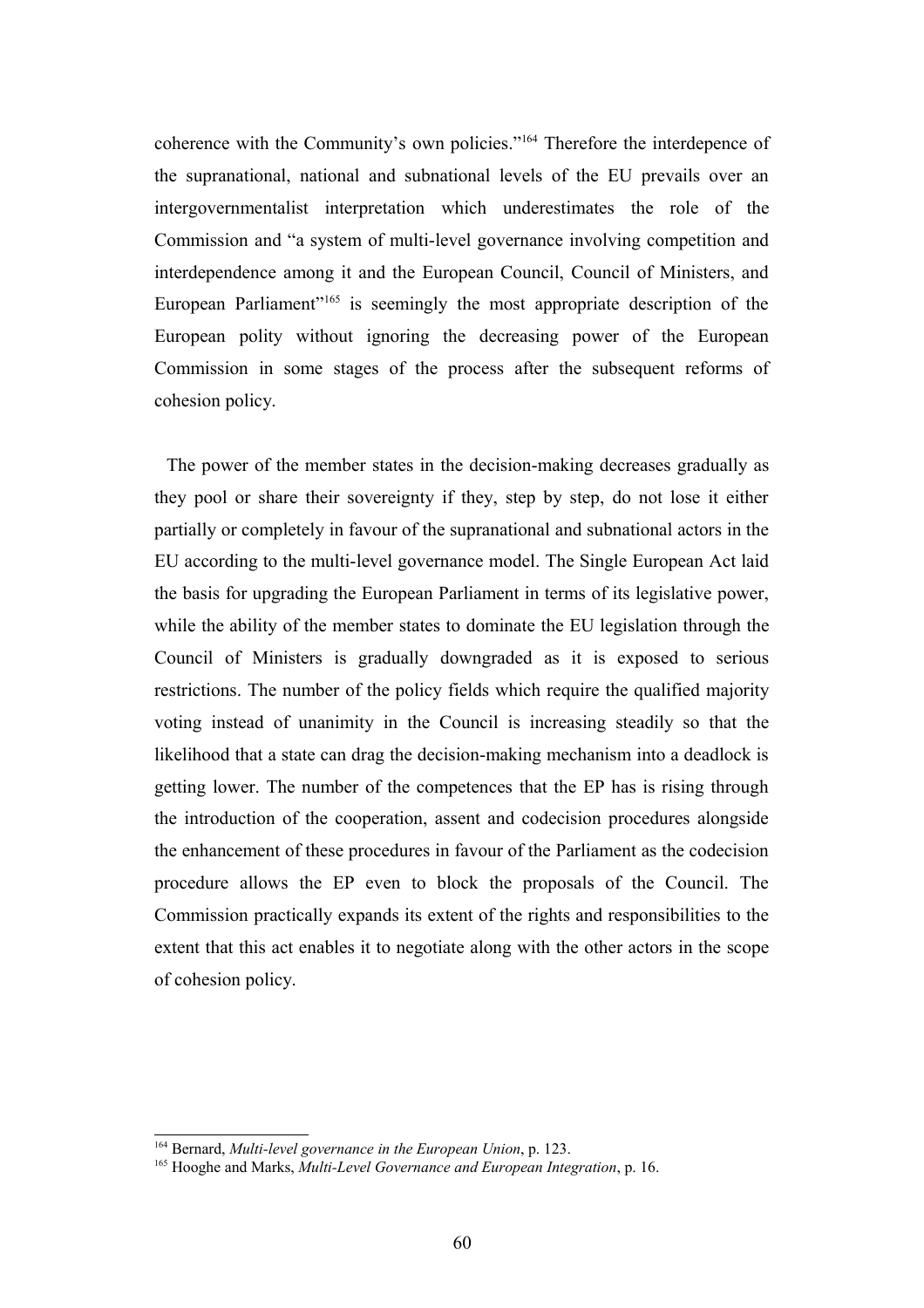#### **3.5. European Regional and Cohesion Policy at Stake**

#### **3.5.1 Neoliberal Europe vs. Social Europe**

 Although the states maintained their role that put markets on a leash, the rise of the free market ideology paralleled to the dissolution of the communist system and its command economy facilitated the decline of the Keynesian policies, strengthening the tendency to liberalise the markets and to loose the so-called leash in Europe eventually, which was entailed to diminish the influence of the regulations controlling the markets. The diminishing role of the states in terms of the organization and development of the markets intensified the debate on the substantial principle of solidarity of cohesion policy along with the requirement to regulate the markets, inducing to the challenging the rationale behind the regulation and the principle concerned, despite the fact that the political influence of the states all across the European Union maintained to dominate the contention regarding the general structure.<sup>[166](#page-60-0)</sup>

 Marks and Hooghe suggest that cohesion policy is exposed to the rivalry between the European, national and subnational actors, which is located in a broader rivalry between the supporters of neoliberal Europe and those of a regulated capitalism that is associated with social Europe.[167](#page-60-1) Even though the concepts such as social market, social Europe, the European Social Model and regulated Capitalism are not interchangeable in general, they might coexist within the context of cohesion policy as the conceptual circle in which they operate is identical so that the alternative concepts might be utilised in order to identify the characteristics of the rivalry concerned. Social Europe and neoliberal Europe represent the leading perspectives on the ideal formation of Europe. The claim of the neoliberal perspective is based on the free-hand of the markets without the involvement of the political authorities while the regulated capitalism requires the

<span id="page-60-0"></span><sup>166</sup> Hooghe and Marks, *Multi-Level Governance and European Integration*, p. 105.

<span id="page-60-1"></span><sup>167</sup> Hooghe and Marks, *Multi-Level Governance and European Integration,* p. 105.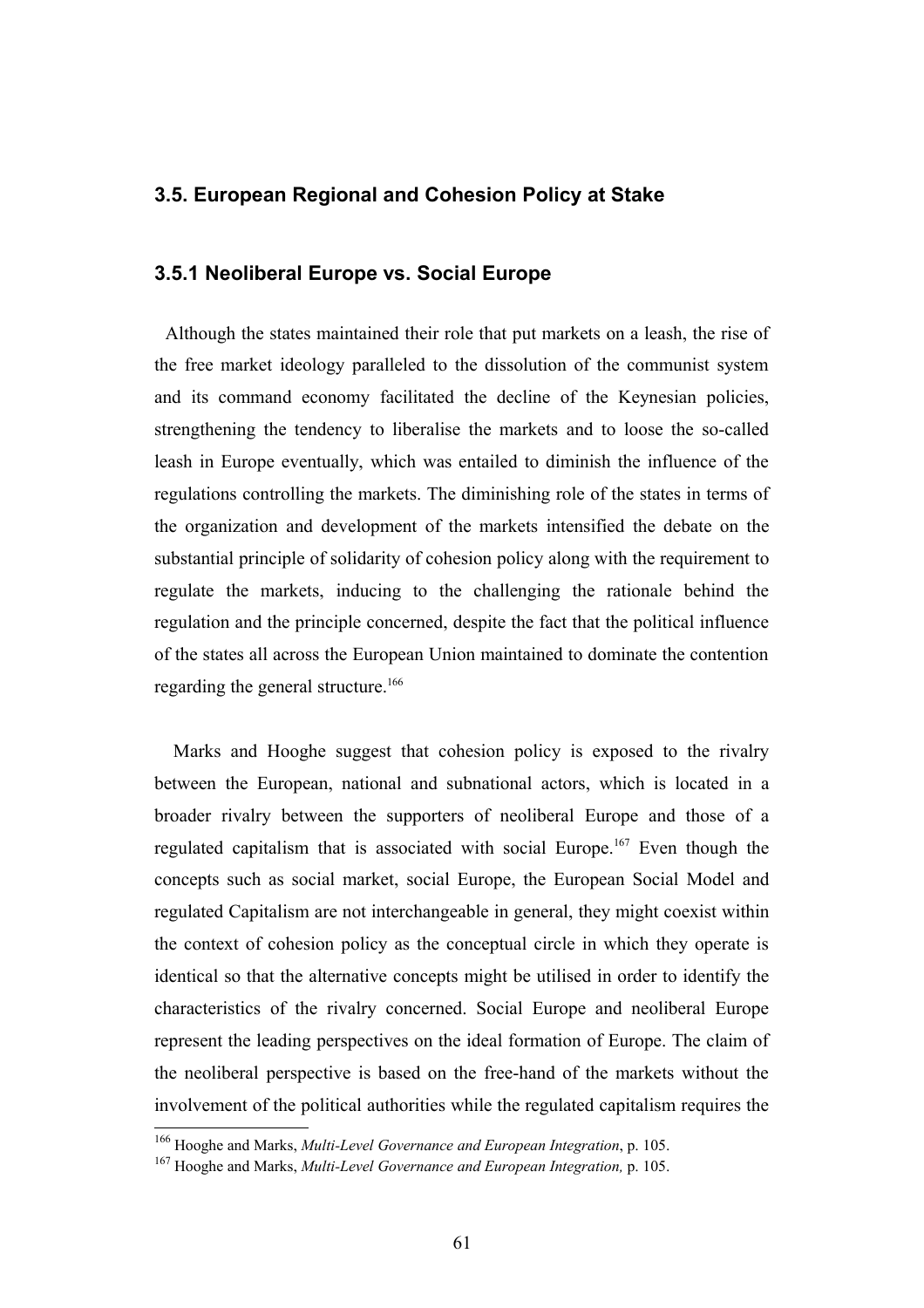protection of the principles of the partnership and solidarity along with the regulation of the markets. Ironically, the supporters of the neoliberal Europe are in favour of preserving the intactness of the national sovereignty as they remain reluctant to the advancement of the political integration to a large extent, while they do not raise any objections against the European economical integration. Cohesion policy eases the social tension in Europe through the principles of solidarity and partnership and lays the ground for the development of the market competition, increasing the competitiveness of the regions lagging behind.<sup>[168](#page-61-0)</sup>

 Hooghe and Marks defend that "The 1988 cohesion policy reform has been bedrock of the anti-neoliberal program. Though the immediate objective was to reduce territorial inequalities, its larger goal was to strengthen European regulated capitalism."[169](#page-61-1) Thanks to the reform, the ultimate purpose of achieving cohesion by alleviating the regional disparities has flourished to create a genuine policy which gained a concrete designation and organizational vision so that the regions that include those lagging behind and those which participate, if not at all, less in the policy-making, were empowered financially by the substantial rise of the funds available for them and socially by the promotion of the regional and local mobilization through partnership within the context of cohesion policy. The escalating involvement of the subnational actors in the different phases of cohesion policy at the expense of the national governments in accordance with the principle of partnership and the increasing funding that is provided to back the economically backward regions in accordance with the principle of solidarity contradict with the requirements of the programme suggested by the neoliberals.[170](#page-61-2)

<span id="page-61-0"></span><sup>168</sup> Hooghe and Marks, *Multi-Level Governance and European Integration*, p. 106.

<span id="page-61-1"></span><sup>169</sup> Hooghe and Marks, *Multi-Level Governance and European Integration*, p. 106.

<span id="page-61-2"></span><sup>170</sup> Hooghe and Marks, *Multi-Level Governance and European Integration*, p. 106.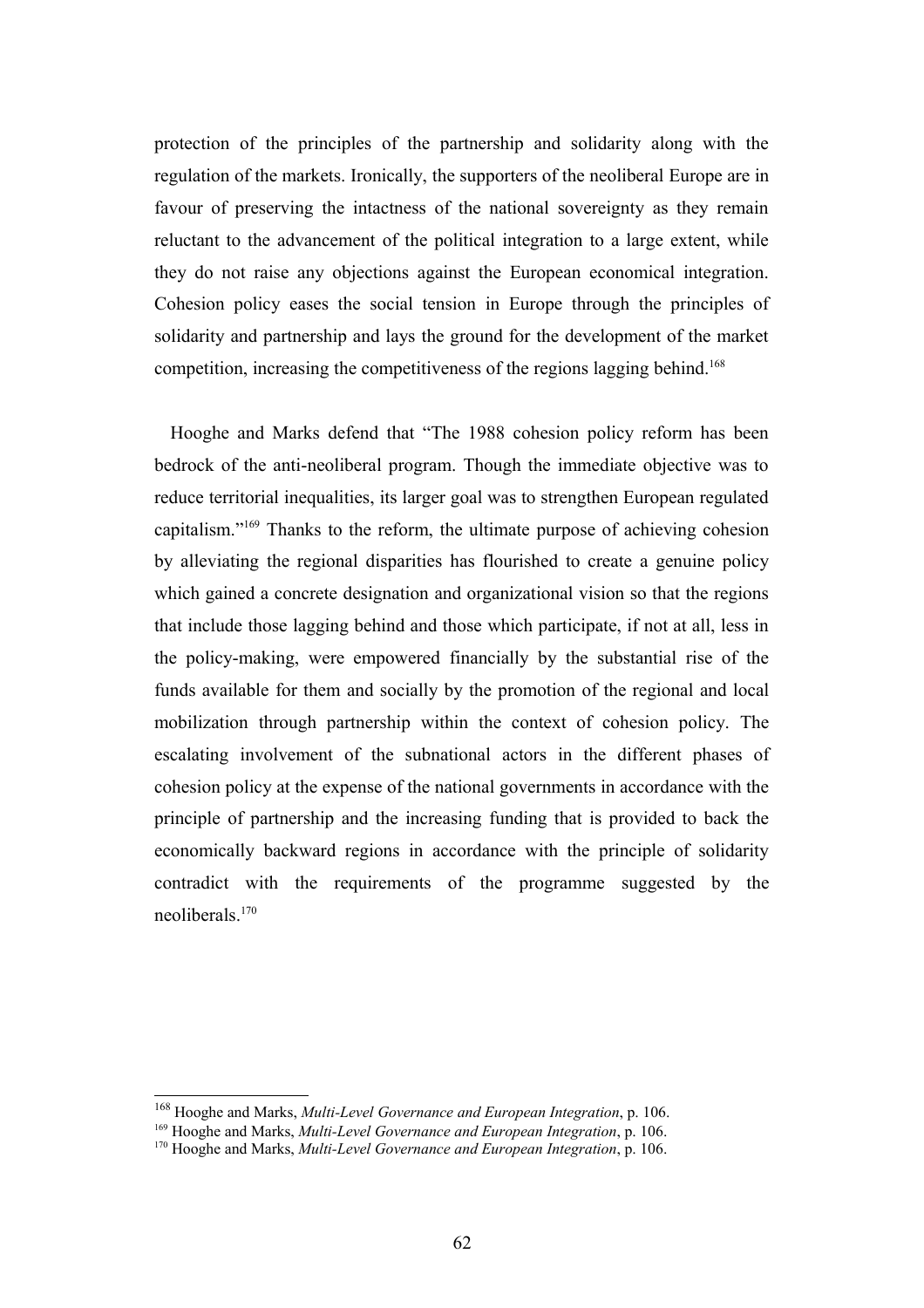### **3.5.2 Principles of Concentration, Solidarity and Partnership at Stake**

 The concentration of the cohesion funding on the regions and social segments which need to catch up with the rest of the regions and population of the EU in accordance with the principle of solidarity has been situated at the centre of the debate on cohesion policy continuously since the creation of it as paralleled to the gradual step-down of the concentration. This debate is accompanied by a tendency that contradict with the principle of solidarity to restructure the policy in a way that would contain the rearrangements in favour of all the regions of the EU rather than just the regions lagging behind as the disadvantaged aspects of the backward regions would no longer be taken into account that much in terms of the allocation of the limited resources. Therefore, if it makes any visible changes, threatening the stability, it is likely that this tendency might trigger the deterioration of those disadvantaged aspects as the regions concerned will be deprived of the support that they are accustomed to benefit from all of a sudden, unless full alternative measures are taken in order to prevent it and those alternative measures should be testified before they are put into practice, taking feedback regularly in order to avoid possible side-effects which might occur unexpectedly. However, one of the important resources to get information on the subnational units might run out if the regional representative offices are no longer promoted in Brussels in the absence of the satisfactory incentives.<sup>[171](#page-62-0)</sup>

 The backward regions benefited from the funding available for them by the increasing concentration of it as paralleled to the rising capability of the Commission by the subsequent reforms and to the decrease in the number of the objectives. However, the concentration as explained above along with the decrease in the total amount of the funding available for the territorial cohesion might have a variety of requirements and consequences including the necessity to utilise the limited resources for the limited number and scope of objectives in

<span id="page-62-0"></span><sup>171</sup> Hooghe and Marks, *Multi-Level Governance and European Integration*, p. 118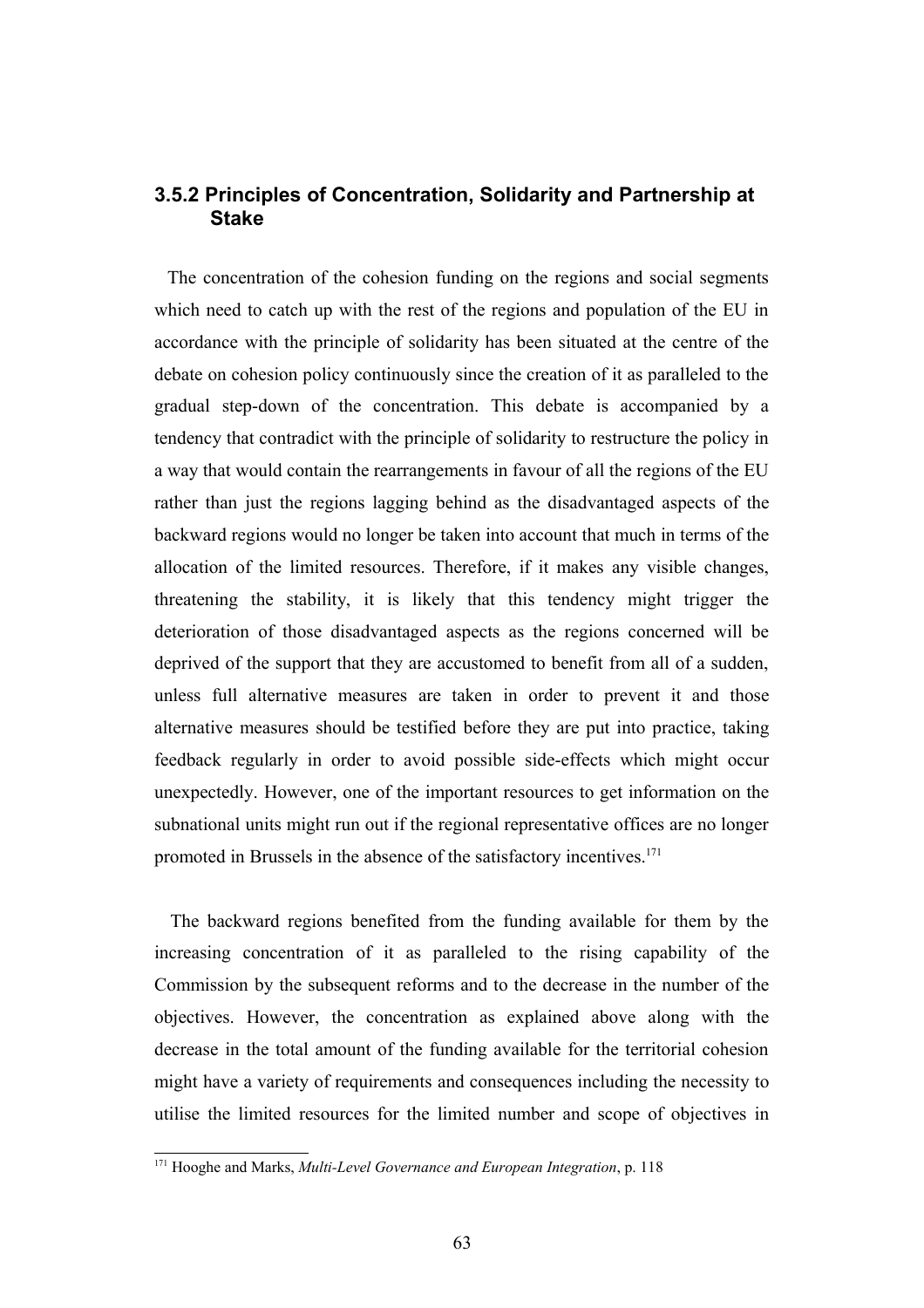order to be effective sufficiently. Besides, the influence of cohesion policy on the political arenas might experience a significant decline as the wider dispersion of resources can reach people from all walks of life while the concentration requires the use of resources for some regions and segments of the society. Although Marks and Hooghe indicate that "Cohesion Policy was designed to deepen multilevel governance in regional economic policy, but this can only be accomplished if the policy reaches beyond the very poorest regions" $172$ , there is insufficient evidence proving that the purpose of cohesion policy at the phase of designation was to establish a multi-level governance system as the pragmatic aim to achieve the efficiency and effectiveness was prevailing. However, it is evidently appropriate that cohesion policy should be penetrated into the all segments of society including the backward regions and unemployed and disadvantaged people in the Union in order to strengthen the multi-level governance system.

 The principle of partnership has been challenged by the opponents of it who assumed that the principle blurs who is accountable for which sphere as there is a shared responsibility of the many partners. A potential 'joint-decision trap' which might drag the EU multi-level governance system towards a systemic deadlock at the policy-making, monitoring and implementation phases is also attributed to the principle concerned. Therefore, a clear-cut division of the competences instead of the overlapping jurisdictions and dispersion of authority across multiple access points in compliance to the multi-level governance has also been suggested as an alternative.<sup>[173](#page-63-1)</sup> However, Marks and Hooghe defend that "An explicit division of labor would imply some renationalization of cohesion policy, for it would make it more difficult for the Commission to play a role within countries."[174](#page-63-2) So, the possibility of renationalization at the expense of the Commission might be necessary to avoid the joint-decision trap and to achieve accountability, whereas the loose-coupling and a well-adjusted use of the intrinsic elements of the governance such as the policy networks and cooperative and competitive

<span id="page-63-0"></span><sup>172</sup> Hooghe and Marks, *Multi-Level Governance and European Integration,* p. 108.

<span id="page-63-1"></span><sup>173</sup> Hooghe and Marks, *Multi-Level Governance and European Integration*, p. 114.

<span id="page-63-2"></span><sup>174</sup> Hooghe and Marks, *Multi-Level Governance and European Integration*, p. 108.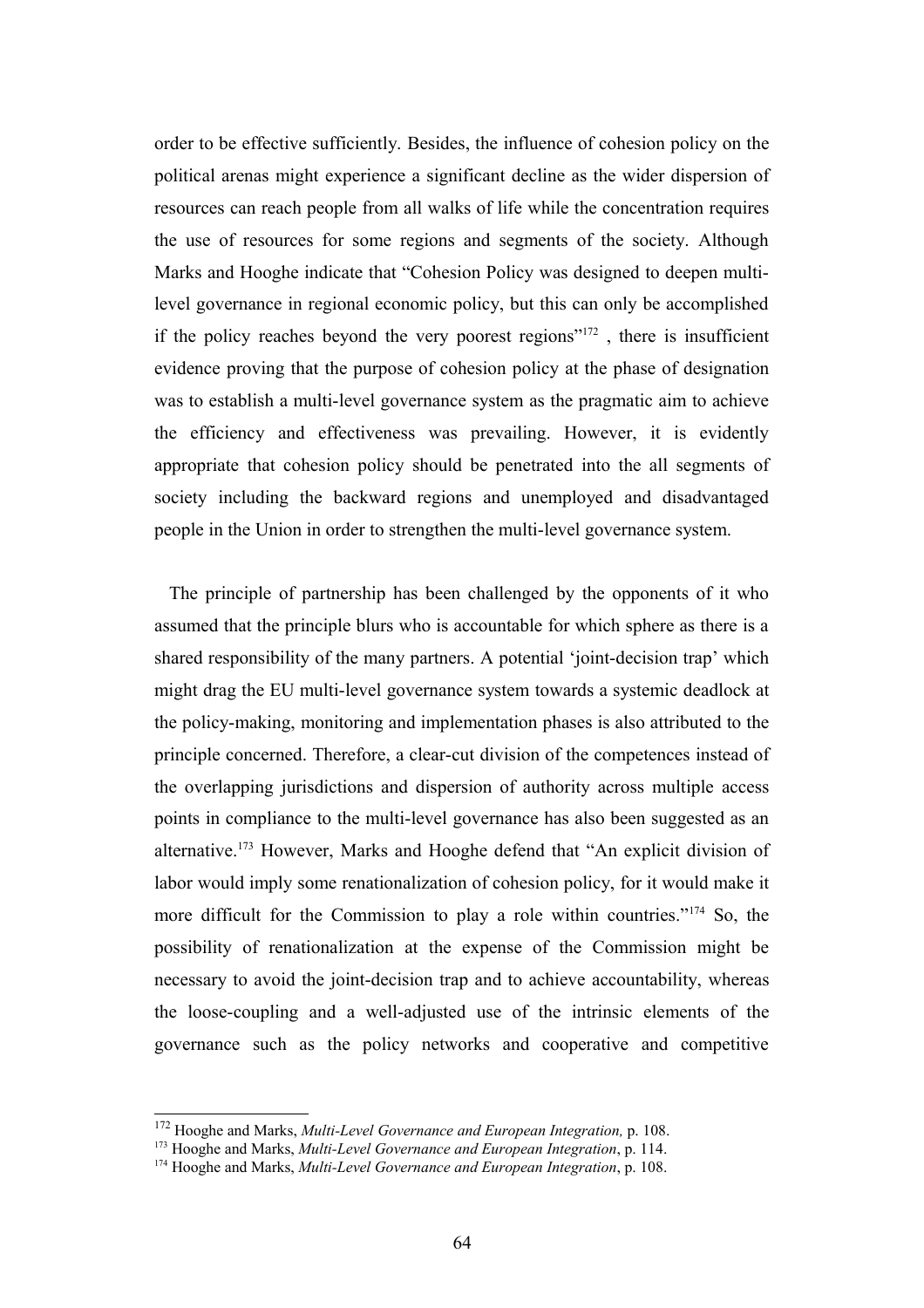components to avoid or prevent joint-decision trap as suggested by Arthur Benz and Burkard Eberlein.[175](#page-64-0)

 Partnership has been exposed to the struggle between the supranational, national and subnational actors as Marks and Hooghe assume that "All in all, rather than mitigating the territorial conflict, partnership has incited rivalry between national and subnational levels, with the Commission often caught in the middle."[176](#page-64-1) So, the principle of partnership which is also an intrinsic element of the multi-level governance system is condemned by Marks and Hooghe who elaborated the term 'multi-level governance'. Therefore, partnership might be associated with the confrontation.

 Although the range of the partnership principle was enlarged by the 1999 reform, containing the new players, the influence of the Commission on the central states to promote the participation of the regional and local players as well as the public and private actors has been considerably decreased as paralleled to the decrease in the number of the incentives that the Commission possessed. Therefore, the goal to reach the efficiency and effectiveness might become more challenging in the absence of the Commission which previously acted "as an agent of institutional change," requiring the other players to compensate for it.<sup>[177](#page-64-2)</sup>

 At this point, Marks and Hooghe state that "The changes introduced in the 1999 reform amend the original 1988 design of cohesion policy. The budget for cohesion policy will fall in relative terms, it will affect fewer regions, and its impact on governance in the EU will be constrained." They question whether it will lead to a "major policy shift" which might mean the undermining and eradication of the fundamental principles of cohesion policy, while it is evident that the European Cohesion Policy cannot survive without the principles which are at the core of the policy.[178](#page-64-3)

<span id="page-64-0"></span><sup>&</sup>lt;sup>175</sup> Benz and Eberlein, Regions in European Governance: The Logic of Multi-Level Interaction, p. 2.

<span id="page-64-1"></span><sup>176</sup> Hooghe and Marks, *Multi-Level Governance and European Integration*, p. 115.

<span id="page-64-2"></span><sup>177</sup> Hooghe and Marks, *Multi-Level Governance and European Integration*, p. 108.

<span id="page-64-3"></span><sup>178</sup> Hooghe and Marks, *Multi-Level Governance and European Integration*, p. 109.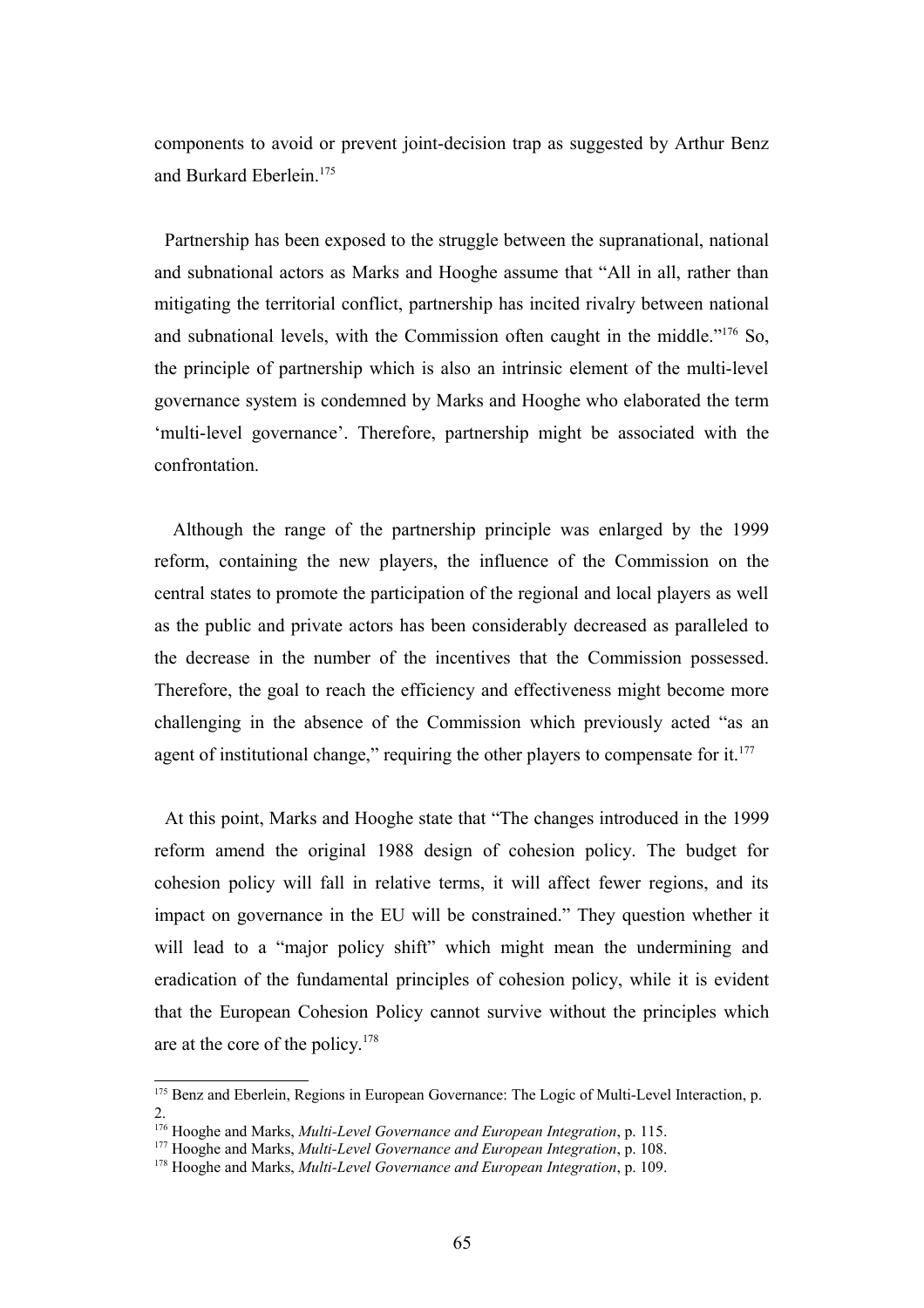### **3.5.3 Friends and Enemies of Cohesion Policy in the Political Arena**

 The rivalry between the perspectives of neoliberalism and regulated capitalism has many fronts that include the political competition at the European and national levels. Social democrat parties are usually in favour of the regulated capitalism while some of the Christian democratic parties agree with them at this point. Jacques Delors, the president of the European Commission who has been considered to be the creator of the 1988 reform and cohesion policy as such also defends the regulated capitalism. A considerable number of the officials in the Commission and the EP as well as the regional, local, public, private and social actors which are encouraged to participate within the context of cohesion policy are generally in favour of regulated capitalism, too. However, Hooghe and Marks state that "Over time, policy inefficiencies and divergent interests among coalition partners have begun to dissolve the glue holding together the coalition together," while they assume that the Commission is also supposed to support the regulated capitalism and cohesion policy. They suggest that "If the Commission is divided on European regulated capitalism and on EU cohesion policy, it should come as no surprise that conflict on these issues runs deep in the European Parliament and among political parties and national governments." Therefore, the debate on the reform of cohesion policy is supposed to be implicated with the political configuration in the Parliament and Commission as well as the involvement of the actors concerned overtly or covertly.<sup>[179](#page-65-0)</sup>

 The neoliberals along with the other opponents of the regulated capitalism and cohesion policy occasionally endeavour to limit the expenditure of cohesion policy as the insistence on the claim that budget deficits in the member states should be restricted was reinforced during the establishment of the EMU and the preparation period preceding it. "A territorial division is superimposed on this ideological conflict, pitting net recipients against the net donors" according to

<span id="page-65-0"></span><sup>179</sup> Hooghe and Marks, *Multi-Level Governance and European Integration*, pp. 111-112.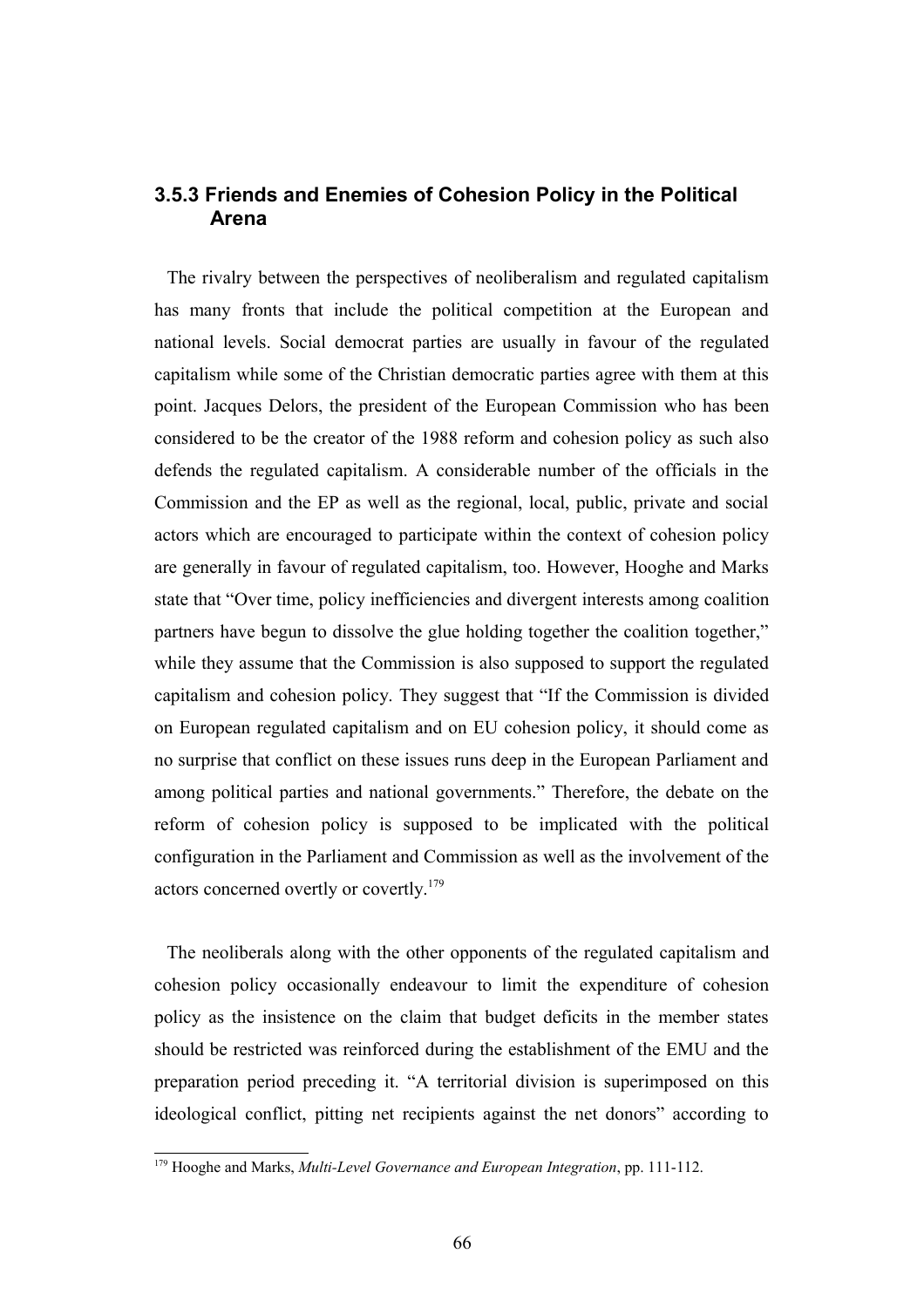Marks and Hooghe.<sup>[180](#page-66-0)</sup> The dominance of the division between the northern and southern countries was replaced by the western and eastern countries in terms of the partially unique attitude of them towards cohesion policy after the accession of ten Central and Eastern European countries to the EU in 2005. However, these territorial divisions are far from being unique in fact as shown by the existence of a number of regional and local actors that defend cohesion policy in the north and west<sup>[181](#page-66-1)</sup>

#### **3.5.4 Rise of Employment Policy and Fall of Cohesion Policy**

 The employment policy might be able to replace the predominance of cohesion policy as paralleled to the rising significance of the growing unemployment in the eyes of the many people from all walks of life in the EU in comparison to the contested and degraded cohesion policy. The employment policy might be more promising in spite of the relatively modest goals of it in comparison to the very long-standing extensive objectives of cohesion policy. Therefore, it can attract the support of a wider social spectrum without the north/south and west/east cleavages as the unemployment and the struggle against the expansion of it is common to all as "A revamped anti-neoliberal coalition is trying to capture the European agenda with a new flagship: the employment initiative" according to Hooghe and Marks.<sup>[182](#page-66-2)</sup>

 The stress on the jobs, employment and growth along with the innovation and education<sup>[183](#page-66-3)</sup> in the context of the Lisbon Strategy which led to 'the momentum for a paradigm shift in Cohesion Policy'[184](#page-66-4) alongside the 2006 reform shows that Marks and Hooghe's prediction on the rise of the European Employment Policy and the fall of the European Cohesion Policy is proven, even though the issues that the employment policy usually deals with is incorporated into cohesion policy.

<span id="page-66-0"></span><sup>180</sup> Hooghe and Marks, *Multi-Level Governance and European Integration*, p. 112.

<span id="page-66-1"></span><sup>181</sup> Hooghe and Marks, *Multi-Level Governance and European Integration*, pp. 112-113.

<span id="page-66-2"></span><sup>182</sup> Hooghe and Marks, *Multi-Level Governance and European Integration*, pp. 115-116.

<span id="page-66-3"></span><sup>&</sup>lt;sup>183</sup> "Focus on Growth and Jobs," p. 22.

<span id="page-66-4"></span><sup>&</sup>lt;sup>184</sup> "Making Enlargement a Success," p. 18.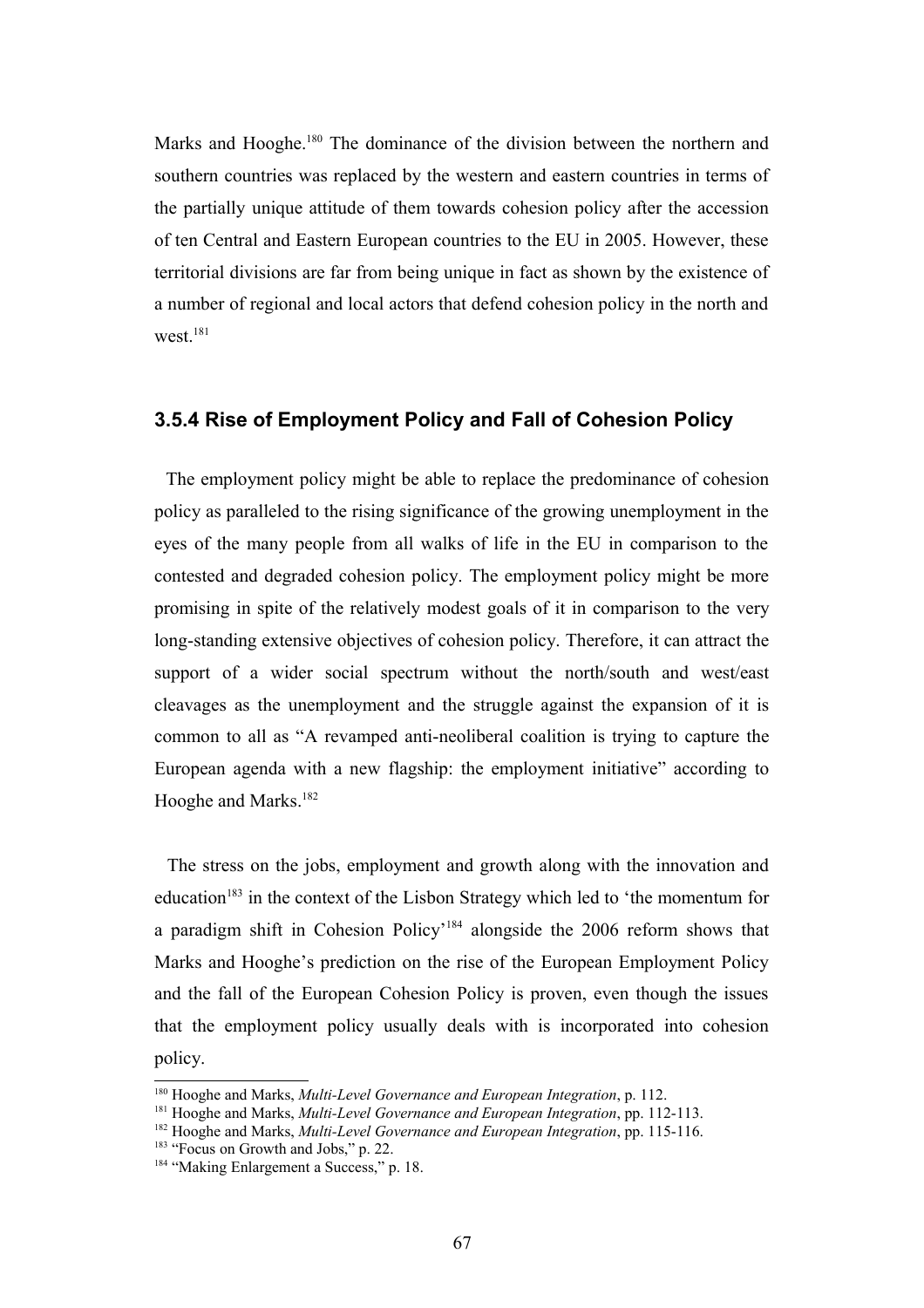## **4. Conclusion**

 The essential principles of cohesion policy date back to the advent of the European Community which embarked on the initial steps towards the integration so that the principles concerned are arguably intrinsic to the EU. In addition, cohesion policy is complementary to and in accordance with the single market and EMU, although there is arguably an undeniable and unavoidable tension as well as interdependency between them.

 In fact, the 1988 reform is revolutionary as to the empowerment of the supranational and subnational actors at the expense of the national governments in accordance with the creation and consolidation of the fundamental principles of cohesion policy so that it represents one step forward in comparison to the preceding period and subsequent reforms. However it is followed by a considerable downturn in terms of the content and impact of the succeeding reforms as the Commission and regional and local actors had to surrender a noticeable portion of the powers which they previously acquired, in line with the renationalization/recentralization enjoyed by the national governments particularly. This illustration of the redistribution of the powers by the reforms concerned suggests a rivalry between the supranational, national and subnational actors apart from the cooperation within the scope of the multi-level interaction.

 The success and failure of cohesion policy is measured by the achievement of the regional and local actors to ensure the development and participation, which is very diverse and uneven, depending on the factors such as the existence of north/south, west/east and core/periphery cleavages. While the scholars do not agree on the evaluation of the success and failure of cohesion policy, they point out to the different aspects which strengthen their claims, providing a complementary overview of the weak and strong points. Additionally, there is no sufficient evidence proving that the regions would be able to cope with the challenges imposed by single market and single currency without the support of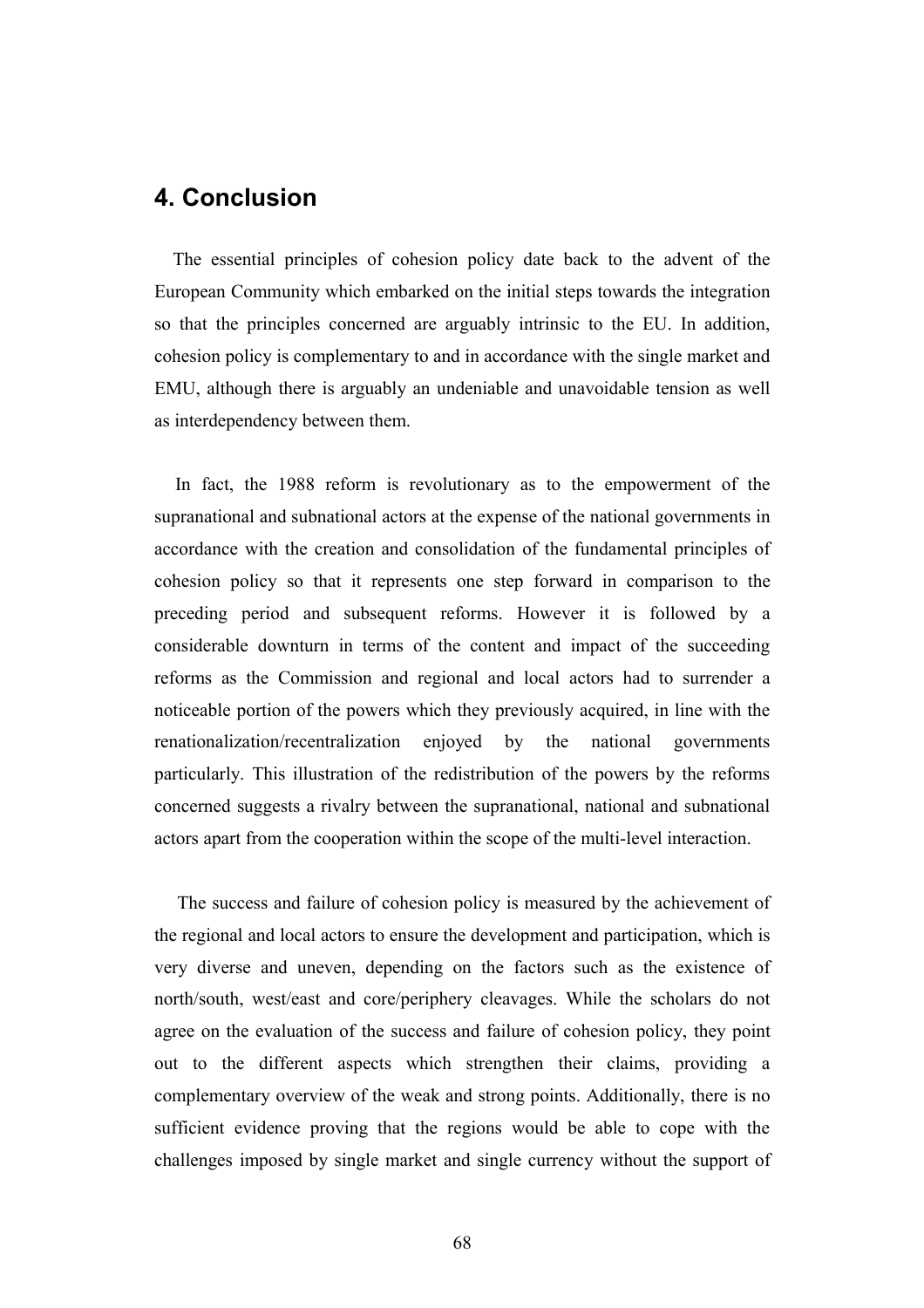cohesion policy. The rapidly rising disparities suggest that the need to narrow them is also rising.

 Although the principle of concentration is strengthened by the subsequent reforms, the elements that pertain to employment policy are incorporated into the agenda of cohesion policy and might become the priorities at the expense of the participation of the subnational actors in the multi-level governance system through the implementation of the essential principles of cohesion policy. While the empowerment of concentration is not in favour of partnership, the claim 'regional policy is for all, not just for poor' can arguably undermine solidarity and concentration.

 The subnational actors and social partners are deprived of sufficient legal obligations to participate, while the national actors are not obliged to ensure their participation by the EU law. Therefore the provision of efficiency and effectiveness, empowerment of the multi-level governance system and exclusion of democratic deficit require the existence of legal obligations which will be imposed on the actors at all levels of the EU by the EU law. The creation of the legal obligations to ensure participation should be in the agenda of the prospective reforms of cohesion policy. Otherwise, partnership will continue to suffer from an inefficient and incompetent implementation in spite of the noticeable advancement in some of the regions.

 Even though the disparities between the regions rise considerably after the subsequent enlargements of the EU and the emergence of the new challenges, the decline of cohesion policy continues as paralleled to the withdrawal of the supranational and subnational actors forced by the national governments and the rise of employment policy. However, the principle of solidarity is still legitimate and functional because the existence of the disparities all across the Union accounts for the creation of cohesion policy as such and the need to compensate the costs of single market still exists and grows. Therefore, the fundamental principles which are the indispensable components of cohesion policy must be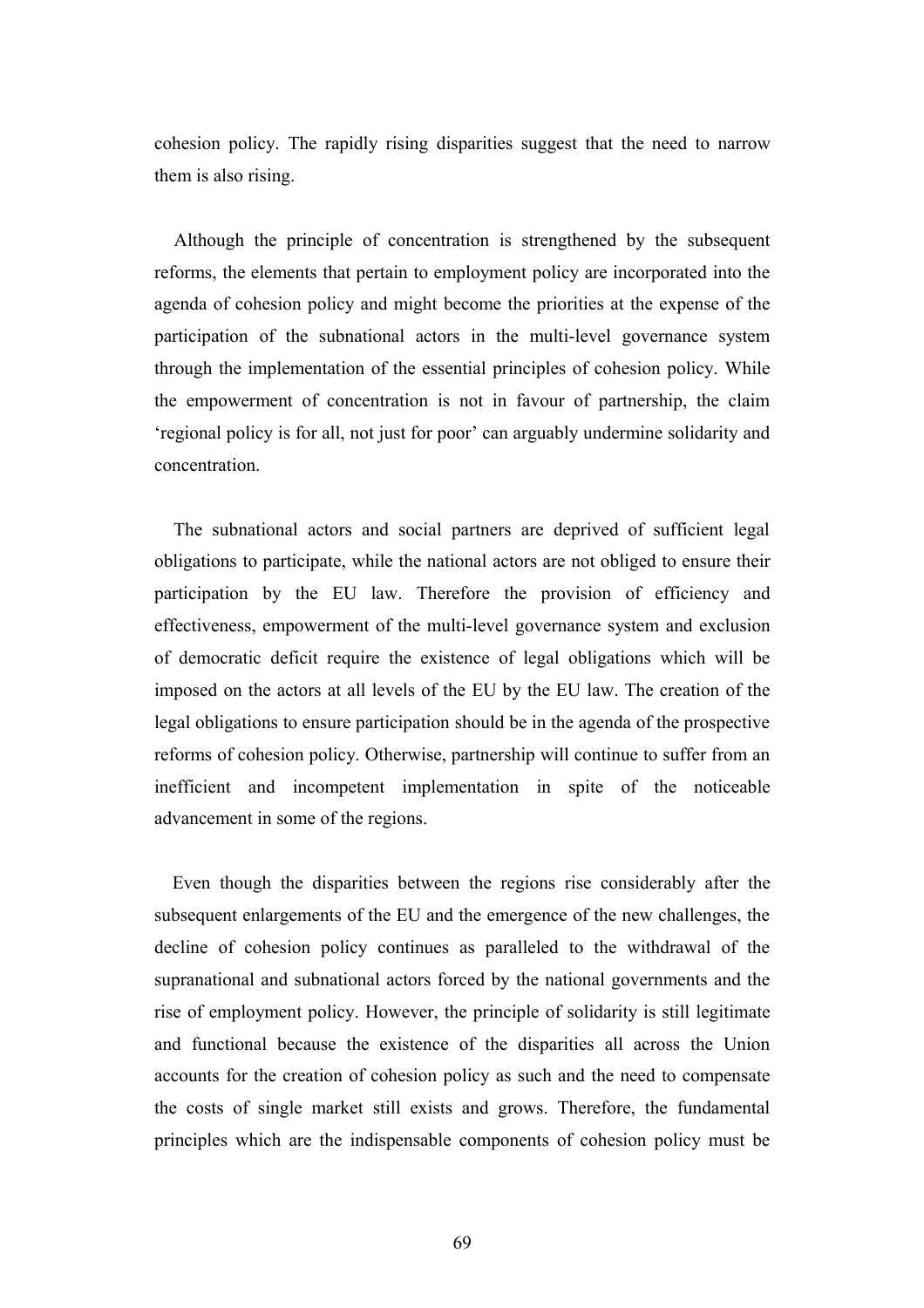preserved and consolidated because there is no genuine cohesion policy without them obviously.

 The prospective reforms might follow the trend of the previous reforms and the national governments might be able to claim their predominance over the subnational and supranational actors by the elimination of the 1988 reform's tremendous contribution to the development of cohesion policy. A paradigm shift in setting goals, agenda and priorities of cohesion policy along with a major policy shift in terms of the implementation and monitoring stages might strengthen and undermine different aspects of the policy simultaneously, though the main direction of it is supposed to be in accordance with the *raison d'être* of it. Otherwise, it is highly likely that the multi-level governance system cannot survive without a genuine cohesion policy.

 The fundamental principles of cohesion policy are in danger and under attack as they are exposed to the criticisms and continuous efforts of the neoliberals, national governments and intergovernmentalism to weaken it in addition to the implementation problems and confrontation between the principles. While cohesion policy suffers from the risk that a major policy shift might undermine and eradicate it, the intertwined structure of the multi-level governance system and cohesion policy provides sufficient evidence that multi-level governance is also in danger and under attack by the neoliberals and national governments. The decline of social Europe might be followed by the demise of multi-level governance and cohesion policy which is an intrinsic element of the European integration. Besides, the lack of solidarity, partnership, additionality and concentration might weaken the Union and lead to the failure of it by raising the disparities between the components of it. Finally, while the achievement of common market and EMU is strongly linked to the efforts of the neoliberals, the neoliberal and social models of Europe are complementary and their coexistence is vital for the survival and empowerment of the Union in accordance with the coexistence of single market, single currency and cohesion policy.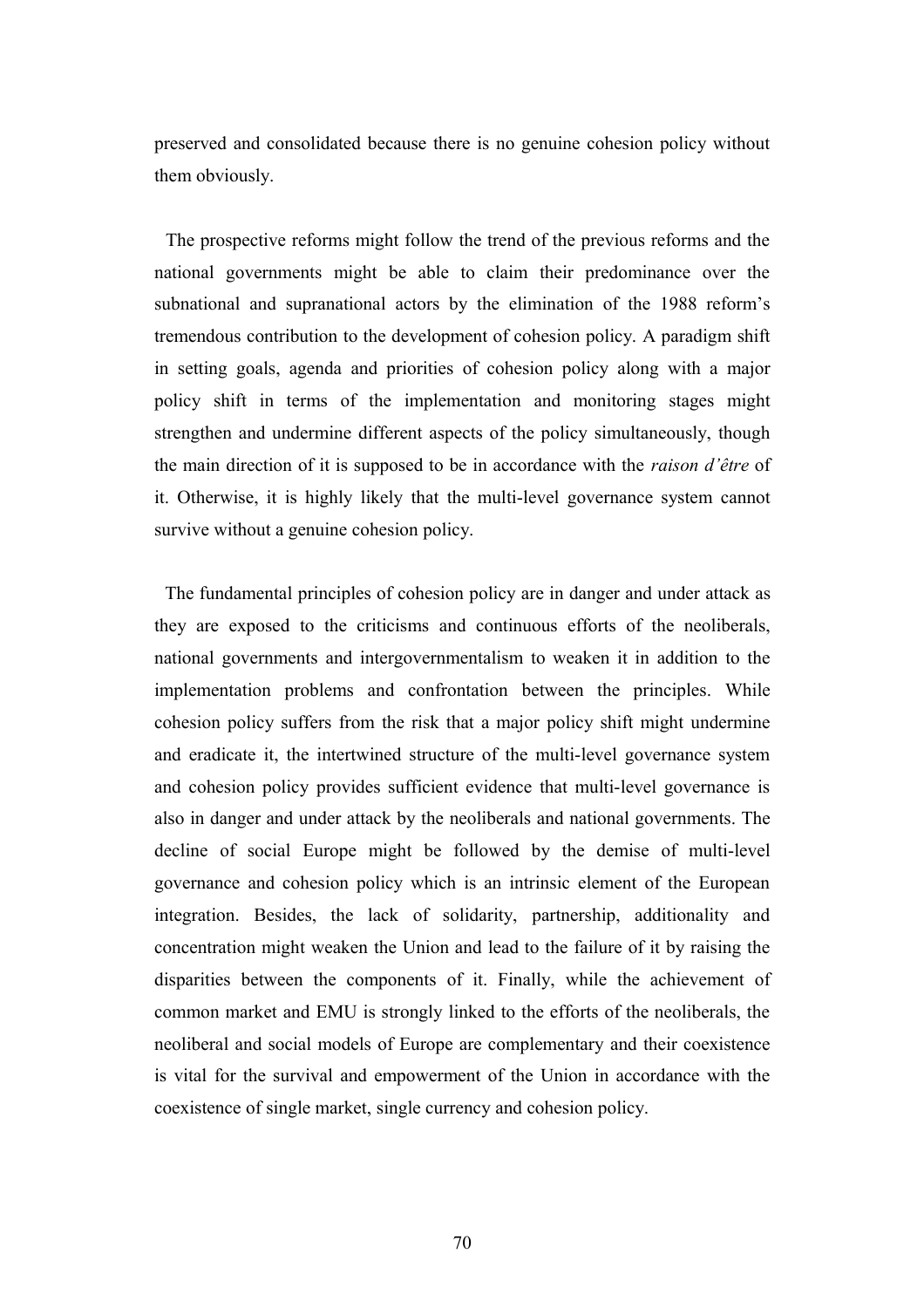# **Bibliography**

Bache, Ian. *The politics of European Union Regional Policy, Multi-level Governance or Flexible Gatekeeping*. Sheffield: Sheffield Academic Press, 1998.

Bailey, David and Lisa De Propris. "EU Structural Funds, Regional Capabilities and Enlargement: Towards Multi-Level Governance?." *European Integration* 24: 4 (July 2002): 303-324.

Baun, Michael. "EU Regional Policy and the Candidate States: Poland and the Czech Republic." *European Integration* 24: 3 (November 2001): 261-280.

Benz, Arthur and Burkard Eberlein. *Regions in European Governance: The Logic of Multi-Level Interaction.* Badia Fiasolana: European University Institute, 1998.

Bernard, Nick. *Multi-Level Governance in the European Union*. The Hague, London and New York: Kluwer Law International, 2002.

Blom-Hansen, Jens. "Principals, Agents, and the Implementation of EU Cohesion Policy." *Journal of European Public Policy* 12: 4 (August 2005): 624-648.

*Europeanization, New Research Agendas*. Ed. Paolo Graziano and Maarten P. Vink. London, UK: Palgrave Macmillan, 2007.

Evans, Andrew. "Regionalism in the EU: Legal Organisation of a Challenging Social Phenomenon." *European Integration* 24: 3 (November 2001): 219-243.

Fleurke, Frederik and Rolf Williemse. "Effects of the European Union on Sub-National Decision-Making: Enhancement or Constriction?." *European Integration* 29: 1 (March 2007): 69-88.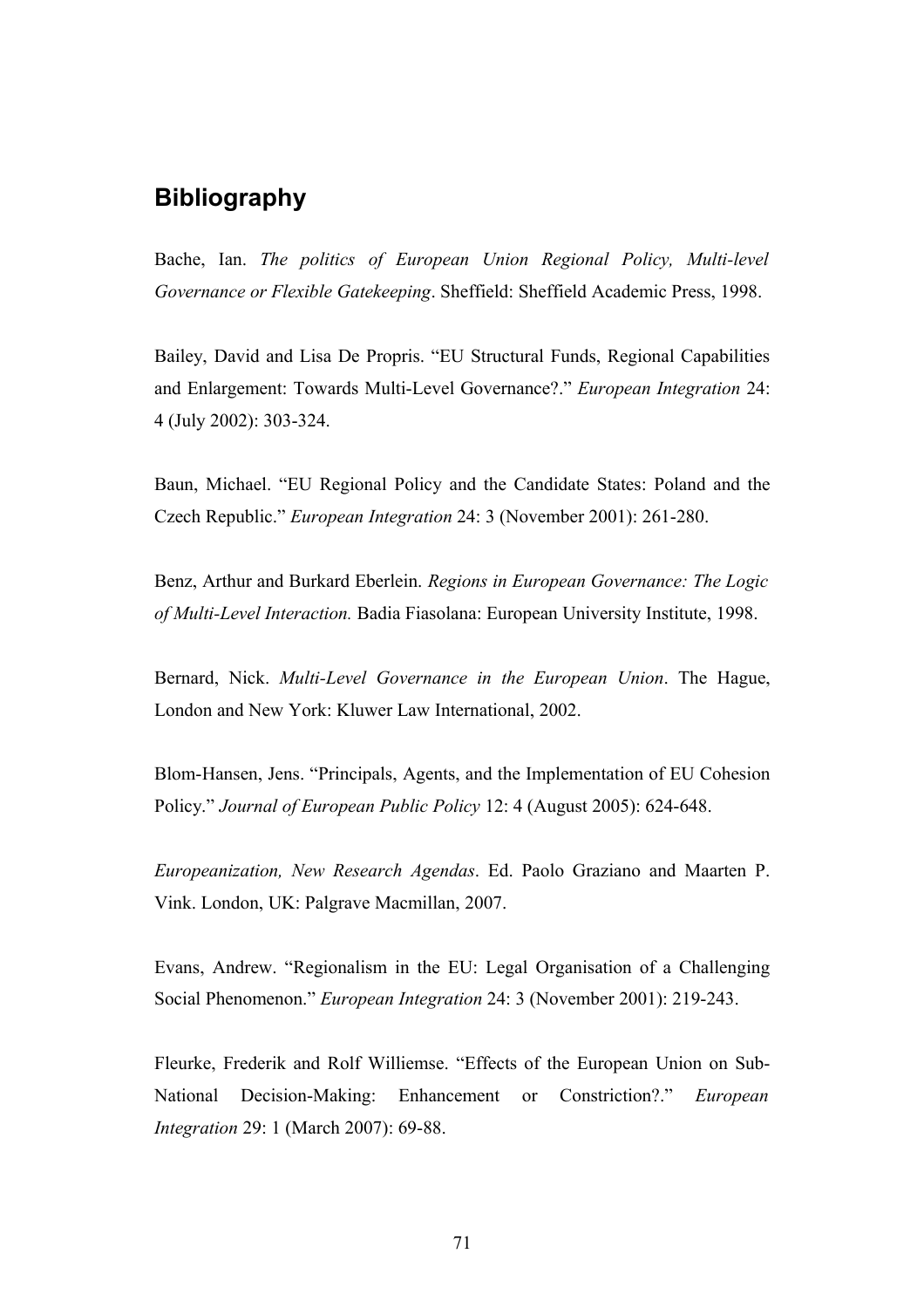Hooghe, Liesbet and Gary Marks. *Multi-Level Governance and European Integration.* Lanham, Boulder, New York and Oxford: Rowman & Littlefield Publishers, 2001.

Hooghe, Liesbet and Gary Marks. "Unraveling the Central State, but How? Types of Multi-Level Governance." *American Political Science Review* 97: 2 (May 2003): 233-243.

*Inforegio Panorama, EU Cohesion Policy 1988-2008: Investing in Europe's Future* Ed. Raphael Goulet. 26 (June 2008)

Marks, Gary and Liesbet Hooghe. "Optimality and Authority: A Critique of Neoclassical Theory." *Journal of Common Market Studies* 38: 5 (December 2000): 795-816

Marks, Gary, Hooghe, Liesbet and Kermit Blank. "European Integration from the 1980s: State-Centric v. Multi-Level Governance. *Journal of Common Market Studies* 34: 3 (September 1996): 342-374.

Marks, Gary, Nielsen, François, Ray, Leonard and Jane E. Salk. "Competencies, Cracks and Conflicts, Regional Mobilization in the European Union." *Comparative Political Studies* 29: 2 (April 1996): 164-192.

M. Downs, William. "Regionalism in the European Union." *European Integration* 24: 3 (November 2001): 171-177.

*Multi-Level Governance.* Ed. Ian Bache and Matthew Flinders. Oxford: Oxford University Press, 2004.

*Multi-Level Governance in the European Union: Taking Stock and Looking Ahead.* Ed. Thomas Conzelmann and Randall Smith. Baden-Baden: Nomos, 2008.